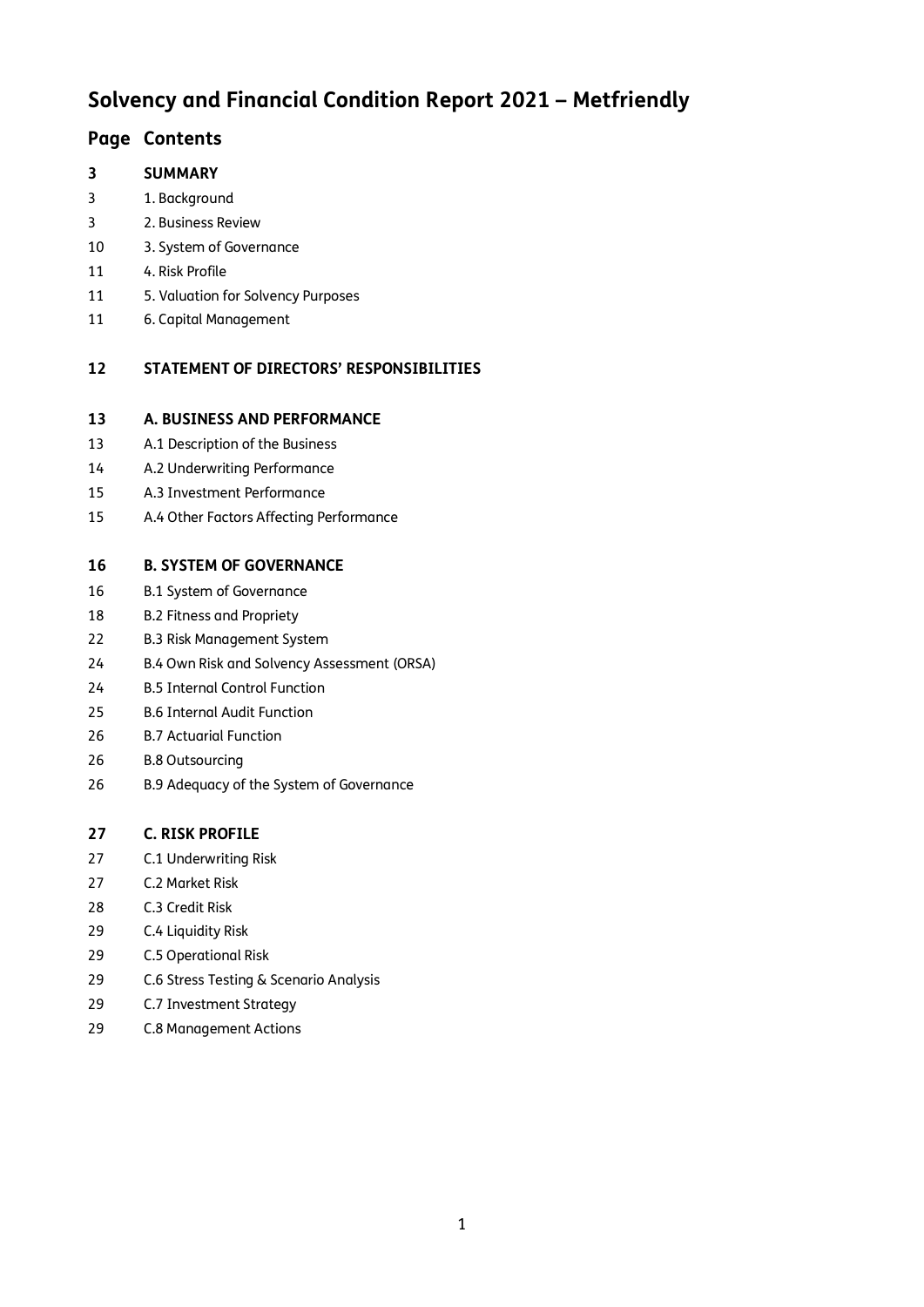#### **30 D. VALUATION FOR SOLVENCY PURPOSES**

- 30 D.1 Assets
- 31 D.2 Technical Provisions
- 40 D.3 Other Liabilities
- 40 D.4 Alternative Methods for Valuation
- 40 D.5 Any Other Information

#### **43 E. CAPITAL MANAGEMENT**

- 43 E.1 Own Funds
- 44 E.2 Solvency Capital Requirement and Minimum Capital Requirement
- 45 E.3 Use of Duration Based Equity Risk Sub-Module
- 45 E.4 Internal Model Information
- 46 E.5 Non-Compliance with the MCR or SCR
- 46 E.6 Any Other Information

# **Abbreviations used in this Report**

| <b>AFH</b>     | <b>Actuarial Function Holder</b>                                               |
|----------------|--------------------------------------------------------------------------------|
| <b>AWP</b>     | <b>Accumulating With-Profits</b>                                               |
| A&C            | Audit and Compliance [Committee]                                               |
| <b>BEL</b>     | <b>Best Estimate Liabilities</b>                                               |
| <b>CA</b>      | <b>Chief Actuary</b>                                                           |
| <b>CEO</b>     | Chief Executive Officer [of Metfriendly]                                       |
| <b>CFO</b>     | <b>Chief Finance Officer</b>                                                   |
| <b>CNP</b>     | <b>Conventional Non Profit</b>                                                 |
| <b>CMI</b>     | <b>Continuous Mortality Investigation</b>                                      |
| <b>CWP</b>     | <b>Conventional With-Profits</b>                                               |
| <b>DTA</b>     | <b>Deferred Tax Assets</b>                                                     |
| <b>FCA</b>     | <b>Financial Conduct Authority</b>                                             |
| <b>FLAOR</b>   | Forward Looking Assessment of Own Risks                                        |
| <b>HRG</b>     | Homogeneous Risk Group                                                         |
| <b>IBNR</b>    | <b>Incurred But Not Reported</b>                                               |
| <b>ICOP</b>    | In Course of Payment                                                           |
| <b>INSPRU</b>  | Prudential Sourcebook for Insurers (contains the regulations under Solvency I) |
| <b>LOB</b>     | Line of Business                                                               |
| <b>MCR</b>     | Minimum Capital Requirement                                                    |
| Metfriendly    | Metropolitan Police Friendly Society Ltd                                       |
| <b>NED</b>     | Non-Executive Director                                                         |
| <b>ORSA</b>    | Own Risk and Solvency Assessment                                               |
| <b>PPFM</b>    | Principles and Practices of Financial Management                               |
| <b>PRA</b>     | <b>Prudential Regulation Authority</b>                                         |
| PV             | <b>Present Value</b>                                                           |
| <b>R&amp;A</b> | <b>Report and Accounts</b>                                                     |
| <b>R&amp;I</b> | Risk and Investment [Committee]                                                |
| <b>RM</b>      | <b>Risk Margin</b>                                                             |
| <b>RSR</b>     | <b>Regulatory Supervisory Report</b>                                           |
| <b>RST</b>     | <b>Reverse Stress Test</b>                                                     |
| QMI            | Quarterly Management Information                                               |
| <b>SCR</b>     | Solvency Capital Requirement                                                   |
| <b>SFCR</b>    | Solvency and Financial Condition Report                                        |
| <b>SMF</b>     | Senior Management Function                                                     |
| <b>TAS</b>     | <b>Technical Actuarial Standard</b>                                            |
| TP             | <b>Technical Provisions</b>                                                    |
| <b>WPA</b>     | <b>With-Profits Actuary</b>                                                    |
| <b>WPNED</b>   | With-Profits NED (the Advisory Arrangement adopted by Metfriendly)             |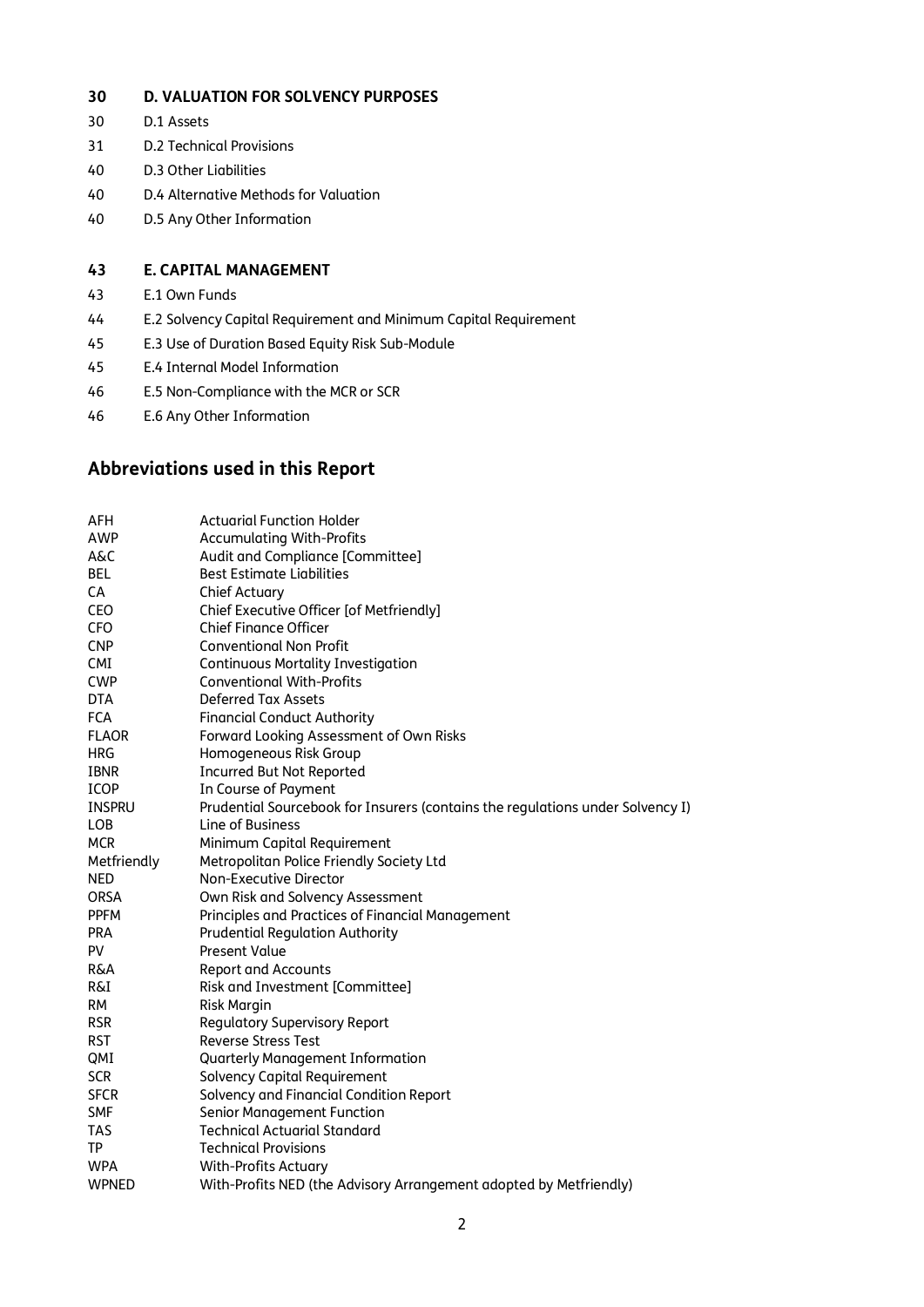# **SUMMARY**

### 1. **Background**

Metropolitan Police Friendly Society Limited (also referred to as 'Metfriendly', 'the Society', "we" or "our" in this document) is a mutual organisation, owned by its members, and established as a friendly society.

We are regulated by the Prudential Regulation Authority and the Financial Conduct Authority and are not part of a regulated group of companies and have no active subsidiaries.

Whilst all serving and former members of the police services and their families are eligible to join the Society, sales and marketing activities are focused on those in the London area - reflecting our close links with police services in the capital.

Our core products are with-profits savings and investment products which are intended to be held for the medium to long term. These include stocks and shares ISAs, which can be used for regular savings or lump sum investments. Our guaranteed five-year savings plan continues to be popular and provides a fixed return at the end of the term. Protection products, which include life and health insurance, complement our savings products. Health products, comprising Income Protection and Critical Illness, are tailored to the benefits provided to police officers through their employment. Our distribution model is to provide information, not advice, about our products, and we do not sell through intermediaries or pay commission to our field officers. We provide this information by running seminars to educate and support members' financial needs.

As at 31 December 2021, Metfriendly had 17,118 members and total assets of approximately £286m.

#### 2. **Business Review**

Our long-term strategy is defined by our Vision, Mission, Objectives and Strategy, which are underpinned by our values. Our Vision, Mission and Values really mean something to all our stakeholders that all of us at Metfriendly believe in. It also means that putting our members at the heart of everything we do is embedded in our strategy.

Our Vision: To be the trusted provider of financial solutions relevant to the Police Family.

Our Vision is about our aspiration, where we want to be. It is enduring, inclusive and idealistic. Over time, the way in which we deliver it will change as we seek to remain relevant in the future. The vision is underpinned by our Values, which describe how we go about our work and what is important to the Society:

#### *Our Values*

We earn T.R.U.S.T. by:

- Treating our members, team and other stakeholders with courtesy, respect, and professionalism;
- Recognising the unique profession of policing and proudly place members at the heart of our Society
- Understanding the need to continually improve in order to meet our members' current and future needs
- Striving to get things right first time
- Taking care to act with honesty and integrity at all times.

These phrases encompass the values we uphold and are a good representation of how we should behave and work. They permeate throughout the Society, from the Board to Staff, and form the cornerstone of how we make decisions. The use of a mnemonic means something to us all and helps in bringing our values to life. TRUST is a word Metfriendly strongly associates with because our members trust us with their hard-earned savings.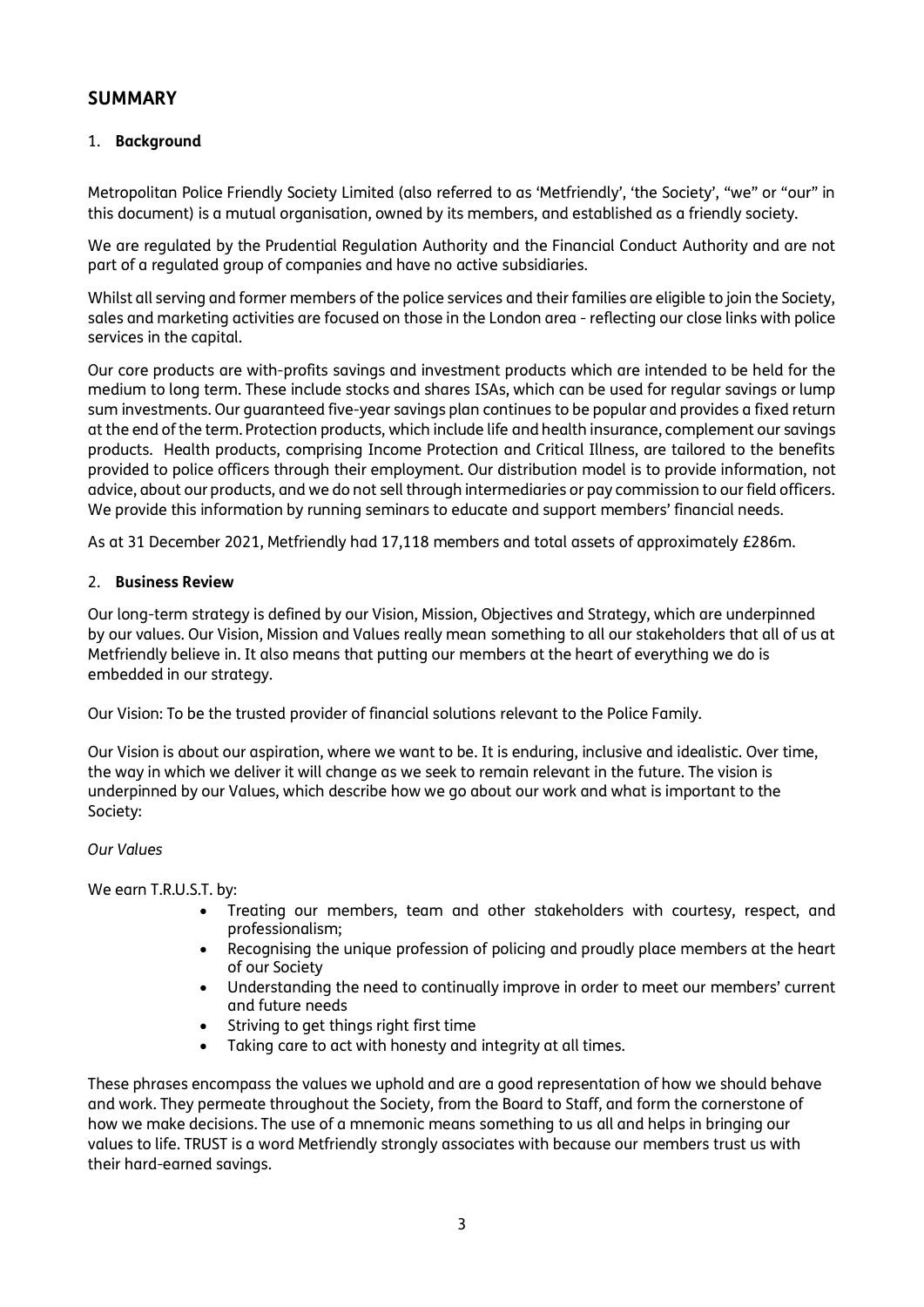Our Mission: To be a commercially strong and modern mutual society that has the financial security of the Police Family at its heart.

Our mission is about how we want to achieve our vision. It is forward-looking and puts the Police at the heart of how we will work.

### **Strategic Objectives:**

Our strategy for a number of years has been growth, primarily though market penetration and some product development. Each year we set objectives so we can monitor our progress. Our five strategic objectives for 2021 were as follows:

#### 1. **Grow membership**

In 2021 our target was to increase our membership to 18,000 by the end of the year.

### 2. **Grow new business**

In 2021 our target was to deliver £7.3m of Annual Premium Equivalent (APE) new business.

#### 3. **Deliver a member engagement strategy to attract new members and retain current members**

In 2021 we planned to:

- optimise conversion of new members and to retain current members;
- increase 1-2-1 meetings with members
- improve our service to members as measured by our service standards.

#### 4. **Improve profitability**

In 2021 we aimed to continue the improvement to the Society's profitability through increasing sales, controlling expenses, and putting the mechanisms in place to enhance our ability to continue to improve this over the medium term.

#### 5. **Deliver a high level of operational resilience by 2023**

In 2021 objectives centred around the scoping and commencing the delivery of a transformation project to redesign our processes to ensure they are more efficient and in line with the needs of our member base. This redesign goes hand in hand with a system redesign.

#### **Review of 2021**

2021 was a successful year for Metfriendly where we met 4 of our 5 strategic objectives. New business volumes measured as APE and assets under management reaching record levels of £9.0m and £285.6<sup>1</sup>m respectively, and this is shown in the graph below. This was delivered against the continued backdrop of the COVID-19 pandemic, which impacted the way we did business for most of 2021.

During the year, our prime concern has been the personal well-being of members, the wider Police Family and our Staff and their families. We have been, and continue to be, committed to helping our members through this challenging period.

<sup>&</sup>lt;sup>1</sup> Assets under management is calculated as total assets less deferred tax assets and reinsurers' share of technical provisions.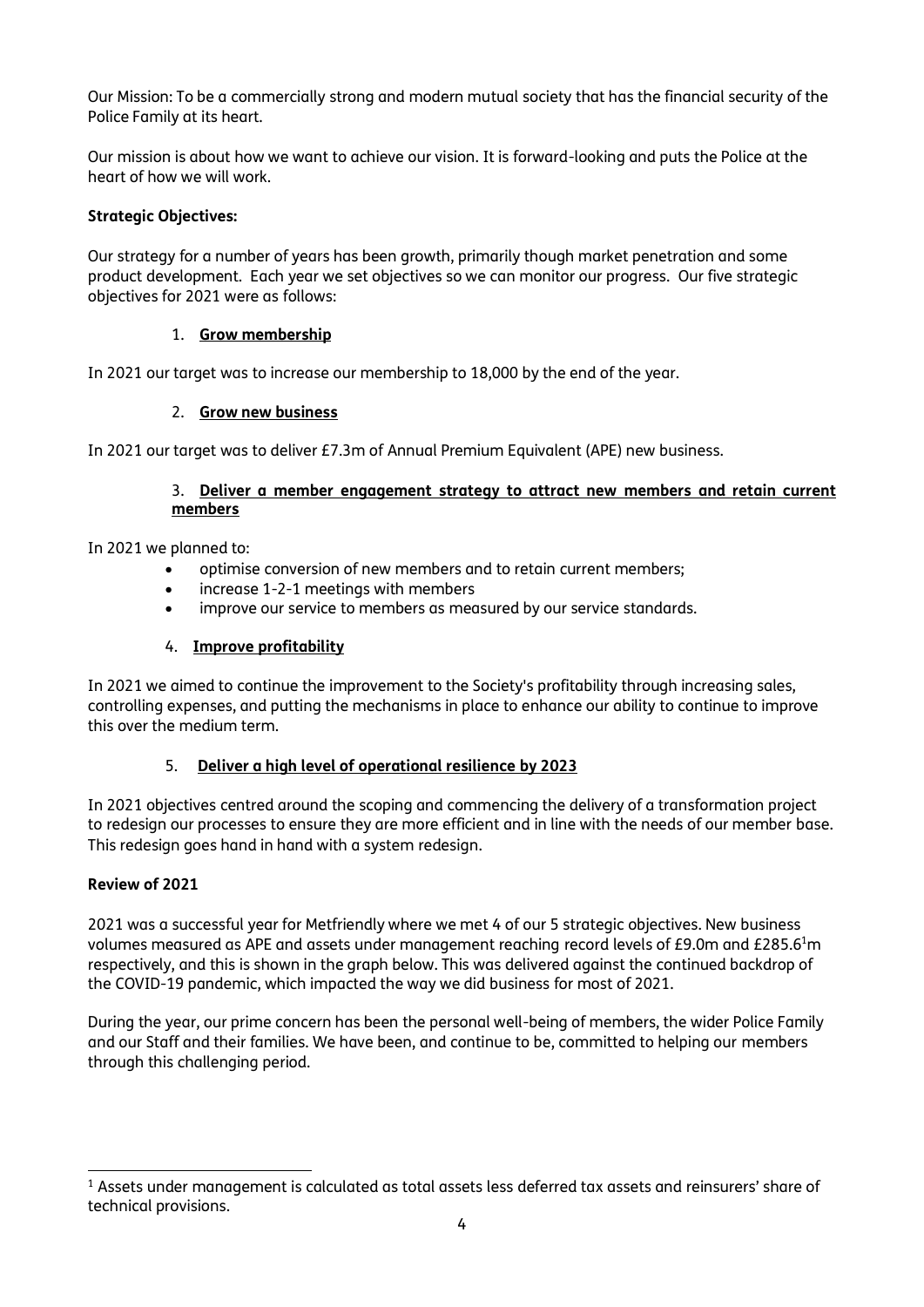Key actions we have taken included the following:

- We set up capabilities to conduct all our normal member seminars and meetings to be on a virtual basis.
- During the year all areas of Metfriendly returned to the office, and we chose to instigate a hybrid model of partially working from home and partially in the office whilst we have continued to maintain service to members by phone, online and via conference.



We conducted member surveys to ask how we can best serve our members.

The Key Performance Indicators set for 2021 are summarised in the table below and show comparisons of the performance for 2021 against annual targets set and comparative results for 2020.

#### *1. Membership Growth*

|                   | 2021<br>Actual | 2021 Target | 2020 Actual |
|-------------------|----------------|-------------|-------------|
| Number of members | 118,'          | 18.000      | 10.JJJ      |

Membership has continued to grow during 2021. Total membership increased from 16,359 at the start of the year to 17,118 at the end of the year. Access to the new recruit intake at Hendon was lower than originally anticipated for 2021 and this has impacted new members joining. The graph below shows how membership numbers have changed over the last five years.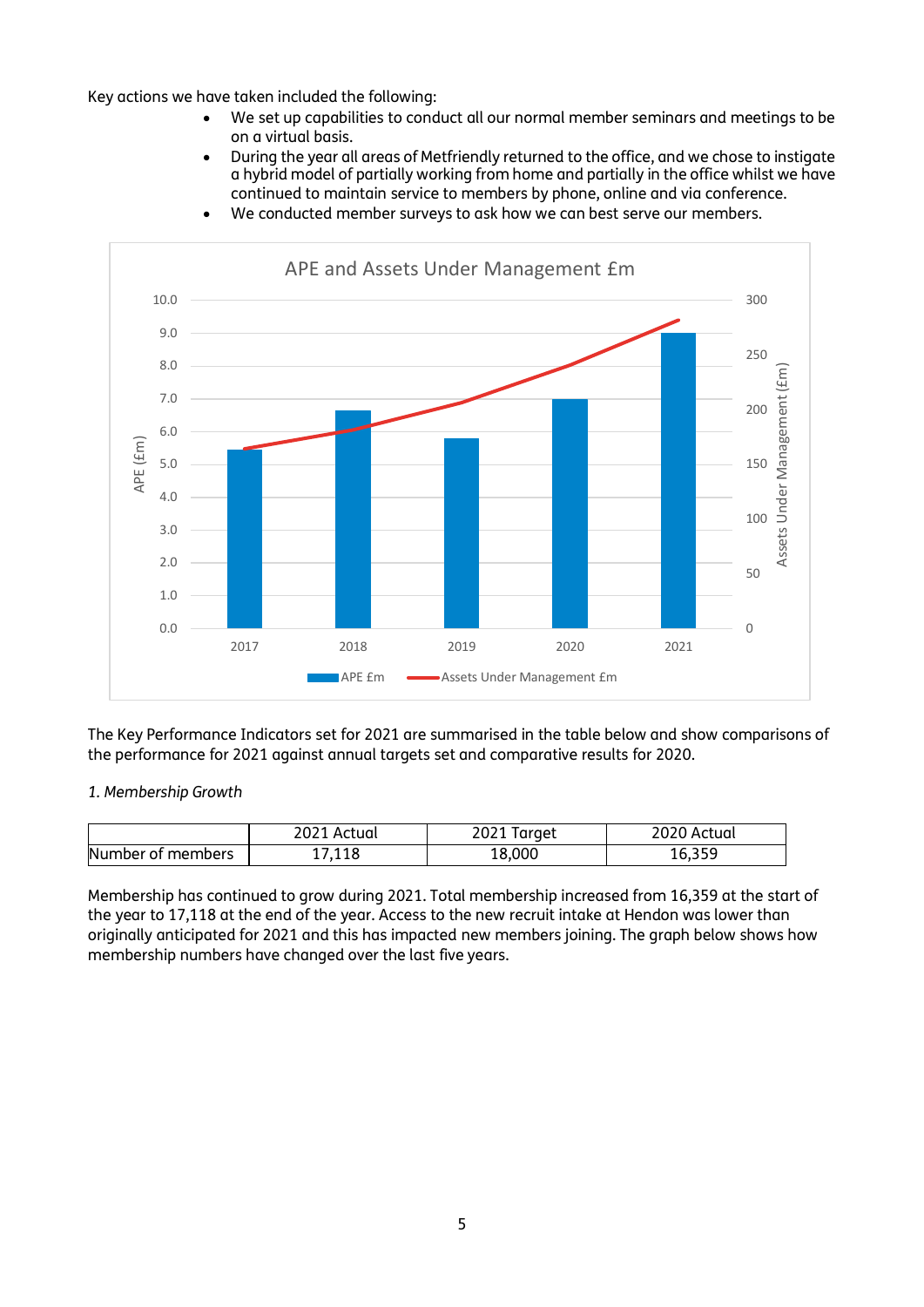

#### *2. New Business Growth*

|                         | 2021 Actual | Target<br>2021 I | 2020 Actual |
|-------------------------|-------------|------------------|-------------|
| <b>New Business APE</b> | £9.0m       | 7.3m             | '.0m        |

New business growth is measured in terms of our internal measure, Annual Premium Equivalent (APE), which reflects the relative value of different product sales.

APE is an internal performance measure and is calculated as:

- For lump sum contributions: 15% of the premium received.
- For Regular and Recurrent premiums: an equivalent of 12 times the monthly premium received.
- For the Guaranteed Five Year Savings Plan ("G5YSP"): an equivalent of 6 monthly premiums received.

APE for 2021 was £9.0m - a 29% increase on the equivalent value for 2020. For the second year in a row we achieved the highest level of premium income in any calendar year in the Society's history.

The graph below shows our new business levels by product type:

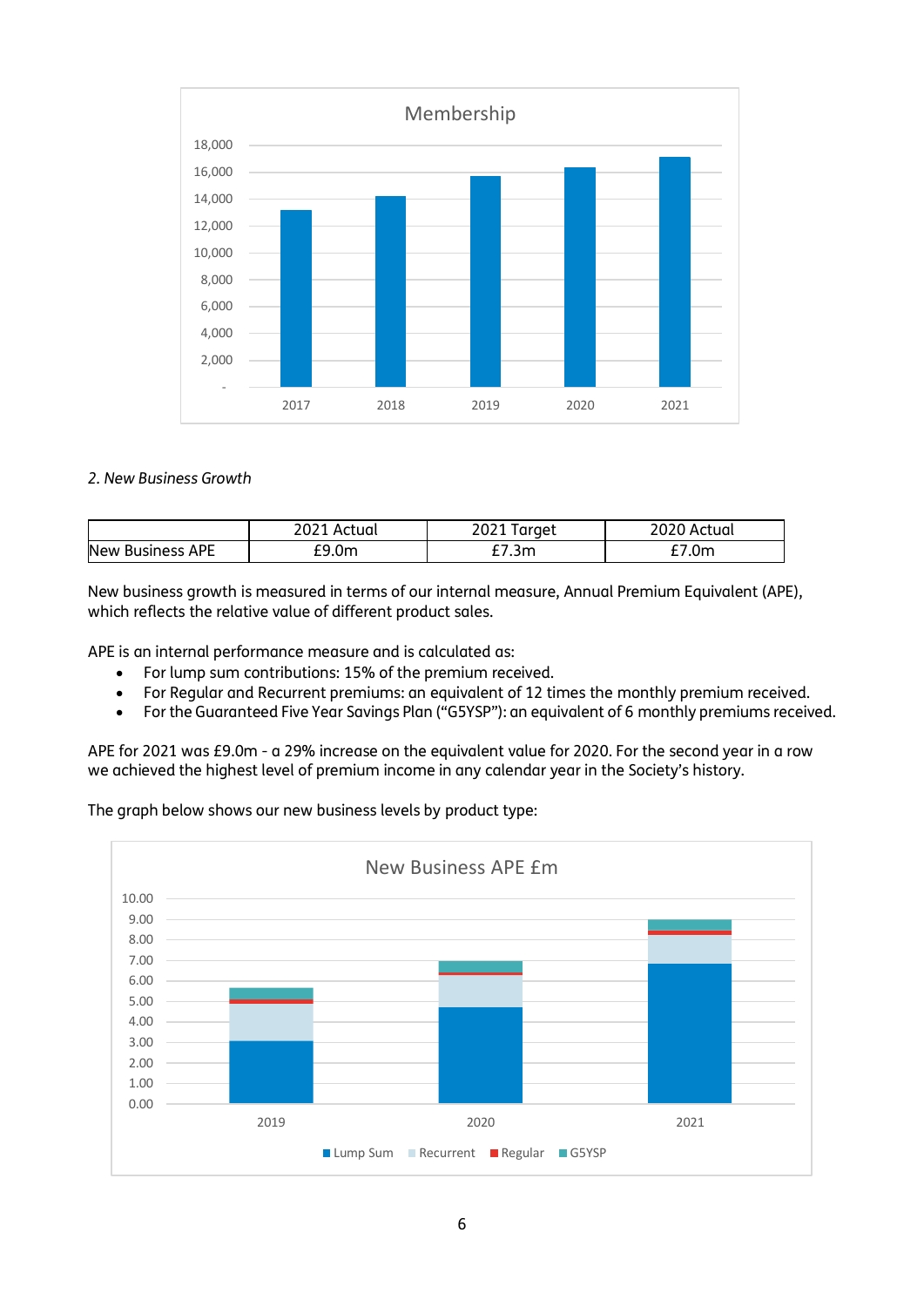#### *3. Member Engagement and Retention*

We aim to deliver the best possible service to our members and so during the pandemic, where possible we moved to virtual one-to-one's, webinars and all our seminars were virtually presented. This has been very well received, often fitting in better with the complex working lives of our members and so it is something we intend to continue to offer in the future.

Key to our service delivery is having clear service standards that are monitored actively. Our service standards are listed below:

- savings and investment applications processed within 5 working days
- acknowledgement of application of funds within 2 working days
- transfers processed within 2 working days once documentation and funds are received from transferring provider
- protection applications made live, offer terms, postpone or decline within 8 working days
- claims paid within 5 working days once all required information received
- calls answered within 10 seconds
- proportion of dropped calls to be kept below 5% of total call volume
- application delivered to the office within 4 working days by the Field Team
- personalised response to one-to-one meeting requests within 1 working day

Performance against each of our service standards for 2021 is shown in the graph below. All the standards have been achieved for the year.



Members can also provide instant feedback on their experience with the Member Services team by a short phone survey after a call.

Similar to 2020, the Member Services team have focused on member retention to ensure that members considering surrendering their policies are aware of all their options. This has resulted in business being retained and, in some cases, new policies being taken out.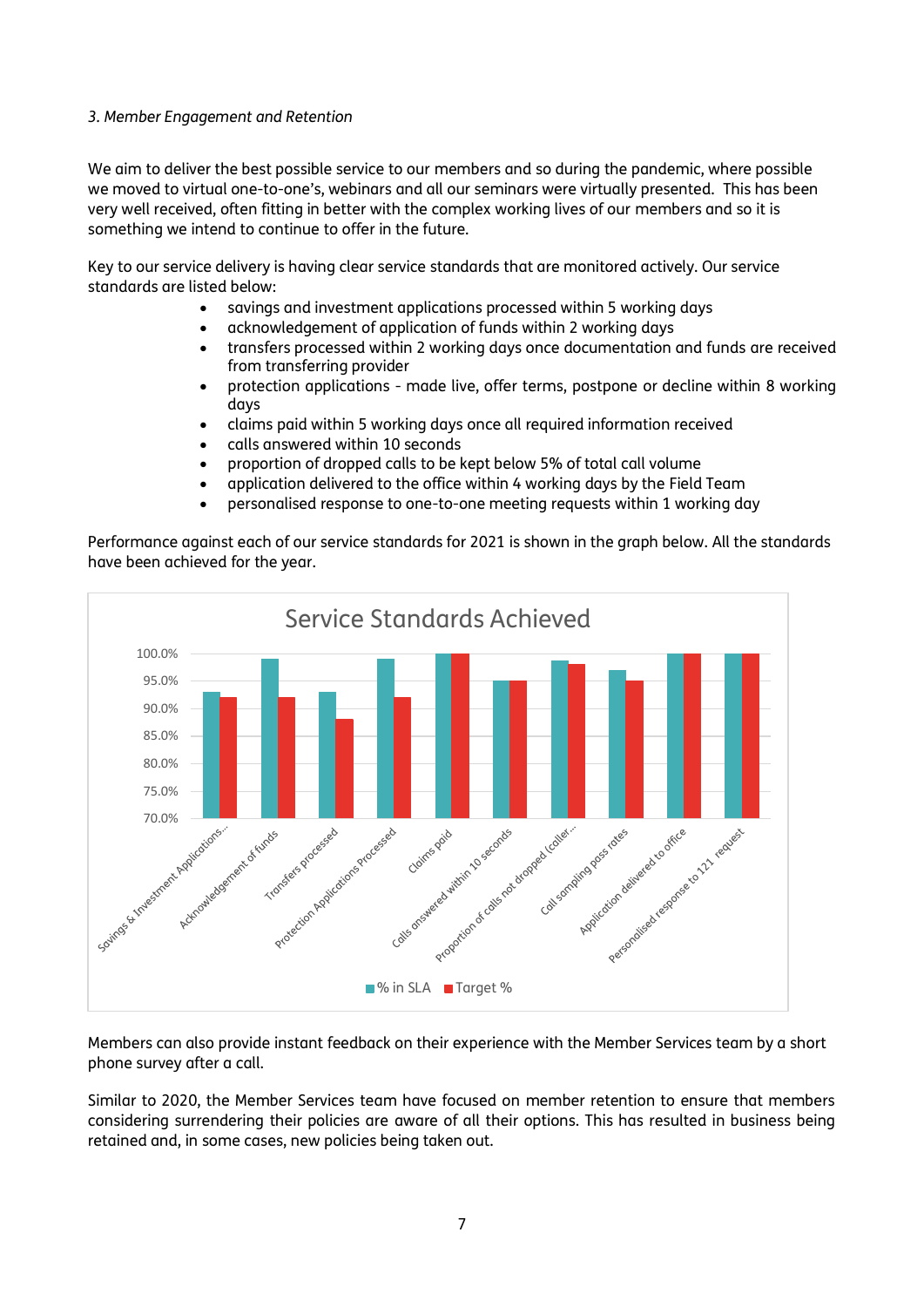Our member panel has increased to over 1,000 members this year. This allows us to receive regular member feedback by way of surveys or attendance at focus groups, and our digital member engagement activity also includes regular emails and blogs to members.

#### *4. Improve profitability*

As a mutual we generate profits to be used for the benefit of our members and provide better returns to With Profits policy holders. We make profit from products by taking charges over the lifetime of the product. These are used to cover our expenses and any remaining surplus is profit. We can improve this by making the business more efficient through increasing volumes and managing our expenses. Significant work has taken place this year to achieve this. Sales saw a significant increase and expenses were below budget.

During 2021, we implemented a Strategic Business Planning tool to improve profitability monitoring. The implemented tool enabled us to enhance our strategic business planning capabilities and lead to improvement of our current offering.

#### *5. Building Operational Resilience*

Our process and system redesign project was scoped out through much of 2021. Delivery commenced in earnest with early efficiency gains being achieved, which means the cost to serve members is reduced. The project targets many member and business benefits, but specifically in the area of operational resilience will see us able to adapt more quickly to business. At the core of this work is a desire to make us easier to do business with and to ensure that your Society is fit for purpose for the future.

#### 3. **System of Governance**

The Society's Board of Management ('the Board') is responsible for oversight of the organisation and setting its strategy. The Board is supported by 5 Board committees.

The Society has a clear reporting structure and requires all Senior Managers and Certified Employees under the Senior Managers and Certification Regime to have the requisite skills and experience to fulfil their roles and responsibilities. It has robust procedures for ensuring their fitness and propriety on appointment and whilst in office. This is supported by a pre-agreed training schedule for all.

The governance structure supports the Society's approach to risk management by ensuring that risks are managed prudently and in line with the Society's conservative risk appetite. This is based on ensuring that financial strength should not be compromised, but that this should be balanced against the requirement to achieve good investment returns for members and to avoid holding excessive levels of Own Funds.

Risk management is overseen by the Board, with detailed review carried out on its behalf by the Risk and Investment Committee which regularly reviews the Society's risk register. This Committee also oversees the annual Own Risk and Solvency Assessment (ORSA) process that takes place throughout the year, ensuring that it is fully integrated with the decision-making process.

An ORSA Report is approved by the Board in the fourth quarter of the year. This report summarises the key points of each ORSA process and is provided to the regulator along with the component reports. The ORSA report is available to all members of staff.

The Society's actuarial function is outsourced to Milliman LLP, with oversight of this arrangement provided by the Chief Executive Officer, supported by the Board.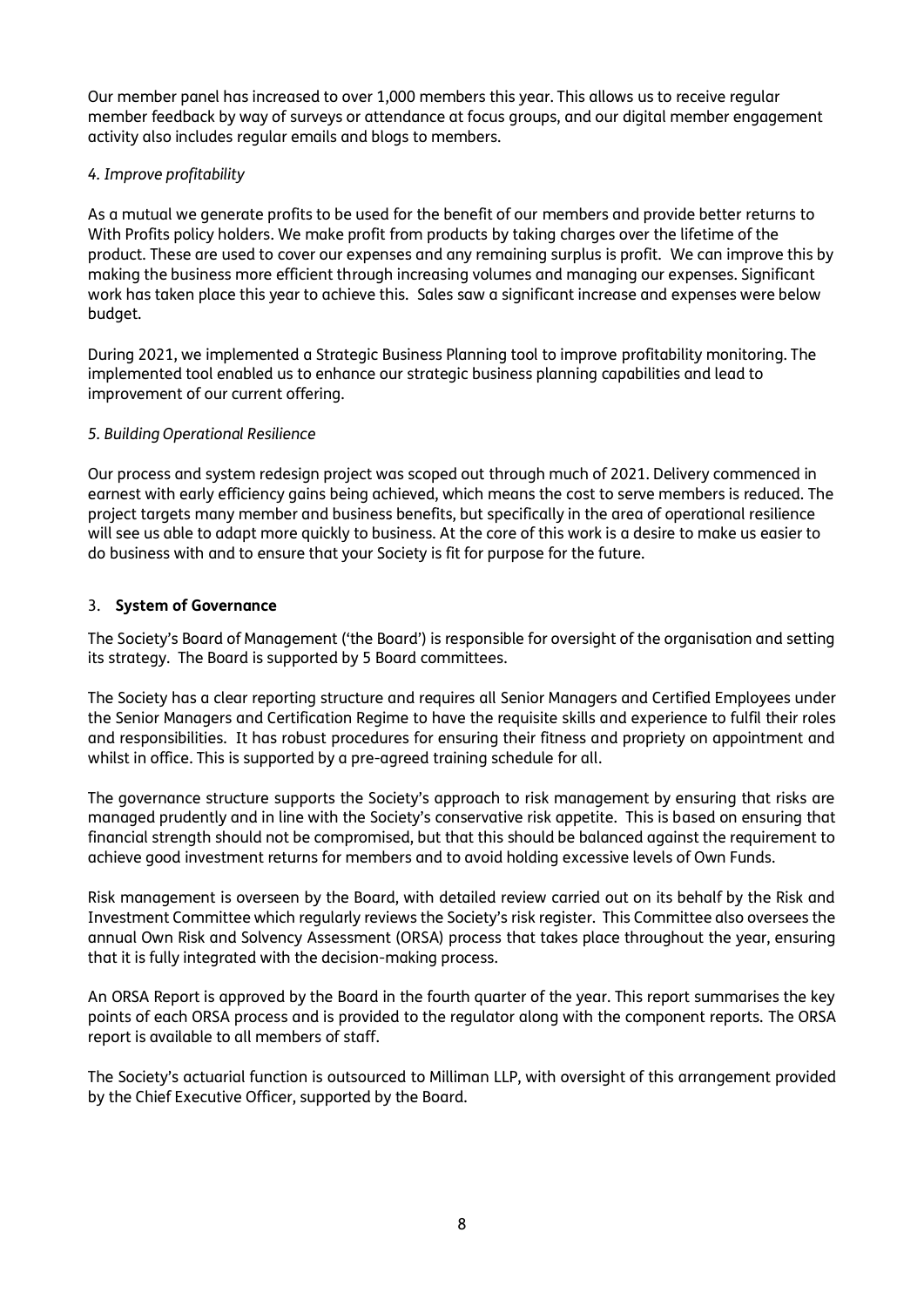#### 4. **Risk Profile**

The Society uses the Standard Formula to calculate its Solvency Capital Requirement (SCR) under the Solvency II regime, as this represents appropriate capital for an organisation with the Society's risks. The most material financial risk faced by the Society is market risk. We do not avoid market risk, recognising that we need to generate acceptable returns for members. However, we seek to mitigate it by holding a well-diversified investment portfolio.

We also consider reputational risk to be significant and therefore adopt a highly risk averse approach to safeguarding member's data.

The Appropriateness of using the standard formula to assess the Society's capital requirements is reviewed on at least an annual basis by the Board.

#### 5. **Valuation for Solvency Purposes Summary**

The Society has aligned its report and accounts with technical provisions required for reporting the results under Solvency II. The Society's principal assets as determined for solvency purposes grew during 2021 to £287.3m as at 31 December 2020, from £244.3m as at 31 December 2020.

The liabilities comprise primarily technical reserves for benefits and guarantees accrued to members, being the sum of the best estimate of liabilities and the risk margin. The total liabilities have increased in line with the new business written during the year and amounted to £258.1m as at 31 December 2021, increased from £214.4m as at 31 December 2020.

The Society does not use any adjustments (volatility, matching or transitional) in calculating its solvency ratio.

#### 6. **Capital Management Summary**

The Society's Own Funds (capital) arise entirely from historical surpluses which have not been distributed to members and so Own Funds are all Tier 1 capital.

The Society's solvency capital coverage ratio as at 31 December 2021 was 193% with Own Funds of £29.2m and a Solvency Capital Requirement ('SCR') of £15.1m The increase in the SCR during 2021 primarily relates to writing materially higher volumes of new business during 2021 than 2020, not just the capital requirements for new business written arising from the market and life underwriting risk modules but also on the capital requirement calculated formulaically in respect of operational risk. In comparison, the SCR Coverage Ratio as at 31 December 2020 was 221%, with Own Funds of £29.8m and an SCR of £13.5m.

Under Solvency II the SCR is subject to a minimum level, known as the Minimum Capital Requirement ("MCR"). The MCR is calculated using a linear formula. Having derived the MCR using the prescribed formula, it is then subject to a cap and floor of 45% and 25% of the SCR respectively, and finally, an absolute minimum level, which is currently set at €3.7 million (£3.1 million).

Following an increase in the SCR over 2021 it is the MCR floor (25% of the SCR) that bites for the Society for the 31 December 2021 valuation. The amount of the Minimum Capital Requirement (MCR) is £3.8m at 31 December 2021. The eligible amount of Own Funds available to cover the MCR is £29.2m, which gives an MCR coverage ratio of 773%. The Society continues to be financially strong and has complied with both the Minimum Capital Requirement and the Solvency Capital Requirement throughout 2021 by a large margin.

During the year the continued impact of Covid-19 has resulted in volatility in investment markets. The Society's investment strategy has provided protection from the worst of these market movements. At all times during the period to the date of submission /signing of this report the Society has been able to meet its capital requirements as measured by the SCR and MCR by a significant margin. Coverage against the key SCR measure has remained comfortably within the Society's risk appetite target range of 150%-300% of SCR. Our ORSA, and in particular the Forward Looking Assessment of Own Risks and Reverse Stress Tests, support the Board's expectation that the Society will be able to continue to do so and has the necessary management actions available to mitigate the risks emerging from the current situation.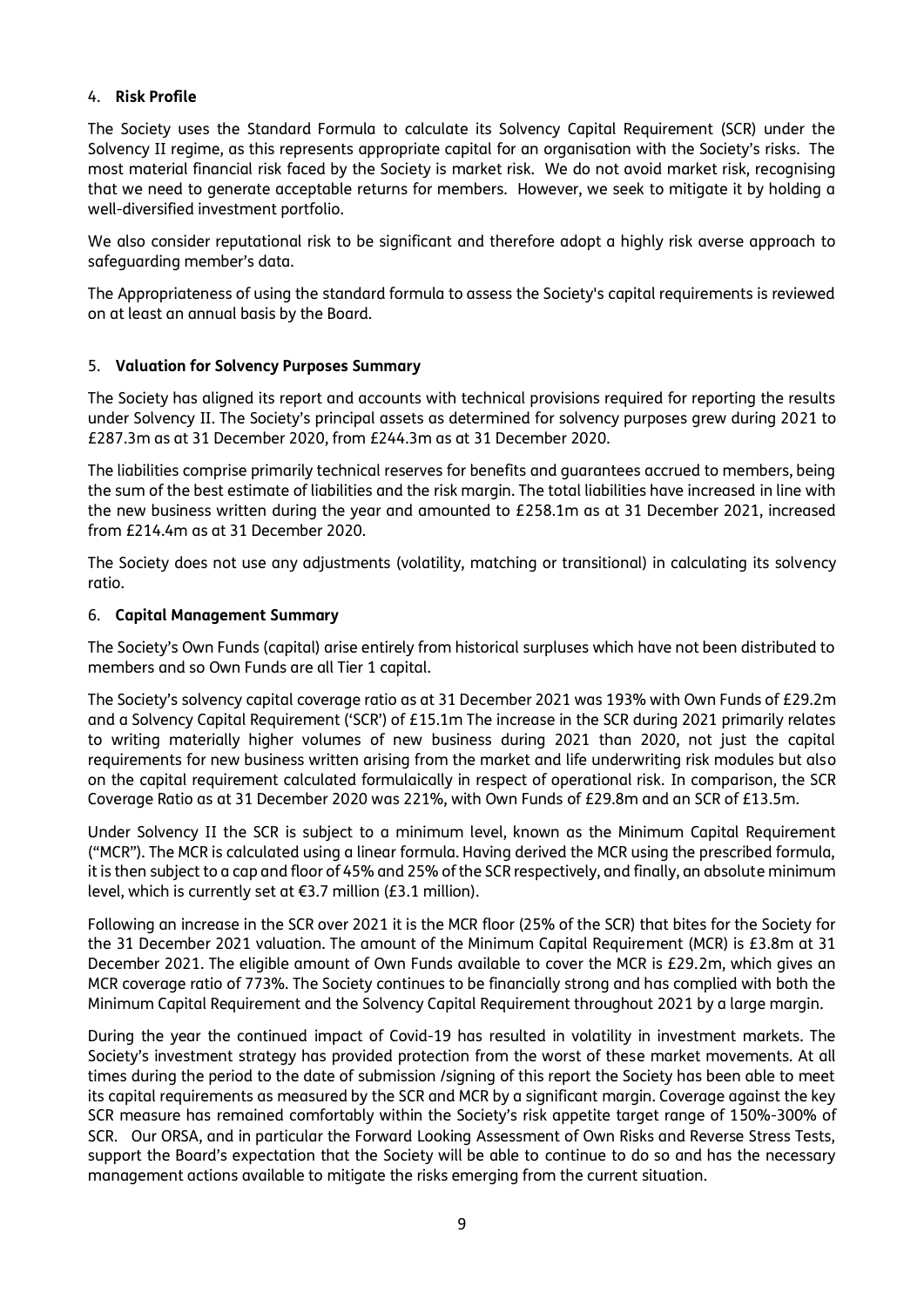# **STATEMENT OF DIRECTORS' RESPONSIBILITIES**

The Directors are responsible for preparing the SFCR in accordance with the Prudential Regulation Authority ('PRA') rules and SII regulation.

The PRA Rulebook for SII firms in Rule 6.1 (2) and Rule 6.2 (1) of the Reporting Part requires that the Society must have in place a written policy ensuring the ongoing appropriateness of any information disclosed and that the Society must ensure that its SFCR is subject to approval by the Directors.

Each of the Directors, whose names and functions are listed in the Board of Directors section of the Report and Accounts, confirm that, to the best of their knowledge:

- **(a) Throughout the financial year in question, the Society has complied in all material respects with the requirements of the PRA rules and SII Regulations as applicable; and**
- **(b) It is reasonable to believe that, at the date of the publication of the SFCR, the Society continues so to comply, and will continue so to comply in the future.**

By Order of the Board

Name

Title

Date

# **Consideration for requesting a REPORT OF THE EXTERNAL INDEPENDENT AUDITOR to the Directors of Metropolitan Police Friendly Society Limited ('the Society') pursuant to Rule 4.1 (2) of the External Audit Chapter of the PRA Rulebook applicable to Solvency II firms**

The Society is classified as a "small insurer" for SFCR external audit purposes as defined in PRA Policy Statement PS25/18. Its score based on the results for the year-ended 31 December 2021 was, at 16.58, below the limit for audit, set by the PRA at 100.

Following consideration of the costs associated and the potential benefits, the Society's Board made the decision not to request an external audit of its Solvency and Financial Condition Report 2021.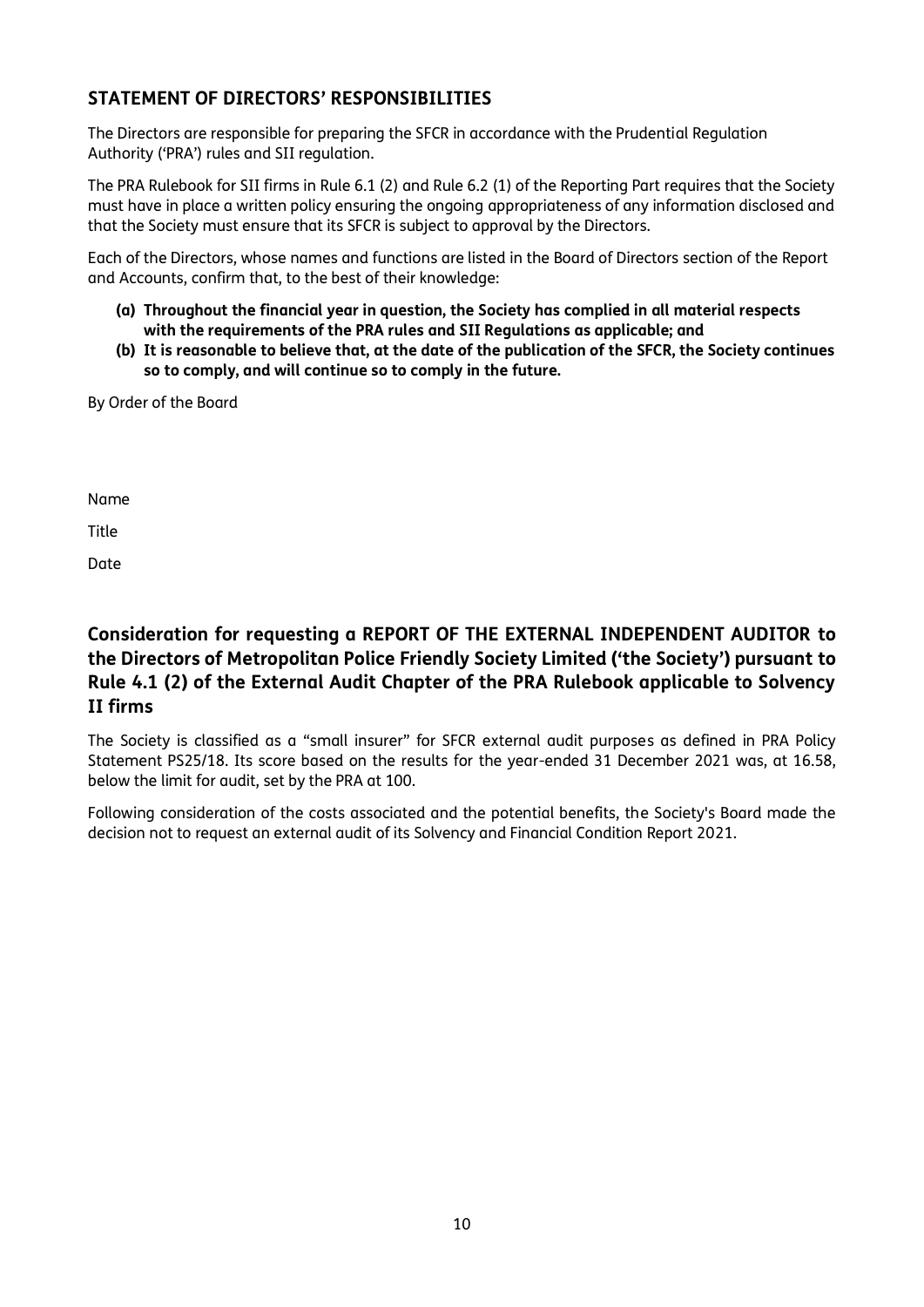# **A. BUSINESS AND PERFORMANCE**

# **A.1 Description of the Business**

# **A.1.1 Legal Structure**

Metropolitan Police Friendly Society Limited ('Metfriendly' or 'the Society') is a friendly society, incorporated under the Friendly Societies Act 1992 and registered in the United Kingdom (registered number 496F). The Society's registered office is at Central Court, 1B Knoll Rise, Orpington BR6 0JA.

The Society is dual regulated under registered number 110026 by both the Financial Conduct Authority ('FCA') and the Prudential Regulation Authority ('PRA'). As an FCA designated flexible portfolio firm and a PRA designated P5 firm, the Society does not have individually named supervisors. Contact details for each regulator are as follows:

FCA: 12 Endeavour Square, London, E20 1JN [firm.queries@fca.org.uk](mailto:firm.queries@fca.org.uk) Freephone 0800 111 6768

PRA: Bank of England, Threadneedle Street, London EC2R 8AH [firmenquiries@bankofengland.co.uk](mailto:firmenquiries@bankofengland.co.uk)  Phone 020 7601 4444

The Society's auditor is Mazars LLP, Tower Bridge House, St Katharine's Way, London E1W 1DD.

The Society is a mutual organisation, owned by its members (i.e. its policyholders) and has no shareholders. At General Meetings, each member over the age of 18 has one vote, irrespective of the number of policies they hold, and all votes count equally.

The Society is not part of a group and has no trading subsidiaries.

#### **A.1.2 Description of the Business**

Metfriendly operates solely in the UK and individuals living outside the UK are not eligible to take out policies with the Society. Members with policies who move abroad may not take out additional policies.

Membership of the Society is restricted to current and former police personnel and their family members, with Metfriendly focussing its sales and marketing activities in the London area in order to achieve the most cost-effective results - providing a well-defined affinity group. Employees of the police service in London are able to make payments to the Society by regular deduction from salary.

As at 31 December 2021 the Society had total assets of £286m, membership of 17,118 and 46 employees (plus 6 non-executive directors).

The Society provides medium to long-term savings and investment products as well as protection policies, each of which is outlined in turn below. It does not provide cash savings accounts in any format. All savings and investment products are with-profits with the exception of the guaranteed 5 year savings plan.

**Savings plans** include 'stocks and shares' ISAs for adults and Junior ISAs for children to facilitate monthly savings. Both are subject to minimum and maximum monthly amounts (and also including an escalator option), and the annual limits imposed by statute. Returns earned depend on the performance of the With-Profits Fund (see below).

Metfriendly also offers 5 year regular savings plans with guaranteed returns, depending on the regular fixed monthly savings amount (at least £20 per month) that is chosen at the start of the five year period.

Longer-term savings plans are also available. A ten year savings plan allows monthly payments between £25 per month and £300 per month, with the first £25 per month being tax exempt (subject to a maximum of one such tax exempt policy per person – whether with the Society or another organisation). Longer terms of 11 to 25 years can no longer be taken out, but some older plans of this duration are still active.

The Society also offers a Lifetime ISA ("LISA") (minimum amount £50pm / £1,200 lump sum), available to members aged between 18 and 39. The LISA is designed to help save for a deposit on a first home or to supplement pension savings. Contributions are supplemented by a 25% government bonus. The LISA is subject to both the ISA and specific Lifetime ISA rules.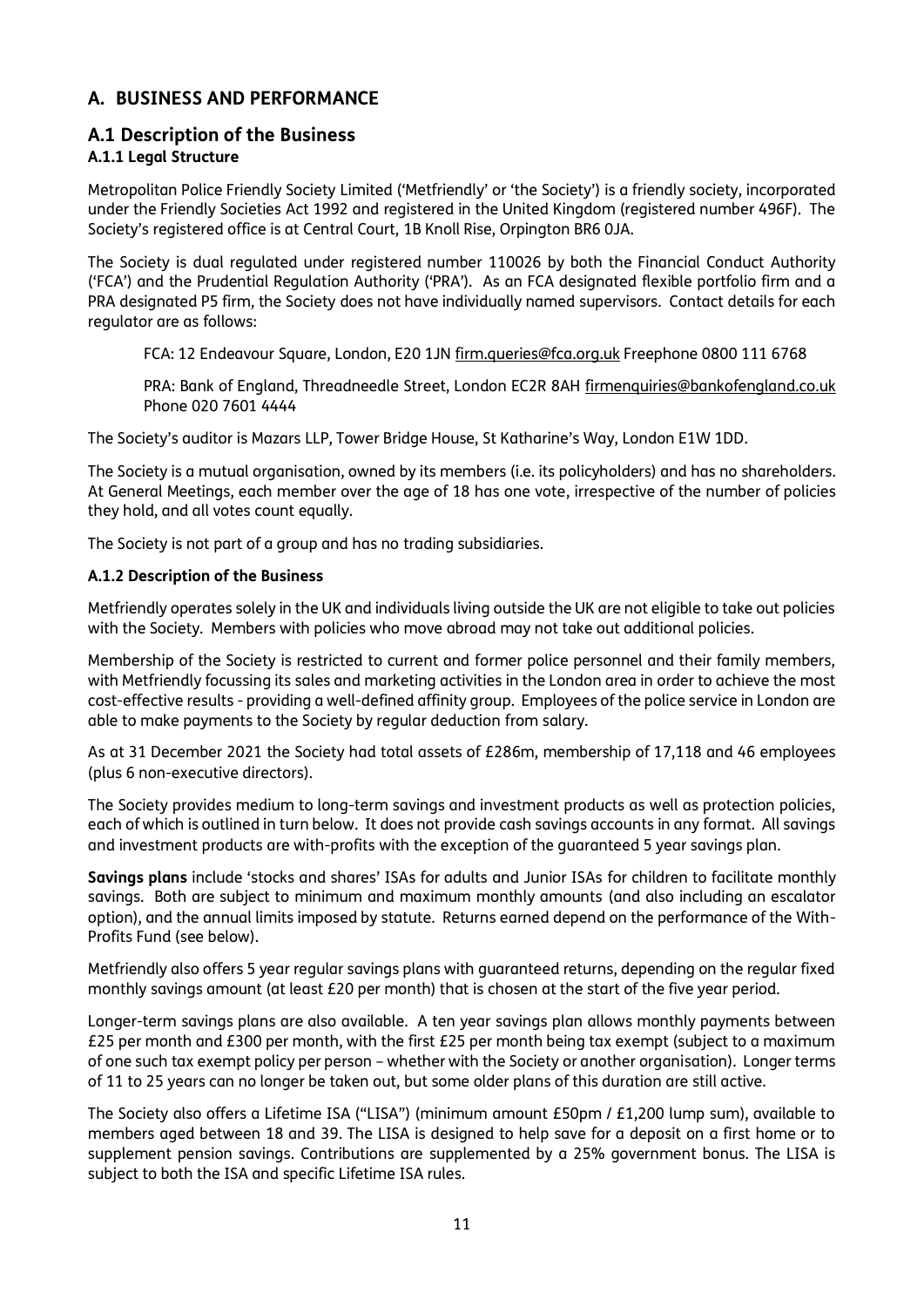**Investment plans** include a lump sum stocks and shares ISAs (minimum amount £2,000) and is subject to the annual maximum limits allowed by statute. The Society also offers With Profit Bonds, subject to a minimum amount of £2,000. These lump sum products have no fixed-term, but are intended for the longerterm, with annual bonuses and eligibility for a final bonus after at least three years.

**Protection plans** are designed to provide income protection for police officers and police staff in the event of sickness, critical illness, or injury. Life insurance protection is also available, either as a fixed sum or a reducing amount (for instance to cover the diminishing balance on a repayment mortgage). The Society also provides a lump sum critical illness plan to new recruits aged between 18 and 35.

The Society's **With Profits Fund** is invested in a range of assets spread across several pooled investment funds, with diversified allocations in cash, bond funds, a multi asset fund and property funds. The investment strategy aims to provide returns that are significantly better than those available on government bonds. Surplus funds in excess of asset shares are backed by cash, liquidity funds and bond funds as are policies which are non profit (guaranteed savings and protection plans).

### **A.1.3 Significant External Events in 2021**

### **Covid-19**

We considered the impact of the ongoing Covid-19 pandemic on the Society during the year. In response to the current economic conditions, management have carefully considered the Society's financial and operational business plans, including new business opportunities and solvency forecasts for the going concern assessment period. The Society has reviewed its risk management, solvency and liquidity positions to ensure that we remain within our risk appetite.

We also subjected the solvency position to stress testing based on several scenarios, including scenarios considering the unfavorable impact in business volumes and the Society envisages that it will remain solvent based on these projections.

# **A.2 Underwriting Performance**

The underwriting result encompasses premiums plus allocated investment returns; less claims, expenses, taxation and the increase in technical provisions, as reported in the accounts. The technical provisions in the accounts have been reported on a Solvency II basis consistent with the treatment last year. Under Solvency II the Risk Margin has been allocated to capital and the Best Estimate Liabilities are allocated to each line of business.

For 2021, the result was an underwriting loss of £0.3m (2020: profit of £0.5m). This loss was primarily as a consequence of the strain of writing new business. Table A1 below shows how the 2021 result arises by line of business, including items attributed to capital, such as the Risk Margin, which are covered in the following sections. All business was written in the UK. Accumulating With-Profits (AWP) business is written as single premium business with no fixed term. Single premiums include recurrent premiums initiated by the member in prior years. The member retains the right to vary or suspend such premiums without penalty. Conventional With-Profits (CWP) business is written as regular premium business with a fixed payment term.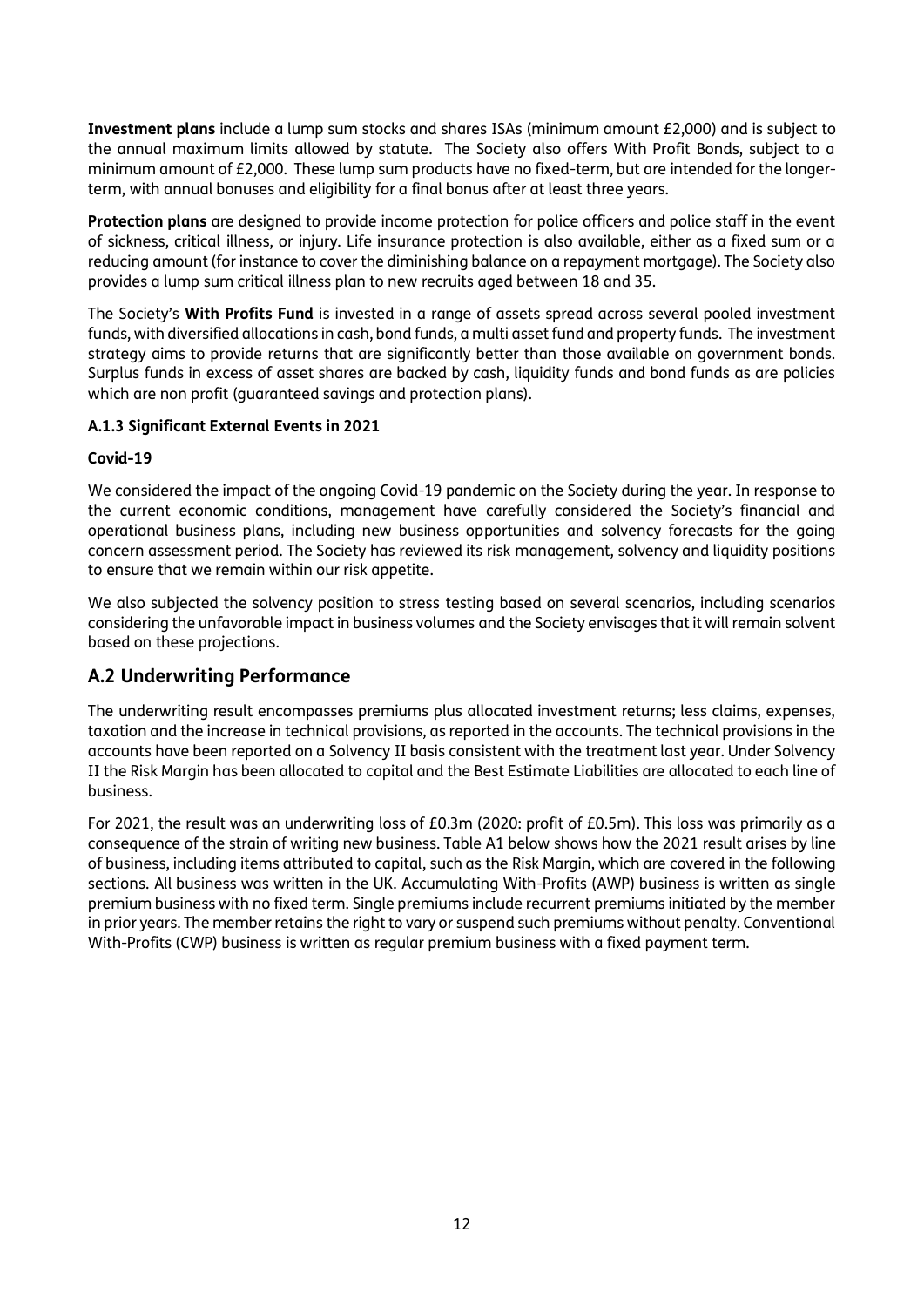#### **Table A.1 2021 Results by Line of Business\***

|                                             | Accumulating<br><b>With Profits</b> | Conventional<br>With Profits | Other<br>Savings         | Protection | Attributed<br>to Capital | Total<br>2021 | Total<br>2020 |
|---------------------------------------------|-------------------------------------|------------------------------|--------------------------|------------|--------------------------|---------------|---------------|
|                                             | £m                                  | Em                           | Em                       | Em         | Em                       | Em            | £m            |
| Premiums                                    | 53.2                                | 1.2                          | 4.8                      | 0.5        | -                        | 59.7          | 45.0          |
| <b>Investment Return</b>                    | 8.9                                 | 0.4                          |                          |            | $\overline{\phantom{a}}$ | 9.3           | 12.9          |
| Claims                                      | (14.1)                              | (1.5)                        | (4.9)                    | (0.2)      | $\overline{\phantom{m}}$ | (20.7)        | (17.3)        |
| Expenses                                    | (4.4)                               | (0.3)                        | (0.8)                    | (0.2)      | (0.1)                    | (5.8)         | (4.9)         |
| Taxation                                    | 0.1                                 | ۰                            |                          |            |                          | 0.1           | (0.3)         |
| Decrease/(Increase) in Technical Provisions | (43.2)                              | 0.8                          | 0.4                      | 0.5        | (1.2)                    | (42.7)        | (35.0)        |
| Increase/(Decrease) in Reinsurance Asset    |                                     |                              | $\overline{\phantom{a}}$ | (0.1)      |                          | (0.1)         | 0.1           |
| Total                                       | 0.6                                 | 0.5                          | (0.5)                    | 0.5        | (1.3)                    | (0.3)         | 0.5           |

*\* - Table might contain differences due to rounding. Premiums and claims are shown net of reinsurance.*

AWP business increased by £14.6m compared to 2020. The increase in the expenses was due to planned investment in infrastructure and expanding the team to increase operational capacity.

### **A.3 Investment Performance**

The Society invests through pooled funds, with expenses charged to those funds. Where the Society receives a rebate of fees from the investment manager, this is recorded as investment income. A breakdown of the 2021 investment return is given in the Table A.2 below.

The Society identifies investments to meet the asset shares under with profits business. These assets returned a profit of £9.4m (i.e. investment income and gains) in 2021, equivalent to a gross investment return of 4.3% (2020: profit of £11.5m, 6.2%).

The residual assets, comprising cash and bond funds, returned a loss of £0.01m in 2021 equivalent to a gross investment return of -0.1% (2020: £1.4m, 3.0%).

#### **Table A.2 Breakdown of 2021 Investment Return\***

|                                 |                          | <b>Realised and</b> |                     |                     |
|---------------------------------|--------------------------|---------------------|---------------------|---------------------|
|                                 | Investment               | <b>Unrealised</b>   |                     |                     |
|                                 | Income                   | Gains               | <b>Total (2021)</b> | <b>Total (2020)</b> |
|                                 | £m                       | £m                  | £m                  | £m                  |
| <b>Residual Assets</b>          | 0.7                      | (0.8)               | (0.0)               | 1.4                 |
| <b>Bond Funds</b>               | 2.3                      | (1.5)               | 0.8                 | 3.9                 |
| Multi Asset Funds               | 1.6                      | 3.9                 | 5.5                 | 7.9                 |
| Insurance Linked Security Funds | $\overline{\phantom{0}}$ |                     |                     |                     |
| <b>Property Funds</b>           | 0.9                      | 2.2                 | 3.1                 | (0.5)               |
| Deposits and Cash               | 0.0                      | 0.0                 | 0.0                 | 0.1                 |
| Total                           | 5.5                      | 3.8                 | 9.3                 | 12.9                |

*\* - Table might contain differences due to rounding*

Investments are selected for long term performance and returns are expected to fluctuate from year to year.

# **A.4 Other Factors Affecting Performance**

Expense allowances in the contracts covered the actual expenses incurred during 2021. 2020 required a call on capital of £0.6m.

There was no charge for Taxation allocated to capital (2020: £Nil). The capital required for the Risk Margin increased by £0.2m thus increasing the Technical Provisions in 2021 by the same amount.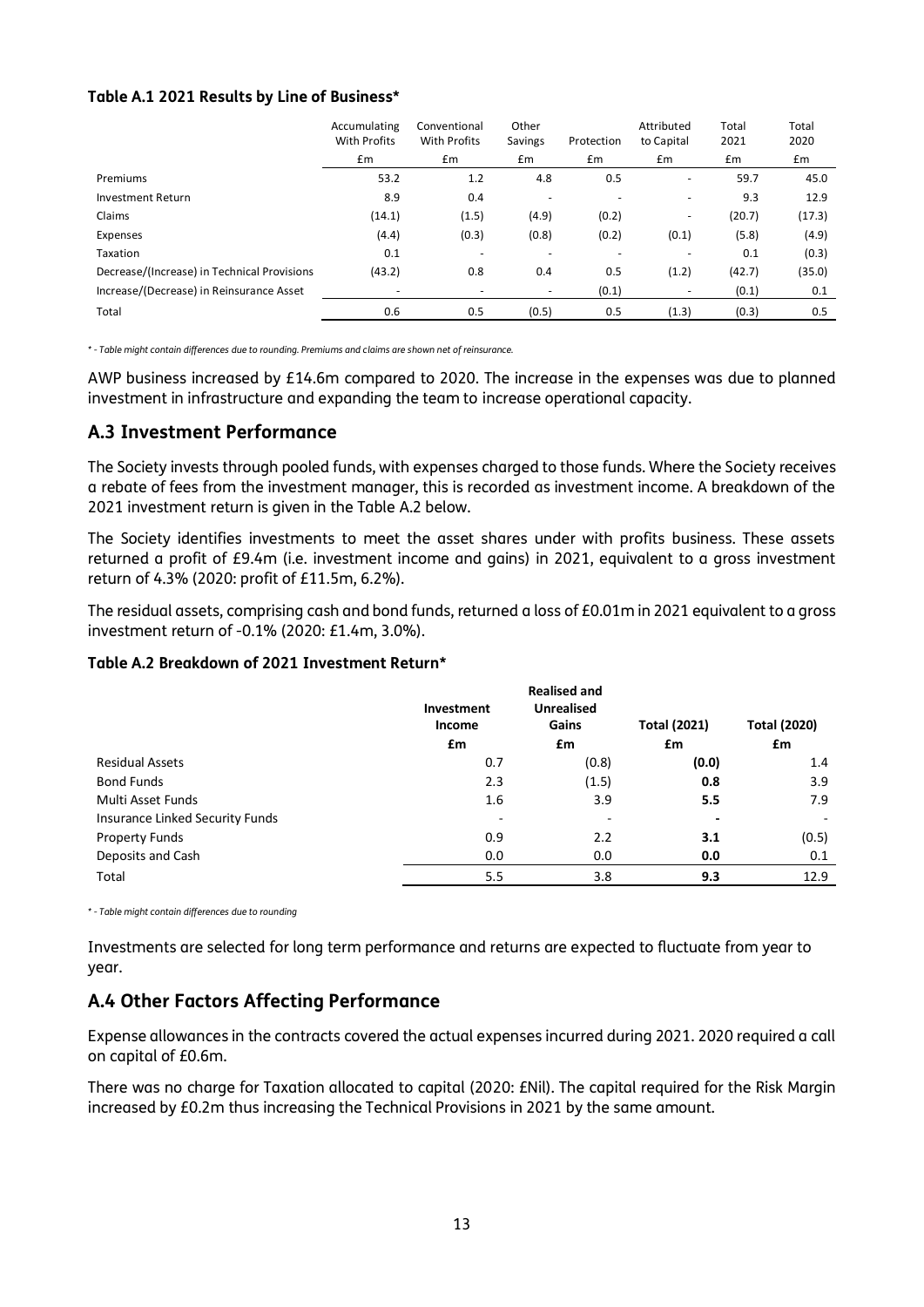These factors, along with the investment return on excess assets, are attributed to capital in the underwriting performance shown above. Overall performance led to reported Fund For Future Appropriation decreasing by £0.3m in 2021 (2020: increase of £0.5m). The Fund For Future Appropriation stood at £29.5m as at 31 December 2021 (2020: £29.8m).

# **B. SYSTEM OF GOVERNANCE**

# **B.1 System of Governance**

# **B.1.1 Description of the Board and Committees**

The Society's Board of Management ('the Board') is responsible for oversight of the organisation and setting its strategy. As at 31 December 2021 the Board comprised 6 part-time Non-Executive Directors (including the Chair) and 3 full-time Executive Directors. The Chair supported by the Society Secretary, is responsible for leading the Board; whereas the Chief Executive Officer is responsible for leading the Society's operational activity and implementing strategy. 2 of the Non-Executive Directors are former police officers, with the remainder having backgrounds in financial services.

The Chair is responsible for the performance of the Board as a whole. This includes appraising the performance of individual Non-Executive Directors and the Chief Executive Officer. The Senior Independent Director ('SID') (a Non-Executive Director) is responsible for leading an annual review of the Chair's performance, taking into account feedback from other directors. The SID also provided a point of contact for members if they have concerns that they consider not to have been addressed satisfactorily through the normal conduit of the Chief Executive Officer or Chairman. One Non-Executive Director also fulfils the role of With-Profits Non-Executive Director ('WPNED'), leading oversight of the Society's management of its withprofits business and providing independent judgement as required by the FCA.

The governance structure is shown in the table below, comprising four Board committees whose membership, terms of reference and authority are set by the Board. The Chairs of each committee report to the Board at the next Board meeting following each committee meeting.

#### **BOARD OF MANAGEMENT 2021**

Joanna Young (Chair)

Annette Petchey (Chief Executive Officer)

Ben Grainger (Executive Director)

Gerhardt Ekermans (Executive Director)

Lee Schopp (Non-Executive Director & SID)

Nicola Hayes (Non-Executive Director)

Clive Triance (Non-Executive Director)<sup>1</sup>

Graeme McAusland (Non-Executive Director)

Craig Haslam (Non-Executive Director)

Rebecca Hall (Non-Executive Director)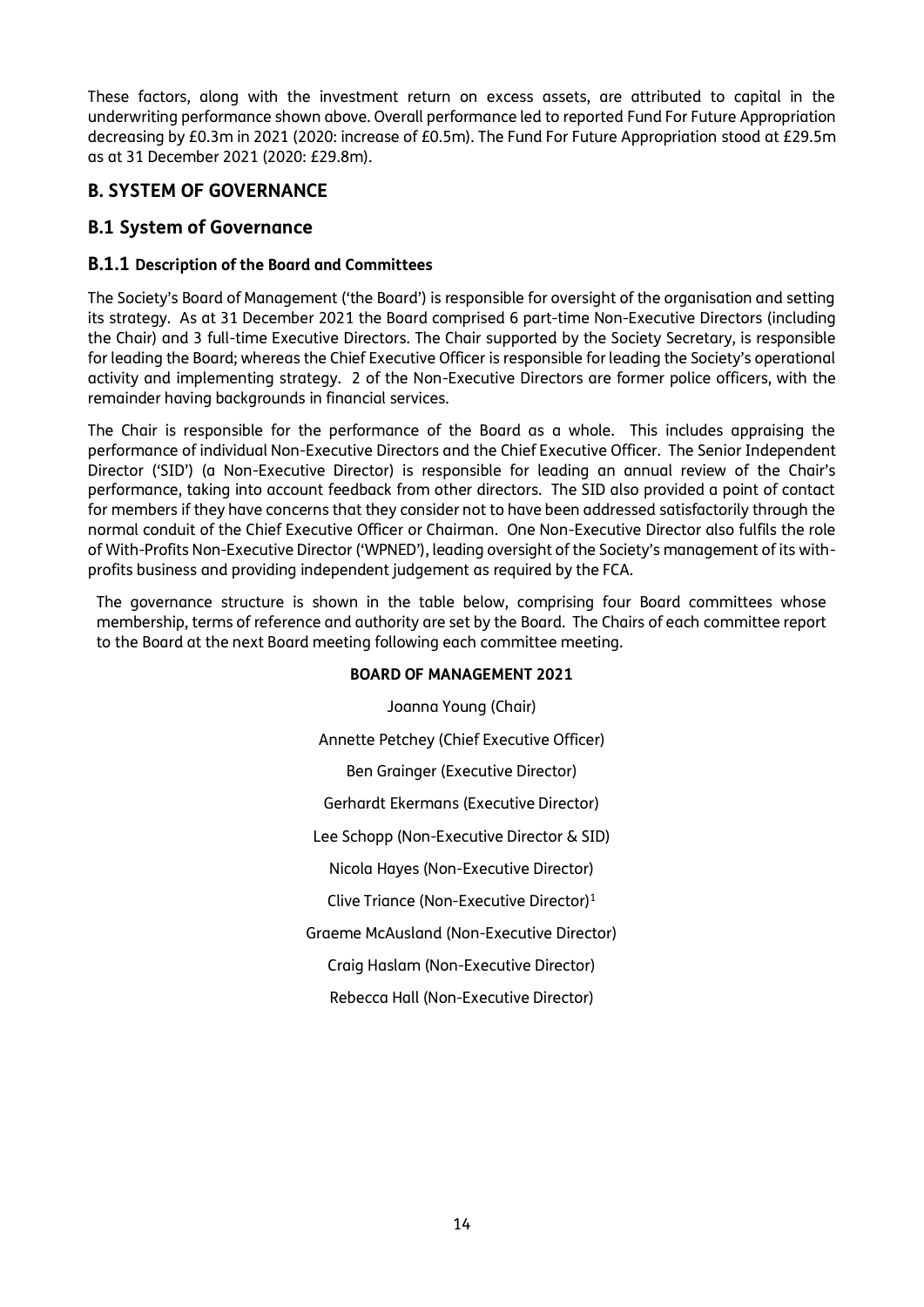During 2021 the Board reviewed the committee governance structures to ensure they continue to serve the Society, Regulatory requirements, and its members. Following this review the Board approved changes to committee structure from 2022 (subject to Regulatory approval) as follows:

| Audit, Risk and<br>Compliance<br>Committee | Remuneration,<br><b>Nomination and</b><br><b>Governance Committee</b> | <b>Member Committee</b> | <b>Strategic Finance &amp;</b><br><b>Investment Committee</b> <sup>2</sup> |
|--------------------------------------------|-----------------------------------------------------------------------|-------------------------|----------------------------------------------------------------------------|
| Graeme                                     | Nicola Hayes (Chair)                                                  | Craig Haslam (Chair)    | Lee Schopp (Chair)                                                         |
| McAusland (Chair)                          | Joanna Young                                                          | Joanna Young            | Graeme McAusland                                                           |
| Lee Schopp                                 | Annette Petchey                                                       | Rebecca Hall            | Nicola Hayes                                                               |
| Rebecca Hall                               | Craig Haslam                                                          |                         | Gerhardt Ekermans                                                          |
|                                            |                                                                       |                         | Craig Haslam                                                               |

1 Clive Triance resigned from the Board July 2021

2 The Strategic Finance and Investment Committee formed at the end of 2021. Initially it focused on Strategic Finance with Investment added in for 2022. Prior to this Investment were overseen by Risk & Investment.

The role of each Committee is summarised in the following paragraphs.

The **Audit, Risk and Compliance Committee** provides independent oversight of the Society's statutory reporting and systems of internal control, as well as ensuring its compliance with the Financial Services and Markets Act 2000 and other relevant regulations along with oversight of the Society's systems of risk and compliance management. The Committee's role includes supervising and monitoring the independence, quality and effectiveness of the Society's external audit auditor, its internal audit function and internal assurance programme.

The **Strategic Finance and Investment Committee** purpose is to provide independent oversight of the Society's strategic financial reporting and investment control, and to enable the Society's financial management, including investment strategy and with-profits business, to be reviewed in greater detail than at regular Board meetings.

The **Remuneration**, **Nomination and Governance Committee** oversees the Society's senior management arrangements and makes recommendations to the Board on matters relating to the appointment of Executive and Non-Executive Directors and individuals performing Senior Management Functions (SMF) roles. It keeps the Board's governance arrangements under review and makes appropriate recommendations to ensure that these are consistent with appropriate and proportionate governance practices. It also oversees and recommends to the Board matters relating to the remuneration of Executive and Non-executive Directors.

The Member Committee purpose is to put the member, and the police family, at the centre of what Metropolitan Police Friendly Society Ltd ("MPFS") does, to take every opportunity to improve the trust members have in MPFS and look after their wellbeing; through member interaction to review the members experience and journey throughout the Society assuring and recommending changes based on feedback, market movements and affinity group plans. The committee is committed to listening to its members, to understanding their needs and creating output and actions that create a stronger brand and product for all of the members.

#### **B.1.2 Changes to the System of Governance During 2021**

The Strategic Finance & Investment Committee and the Audit, Risk & Compliance Committee were both formed in 2021 following a review by the Board to ensure we continue to provide oversight to the Society as a whole. The new committee structure brought together various disciplines under new committees.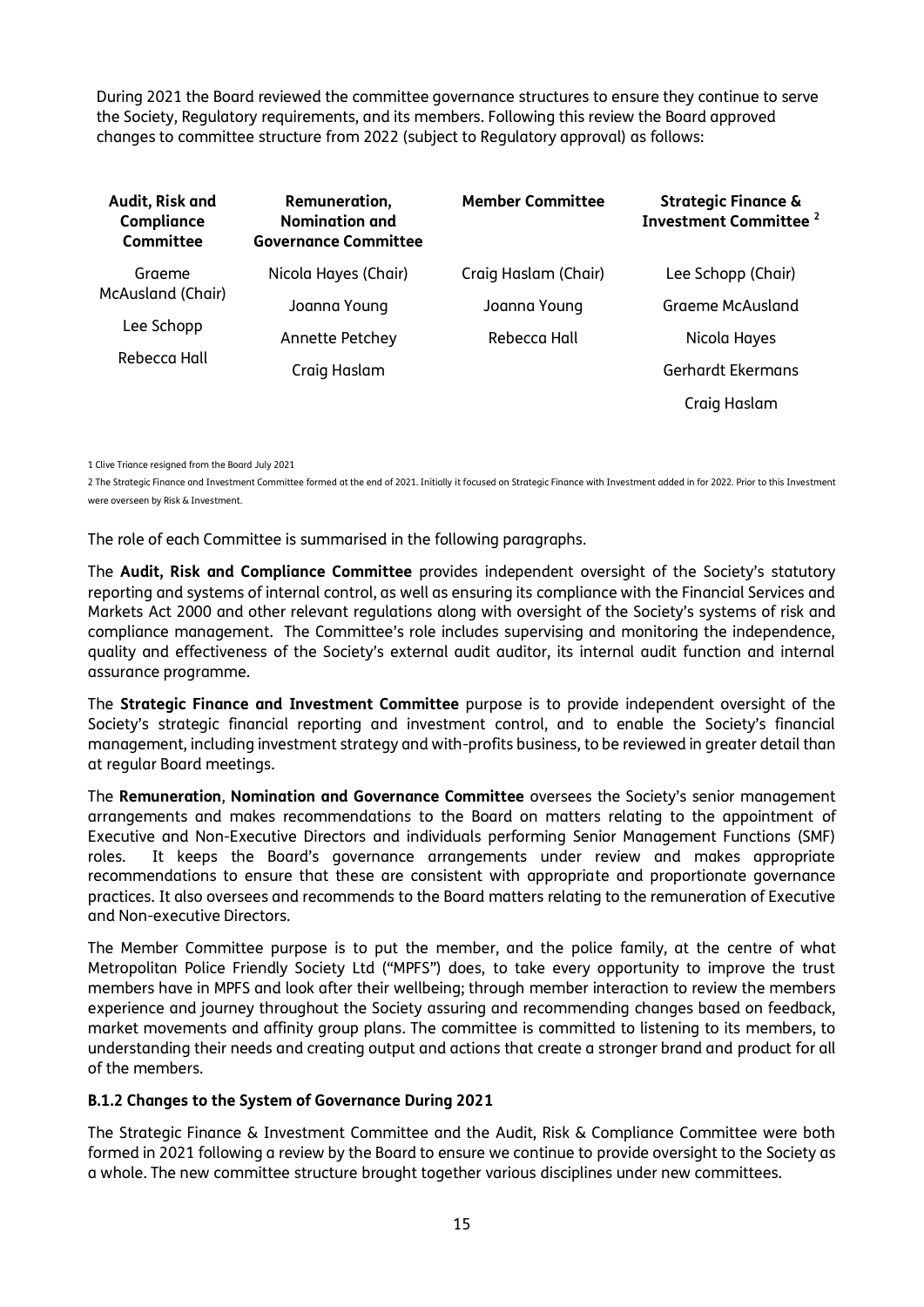#### **B.1.3 Remuneration Practices and Policy**

The Society's policy for remuneration is to attract and reward senior managers (including Executive Directors) and staff with annually reviewed fixed salaries that recognise their skill set and responsibilities, with changes to senior managers' salaries subject to review by the Remuneration Committee.

The Society operates a discretionary annual bonus scheme that allow for bonus payment not exceeding 12% of annual salary (20% for field staff).

The scheme is driven by performance against the strategic objectives of the Society as well as performance against personal objectives and behaviours. In 2021 a number of the objectives were achieved, and the Remuneration, Nomination and Governance Committee approved payment of a bonus. The scheme is reviewed each year by the committee.

All employees and senior managers are entitled to join a defined contribution group personal pension plan provided by the Society with employer's contribution of 9% of salary if the employee chooses to opt into a salary sacrifice arrangement of 2.5%. No early retirement schemes are available for employees or senior managers.

Non-Executive Directors' remuneration comprises a fixed annual amount which recognises the responsibilities held (for instance chairing a Board committee). No contributions are made to any pension arrangements on behalf of Non-Executive Directors.

There were no material transactions between the members of Metfriendly's Board (and its employees) and the Society in 2021. Whilst members of the Board who meet the eligibility criteria for membership are permitted to subscribe to Metfriendly policies and plans on normal terms (on their own behalf and that of close family members), these holdings are monitored with annual confirmation at Board level that none are considered material.

# **B.2 Fitness and Propriety**

### **B.2.1 Fitness and Propriety Requirements**

The Society requires all personnel responsible for the organisation's oversight and key functions to have the requisite skills, qualifications, knowledge and experience to fulfil their roles and responsibilities effectively, through their professional qualifications depending on the role (for instance accountancy, actuarial, legal, HR, managerial); or through their knowledge and experience (for instance holding similar positions elsewhere, or thorough senior experience of working with a police service or other membership based entity). Requirements include ensuring that Non-Executive Directors have sufficient time to fulfil their responsibilities, are independent (and are seen to be independent), have no material conflicts of interest, and demonstrate the character, integrity and behaviours conducive to being regarded as a 'fit and proper' person.

#### **B.2.2 Fitness and Propriety Assessment**

The Society assesses fitness and propriety on the appointment of a Non-Executive Director and any other key function holders on appointment (whether they are an existing member of staff or externally appointed) to ensure their honesty and financial soundness. This is done through carrying out background screening using the Disclosure and Barring Service (DBS) checks carried out through an external organisation.

The Board ensures that all those in Metfriendly who are involved in the recruitment process have been suitably trained to identify and assess the relevance and circumstances of offences, and that they have received appropriate guidance and training in the relevant legislation relating to the employment of exoffenders, e.g., the Rehabilitation of Offenders Act 1974. The recruitment policy provides a further safeguard that these matters are fully addressed.

At interview, or in a separate discussion, the Society ensures that an open and measured discussion takes place on the subject of any offences or other matter that might be relevant to the position. Failure to reveal information that is directly relevant to the position sought could lead to withdrawal of an offer of employment. Having a criminal record will not necessarily bar applicants from working with the Society. This will depend on the nature of the position and the circumstances and background of the offences.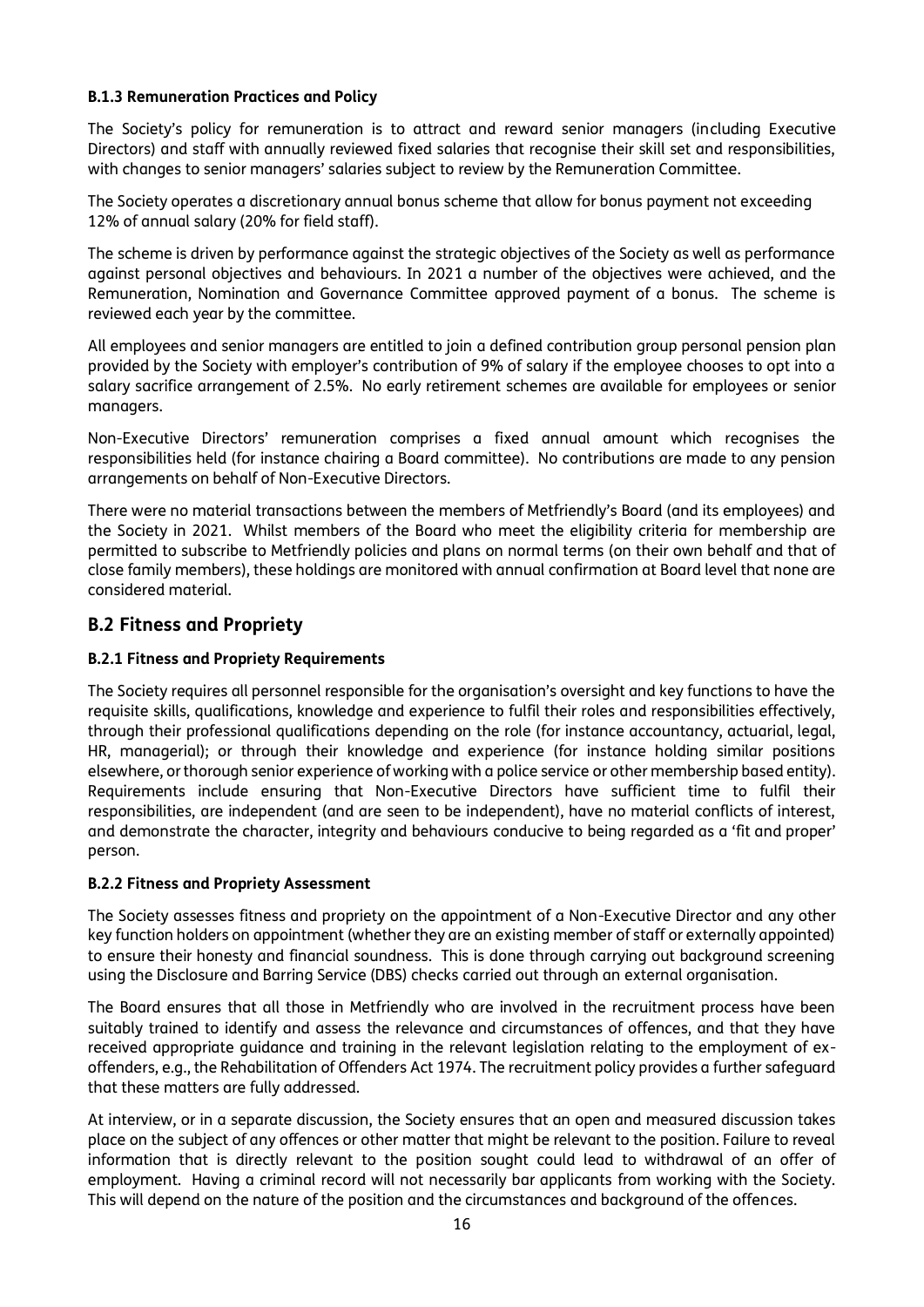For external appointees references are also sought including information about any outstanding liabilities for commission payments, any relevant outstanding or upheld complaint against the candidate from an eligible complainant, and any information concerning their fitness and propriety to act in the relevant position.

On appointment, all SMF holders and directors are required to complete the Fitness and Propriety declaration which forms part of the CONNECT Application that is submitted for regulatory approval. An annual redeclaration is also required, with affirmations required in respect of the same questions asked on the CONNECT Application; together with confirmation that, taking into account the Society's Conflicts of Interests Policy, the individual is not aware of any personal interests, obligations, or other situations that could conflict with the performance of the controlled functions they perform.

At the start of each Board meeting, those present are also asked to declare whether they are aware of any personal conflicts of interest in relation to the agenda items.

Assessment of fitness and propriety of Board members and those holding regulated positions is also supported by:

- Staff and director appraisal processes
- Annual Board self-evaluation
- Triannual externally facilitated Board evaluation exercise

An externally facilitated and independent review of Board effectiveness was undertaken by BP&E Global during 2020. Their recommendations were reviewed and underpinned the subsequent operation of the Board and its Committees and all recommendations from the review were considered closed by the Board during 2021

The Society's Conduct Risk Policy which is owned by the Board applies to all employees and directors, requiring them to observe all relevant FCA principles for business relating to conduct including: acting with integrity, due skill, care and diligence treating customers fairly; and managing any conflicts of interest fairly.

Non-Executive Directors and any other key function holders are provided with relevant training for their roles and are also required to keep their skills up to date including meeting any professional CPD requirements.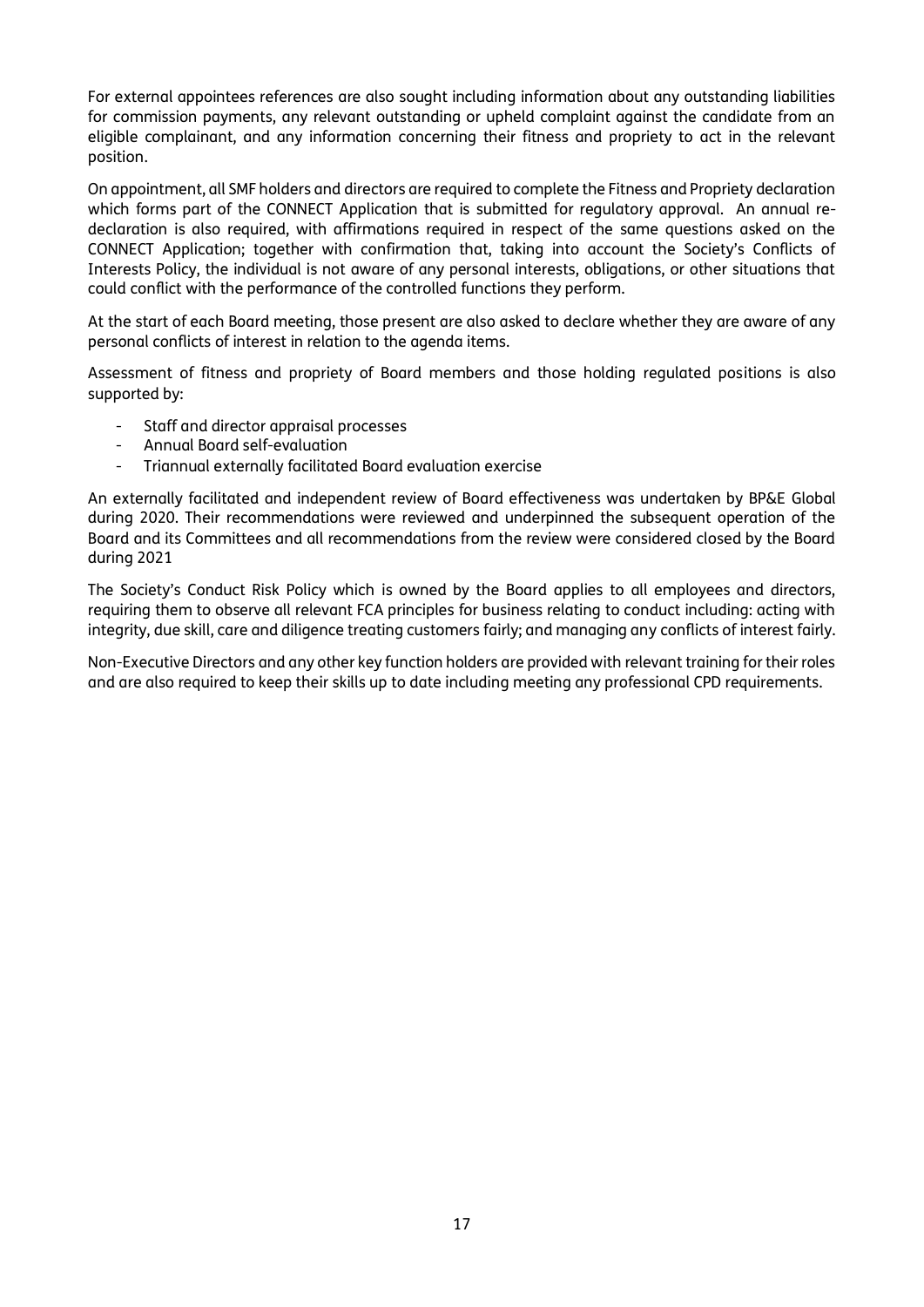The tables below set out the Society's Senior Insurance Management Functions, followed by the Key Function Holders as at 31<sup>st</sup> December 2021:

| <b>SMF</b>                                        | <b>HOLDER</b>                            |
|---------------------------------------------------|------------------------------------------|
| <b>SMF1 Chief Executive function</b>              | Annette Petchey                          |
| <b>SMF2 Chief Finance function</b>                | Gerhardt Ekermans                        |
| <b>SMF3 Executive Director</b>                    | Annette Petchey                          |
|                                                   | <b>Ben Grainger</b>                      |
|                                                   | Gerhardt Ekermans                        |
| <b>SMF4 Chief Risk function</b>                   | <b>Robert Dagg</b>                       |
| <b>SMF9 Chair</b>                                 | Joanna Young                             |
| SMF10 Chair of the Risk Committee                 | Graeme McAusland (applied<br>for)        |
| SMF11 Chair of the Audit Committee                | <b>Graeme McAusland</b>                  |
| SMF12 Chair of the Remuneration Committee         | Nicola Hayes                             |
| SMF 13 Chair of the Nominations Committee         | Nicola Hayes                             |
| SMF14 Senior Independent Director                 | Lee Schopp                               |
| SMF15 With Profits Advisory Arrangement           | <b>Graeme McAusland</b>                  |
| <b>SMF16 Compliance Oversight Function</b>        | John Midlane                             |
| SMF18 Other Overall Responsibility                | Martin Bellingham (Sales &<br>Marketing) |
| <b>SMF20 Chief Actuary function (outsourced)</b>  | Lindsay Unwin*                           |
| SMF20a With-Profits Actuary function (outsourced) | Lindsay Unwin*                           |
| <b>SMF24 Chief Operations functions</b>           | <b>Ben Grainger</b>                      |
| Whistleblowing oversight function                 | <b>Graeme McAusland</b>                  |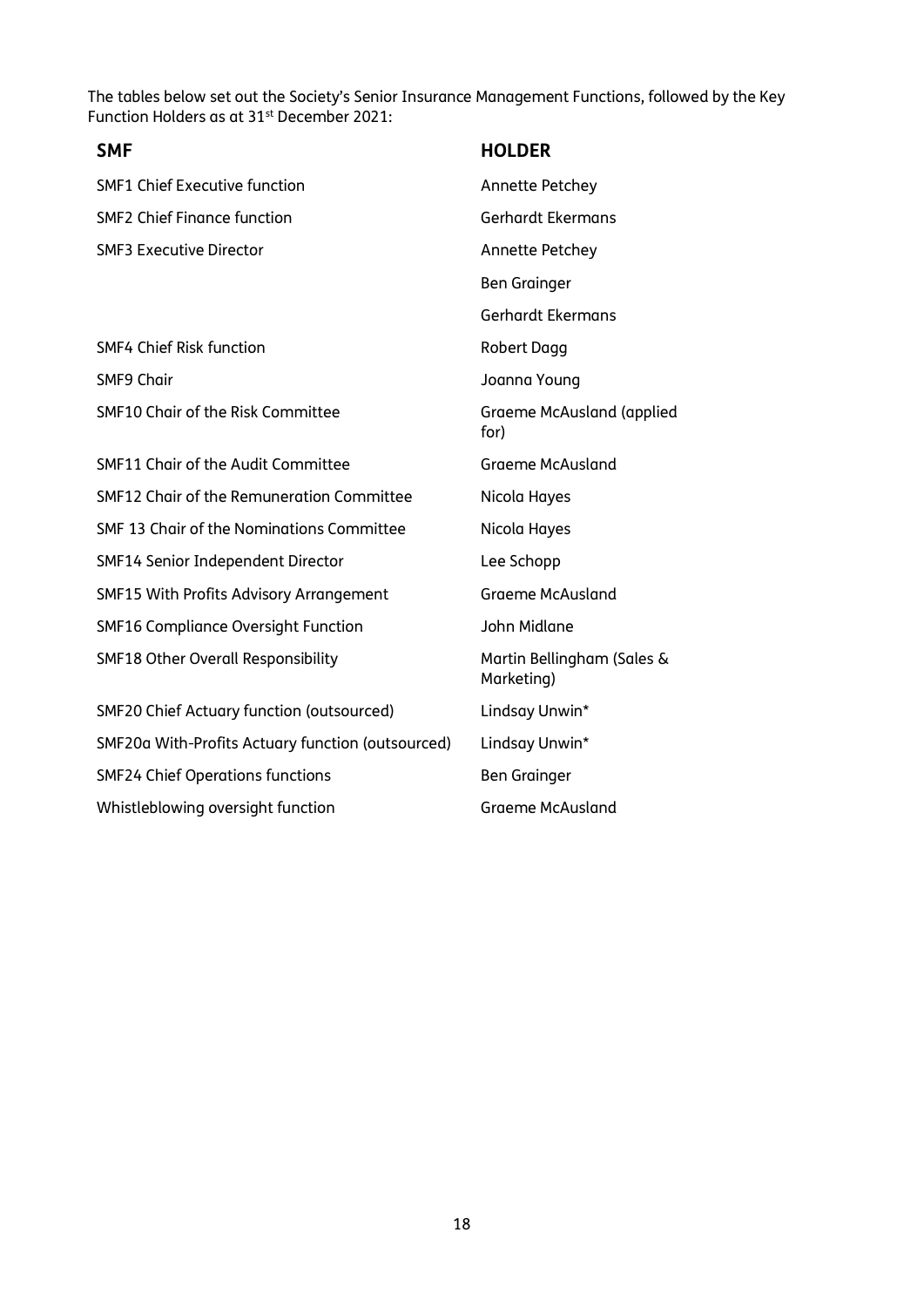# **KEY FUNCTIONS HOLDER**

| טיוטגונטונים ו                                                                                               |                                                                                                                                                                                                                                                                                                                                    |
|--------------------------------------------------------------------------------------------------------------|------------------------------------------------------------------------------------------------------------------------------------------------------------------------------------------------------------------------------------------------------------------------------------------------------------------------------------|
| (1) Risk Management function                                                                                 | <b>Robert Dagg</b>                                                                                                                                                                                                                                                                                                                 |
| (2) Actuarial function (outsourced)                                                                          | Lindsay Unwin*                                                                                                                                                                                                                                                                                                                     |
| (3) Internal Audit function                                                                                  | Metfriendly being not classed<br>as a significant firm by PRA or<br>FCA and having outsourced its<br><b>Internal Audit Function, does</b><br>not have a SMF5 but has<br>allocated specific<br>responsibilities for oversight of<br>the Internal Audit function to<br>the Chair of the Audit and<br>Compliance Committee<br>(SMF11) |
| (4) Compliance function                                                                                      | Annette Petchey (Solvency II)                                                                                                                                                                                                                                                                                                      |
|                                                                                                              | John Midlane (FCA COBS)                                                                                                                                                                                                                                                                                                            |
| (5) IT function                                                                                              | David Hurcomb - IT<br>Development                                                                                                                                                                                                                                                                                                  |
| (6) any other function which is of specific<br>importance to the sound and prudent management<br>of the firm | Alan Gray - Overseeing<br>administration function for<br>insurance contracts                                                                                                                                                                                                                                                       |
|                                                                                                              | Graeme McAusland (WPAA)                                                                                                                                                                                                                                                                                                            |
|                                                                                                              | Dan Stimson - IT<br>Infrastructure                                                                                                                                                                                                                                                                                                 |
| (7) the function of effectively running the firm                                                             | Joanna Young (Chair)                                                                                                                                                                                                                                                                                                               |
|                                                                                                              | Graeme McAusland (NED &<br>SID)                                                                                                                                                                                                                                                                                                    |
|                                                                                                              | Lee Schopp (NED)                                                                                                                                                                                                                                                                                                                   |
|                                                                                                              | Craig Haslam NED                                                                                                                                                                                                                                                                                                                   |
|                                                                                                              | Clive Triance (NED)                                                                                                                                                                                                                                                                                                                |
|                                                                                                              | Nicola Hayes (NED)                                                                                                                                                                                                                                                                                                                 |
|                                                                                                              | Ben Grainger (ED COO)                                                                                                                                                                                                                                                                                                              |
|                                                                                                              | Gerhardt Ekermans (CFO)                                                                                                                                                                                                                                                                                                            |
|                                                                                                              | Robert Dagg (CRO/CoSec)                                                                                                                                                                                                                                                                                                            |

\* Lindsay Unwin is an employee of Milliman LLP, with whom the Society has entered an outsourced services agreement.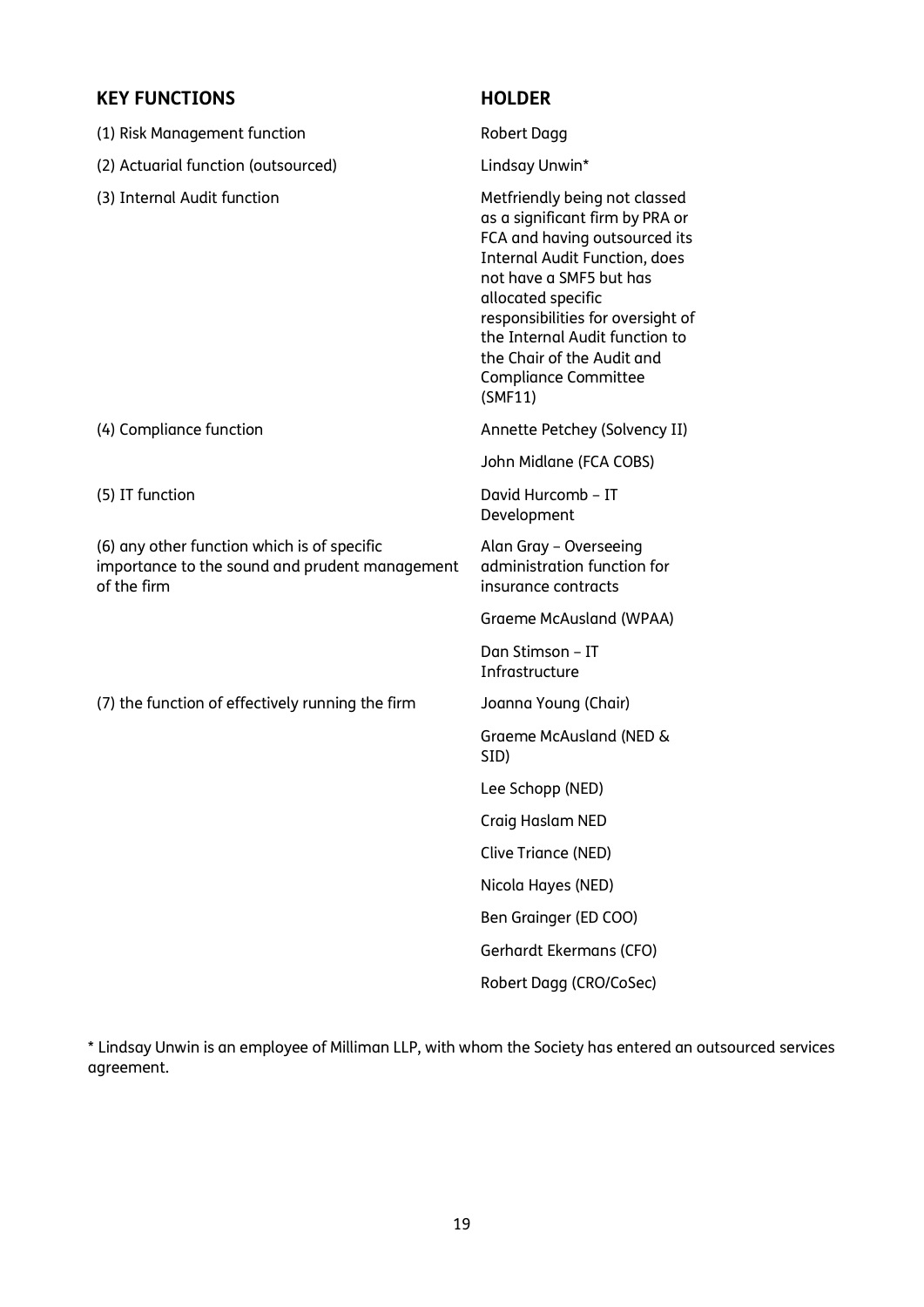# **B.3 Risk Management System**

#### **B.3.1 Risk Management Overview**

The Society's Risk Policy sets out how risk is managed by the organisation to ensure that risks are appropriately managed. This is supported by the Society's Values which set out values and expected behaviours that underpin culture, including risk culture, within the organisation, and are set by the Board. These include the exercise of prudence and judgement in financial management, including the requirement to manage members' funds safely and soundly, but avoiding excessive caution which could unduly reduce returns to members. The Society's Risk Policy recognises that there are natural tensions to consider in relation to risk tolerance, including:

- achieving good levels of new business, including new members; whilst being mindful that new business can deplete capital, and inappropriate sales would cause reputational risk.
- achieving good investment returns through exposure to assets such as equities and property that can fluctuate in value, and inevitably are a source of risk:
- management of operational risk, whilst recognising that there are points beyond which the cost of further control improvements to reduce risks will be disproportionate as the incremental value of control benefits diminish.

Risk appetite is defined according to coverage for the Society's Solvency Capital Requirement and is set at a conservative level to ensure financial strength is not compromised, and at the same time, does not compromise the ability to achieve good investment returns for members. This is reflected in the overarching aim of ensuring the coverage for the Solvency Capital Requirement (SCR) under the Solvency II regime is covered within a range which is currently set at 150% to 300%.

A wide target range of coverage is adopted to recognise that the Society's SCR and Own Funds are both sensitive to economic conditions. This SCR coverage ratio is also used to assess annually whether there may be excessive levels of capital such that it is appropriate to distribute some of this capital to with-profits members. An SCR coverage ratio in excess of 300% SCR is regarded as potentially excessive at which point surplus distribution of capital is considered by the Board in consultation with the With-Profits Actuary.

The Society uses the Standard Formula basis to assess its solvency capital requirements and does not use an internal model for any aspect of the capital assessment. It does not use a volatility or matching adjustment and does not use any transitional arrangements. An annual exercise is carried out to verify the continued appropriateness of the Standard Formula approach for the Society. This would be carried out more frequently if required as a result of a material change in the Society's risk profile.

#### **B.3.2 Implementation of Risk Management System**

Risk governance is overseen by the Board, with detailed review carried out by the Audit, Risk and Compliance Committee on its behalf, including regular review of the Society's risk register. The Committee reports the results of its review to the Board; and additionally, the strategic and material risks are also further considered by the Board itself. These include risks such as failing to maintain membership levels, succession planning, the ability to ensure expense costs can be covered from income, and the risk of a mismatch between the Society's assets and liabilities. At operational level, the Society's Leadership Team oversees operational risks, as well as reviewing new and emerging risks, and any changes to risk assessment factors or significant controls.

Key risk management information is highlighted within the Society's monthly management information pack received by all Board members and attendees. This includes a dashboard summary of key performance indicators measured against targets and ranges of tolerance. These are focussed on key areas of risk: membership numbers, new business levels, investment returns, expense levels, and the matching of assets against liabilities and solvency coverage. The management information pack also includes details of the latest assessment of the most strategic and material risks for Board consideration, both before and after the application of controls.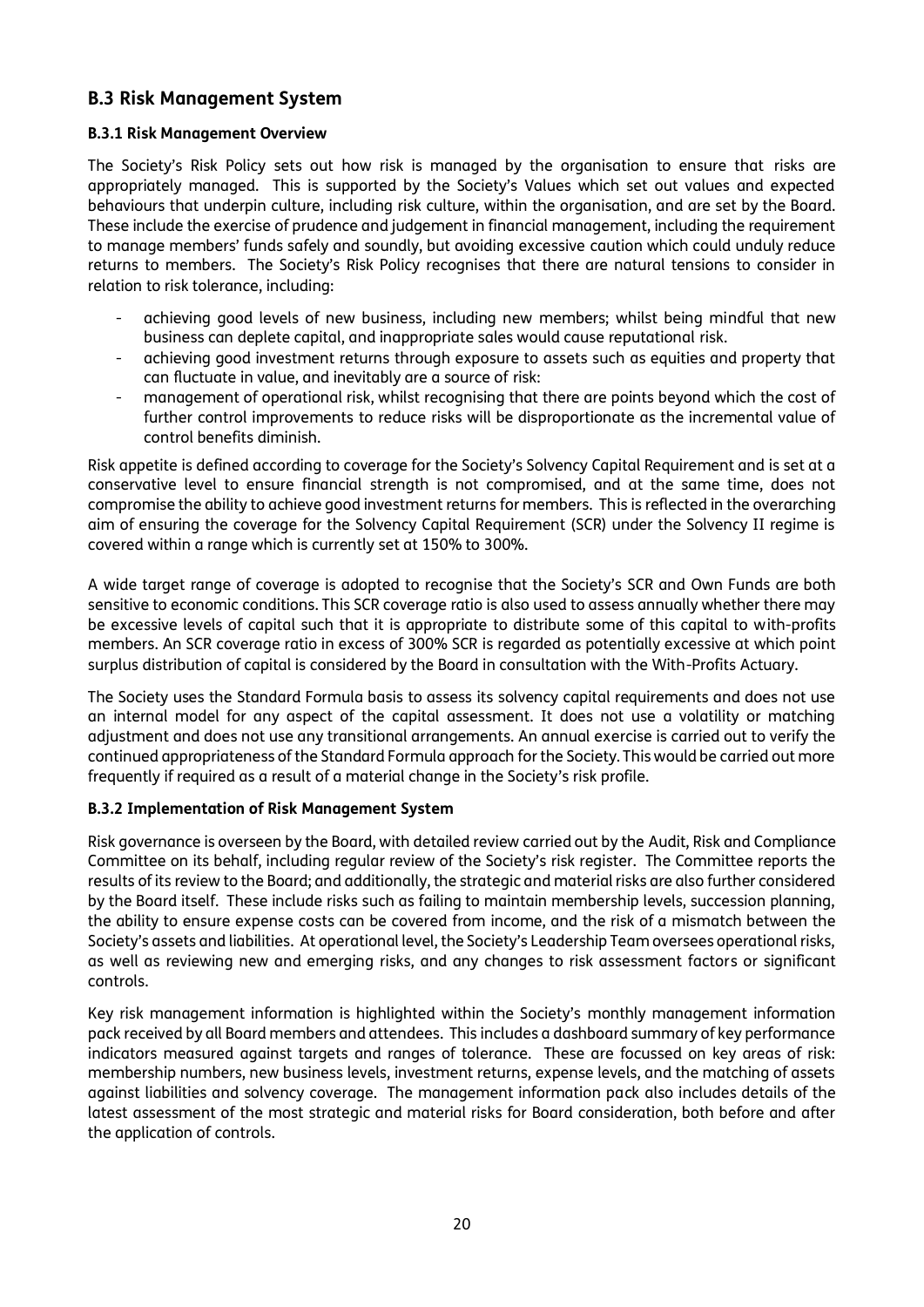Risks are detailed in the Society's risk register by showing inherent risk scores for individual risks by reference to the likelihood of them occurring and the impact should they crystallise. Separate Appetite Statements explain the Society's approach to key risks. Risk triggers have also been identified to show the point at which management actions would be considered.

Residual risk is assessed by considering the effectiveness of controls in place to mitigate the likelihood and impact of each risk occurring; and those risks with the largest residual scores are reviewed by the Board.

For all risks, Metfriendly seeks to ensure that, after allowing for controls, the likely impact is well within available capital (less than 10% of Own Funds).

Section B4 below provides an overview of how the Society's risk management is implemented and integrated into the organisational structure, and decision-making process, as reflected in its ORSA.

As part of the ORSA detailed in section B4 below, when carrying out required stress and adverse scenario testing, an assessment is made of the most significant risks faced by the Society so that these are used as the basis for testing the resilience of the Society's capital coverage in adverse circumstances. This helps further inform the Society's approach to capital management, including risk appetite assessments and identification of trigger points when management actions would be considered to protect capital coverage should extreme circumstances (for example a severe market crash) occur.

As a small organisation, the Society's management work closely alongside other staff, enabling risk issues to be raised and recognised as they occur. The Society operates a Risk Working Group with the purpose of identifying and assessing new and emerging risks to the Society. The group meets regularly, usually monthly. It carries out regular horizon scanning to identify new and emerging risks arising from both external and operational factors. This enables in depth assessments of new risks to be carried out with input from across the business. All staff are trained in the process of identification and reporting of risks and incidents impacting the society.

Risk is a standing agenda item at executive Leadership Team meetings, which are held fortnightly or more frequently if required. This enables regular consideration of any changes to risk profiles and key controls for existing risks as well as consideration of any new and emerging risks identified by the Risk Working Group, ensuring that risk management is fully integrated into the decision-making process. It also enables followup actions, including any changes to the risk register, to be identified and implemented swiftly. The Risk Working Group reports to the Audit, Risk & Compliance Committee so that new and emerging risk information can be considered as it emerges.

The impact of any potential strategic plans on the Society's risk profile is taken into account, including forward capital projection estimates if appropriate. The Society's Chief Risk Officer and Chief Actuary attend relevant parts of Board meetings (including strategy discussions), as well as meetings of the Audit, Risk and Compliance Committee<sup>2</sup>, ensuring that risk management is integrated into the organisational structure. The Society's Chief Risk Officer and Chief Actuary also received copies of the minutes of all Board and relevant Committee minutes.

<sup>&</sup>lt;sup>2</sup> During 2021 under the previous committee structure, both the Audit and Compliance Committee and the Risk and Investment Committee.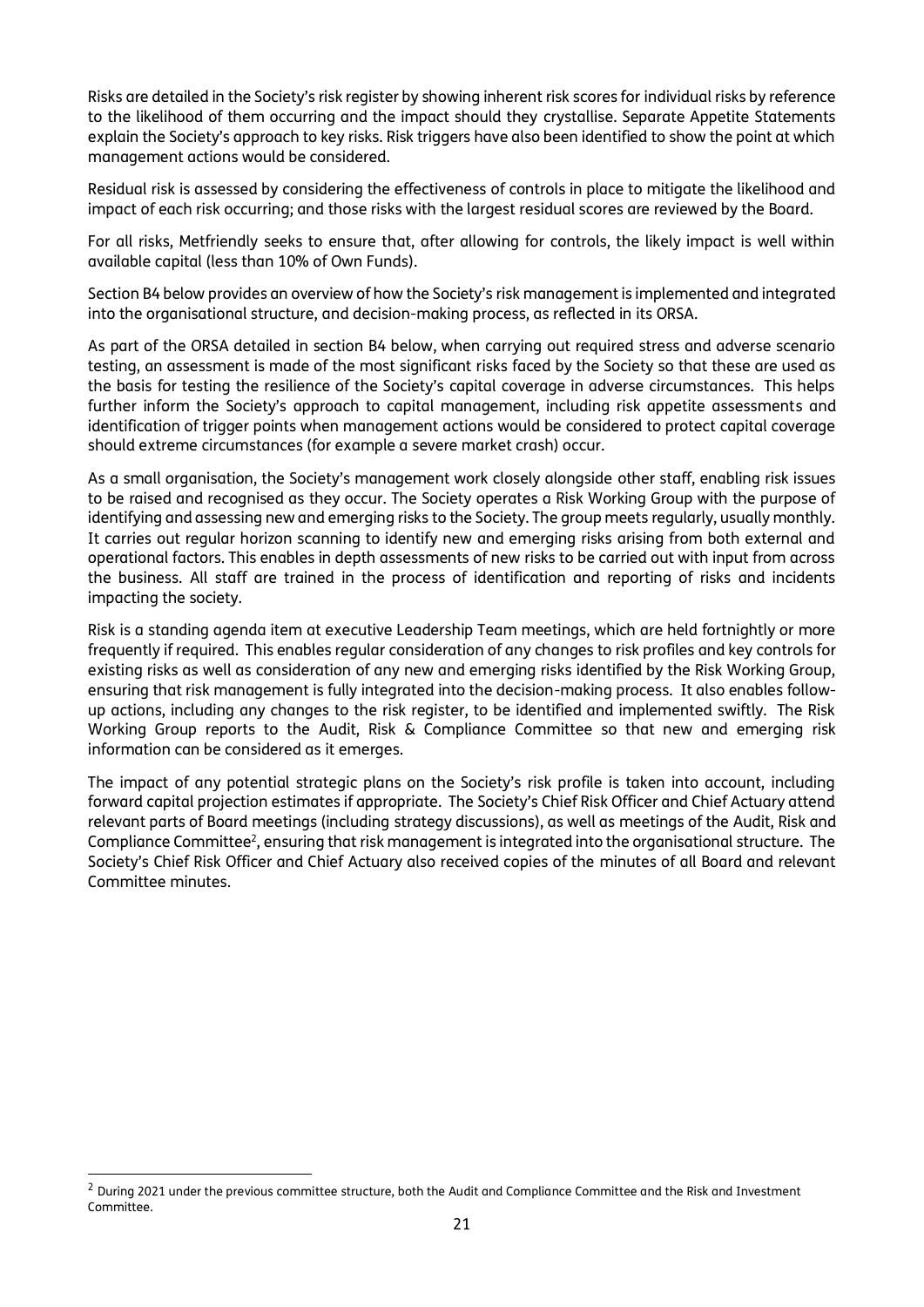# **B.4 Own Risk and Solvency Assessment (ORSA)**

### **B.4.1 Description of ORSA Process**

The Society's ORSA process is conducted throughout the year to ensure integration with decision-making. It comprises several key iterative activities that take part during the business planning and finance and risk management annual reporting cycles. These activities include:

- Preparation and review of a business plan and strategic plan
- Review of the investment strategy
- Review of the Society's expense allocations
- Assessment of the Society's Statutory Solvency
- Review of the Society's risk policy
- Product reviews
- Preparation of the Society's Forward Looking Assessment of Own Risk (FLAOR)
- Reverse stress tests

These activities culminated in the ORSA report itself.

### **B.4.2 Review and Approval of ORSA**

The ORSA process is owned by the Board, with each element of the report being reviewed and approved by it, following review by the executive Leadership team. The Board's own review of each element will normally follow in-depth review by a relevant Board committee. The final ORSA report is also reviewed and approved by the Board prior to annual submission to the PRA. In the event of a significant change to the Society's risk profile or business model, individual elements of the ORSA would be updated.

The ORSA report considers the appropriateness of the standard formula under Solvency II to the capital needs of the Society. The Society has determined that the standard formula results in capital resource requirements which are appropriate to the Society's risk profile, such assessments are reviewed annually.

The ORSA process is carried out throughout the year, ensuring that it is fully integrated with decision-making processes, culminating in the ORSA report which is owned by the Board. The Chief Risk Officer coordinates the relevant processes, with input from the Society's relevant subject matters experts; and ensures that review and challenge is sought and reflected from the Leadership Team, Risk & Investment Committee and the Board at the appropriate time.

The results of the Forward Looking Assessment of Own Risks and Reverse Stress Test, together with review of the ongoing appropriateness of the Standard Formula ensure that the organisation's solvency needs are appropriately monitored and integrated with the risk management system. The FLAOR is carried out annually, with updates or a refresh should there be material changes.

# **B.5 Internal Control Function**

#### **B.5.1 Internal Control System**

The Society has a financial control framework which underpins its financial reporting and regulatory reporting. This includes controls over data and data security to ensure that confidentiality is maintained, whilst also ensuring that policyholder data is accurate and complete so that valuation data used to compute the Society's assets is robust; as well as controls to address the risk of fraud and errors, including material misstatements in its statutory reports. They comprise manual and automated controls, reconciliations, segregation of duties, clearly delegated authority levels, and evidencing those controls have been carried out.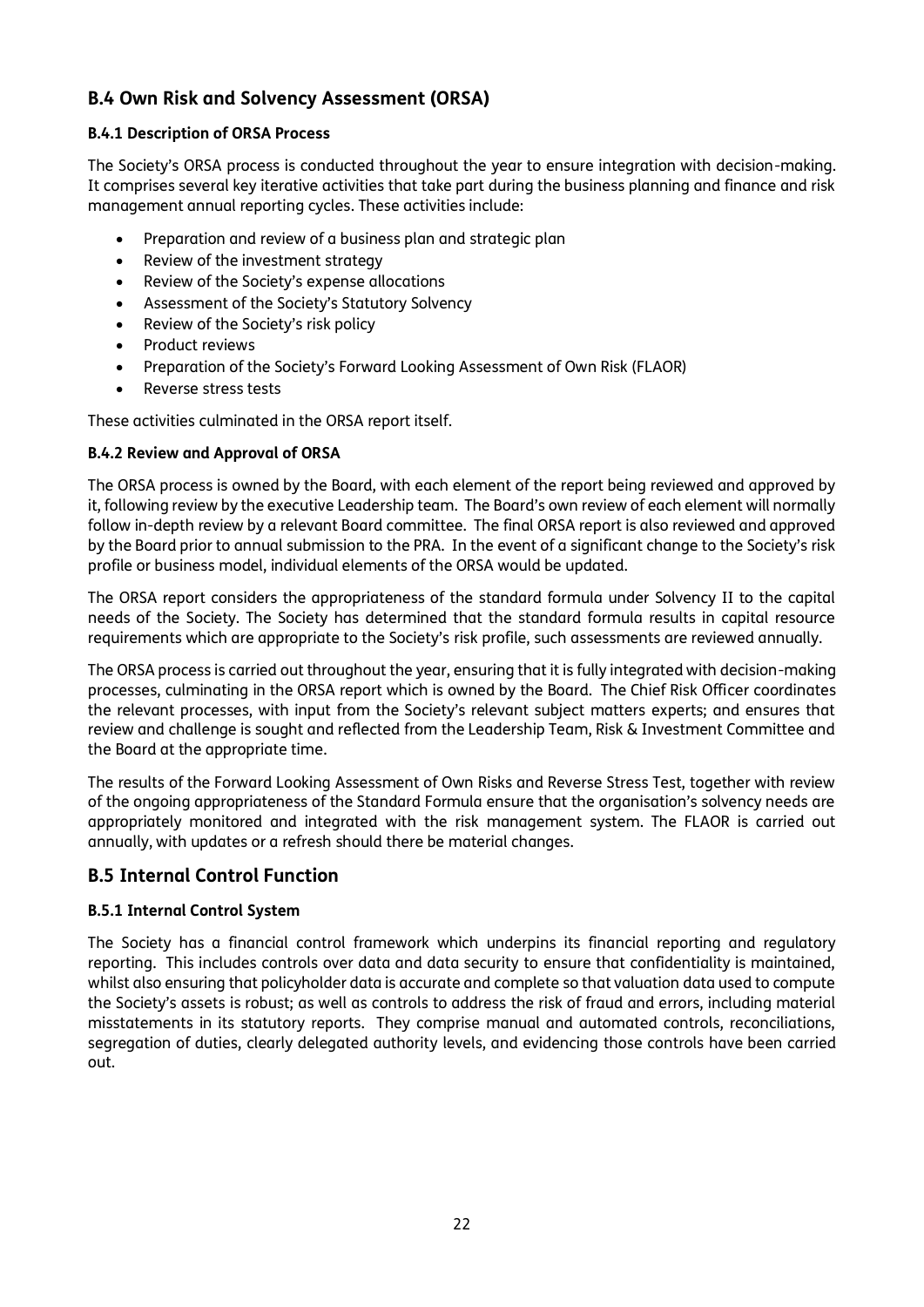The internal control system is subject to internal audit review, overseen by the Audit, Risk & Compliance Committee. The external auditor also carries out controls testing as part of statutory audit work and reports any recommendations for improvements to the Audit, Risk & Compliance Committee, which follows up the implementation of any actions agreed in response. Key procedures include data reconciliations for the six months to 30 June and 12 months to 31 December to check:

- the integrity of data (e.g., opening and closing policy counts, sums assured and asset shares);
- premiums and controls reconciliations between the policyholder system and the accounting system.
- bank reconciliations.
- investment accounting reconciliations.
- cash flow monitoring against projections.
- reassurance account reconciliations.
- payroll reconciliations.
- outstanding debtor and creditor analysis; and
- variance analysis to inform understanding of any differences between budgeted and actual expenditure.

Valuation results are supported by analysis of movements between opening and closing actuarial liabilities and reserves; whilst components of change for key elements of capital such as surplus are also analysed to provide further assurance.

The Society's financial statements are subject to further controls in their production and review; and actuarial liabilities are assessed using actuarial best practices and are subject to review by the Audit, Risk & Compliance Committee. Following internal and external audit review of the financial statements, they are presented to the Audit, Risk & Compliance Committee for detailed review, prior to final review and approval by the Board.

#### **B.5.2 Compliance Function**

The compliance function is carried out by an experienced in-house Compliance Officer who does not have any other operational role within the organisation, avoiding the possibility of any conflict of interest. The Compliance Officer reports to the Society Chief Risk Officer for operational matters, and the compliance function reports to the Audit, Risk & Compliance Committee at least quarterly. The Audit, Risk & Compliance Committee's remit includes ensuring that the Compliance Officer has sufficient resource to carry out their duties and has full access to the information they require to do so. The Committee approves the annual Assurance Plan for assurance activities and monitors progress against the plan.

# **B.6 Internal Audit Function**

The Society's internal audit function is managed by the Society's Chief Risk Officer. Performance of internal audit activity is outsourced, principally to RSM Risk Assurance Services LLP, with a three-year rolling plan of testing which is updated and reprioritised as required, and at least annually, in line with business requirements and risk assessments. Further internal audit work on the underwriting of protection claims is carried out annually by an external expert.

The Audit, Risk & Compliance Committee is responsible for ensuring that the internal audit function is independent and objective. This Committee considers the appointment and remuneration of the internal auditor and meets at least annually with the internal auditors without management present. The Committee is responsible for reviewing and agreeing the internal audit test plan, and for ensuring that the internal audit function is adequately resourced and has access to the information it needs to carry out its role effectively. All internal audit reports are reviewed by the Audit, Risk & Compliance Committee which reviews the appropriateness, timing and implementation of management's responses to any recommendations that are made.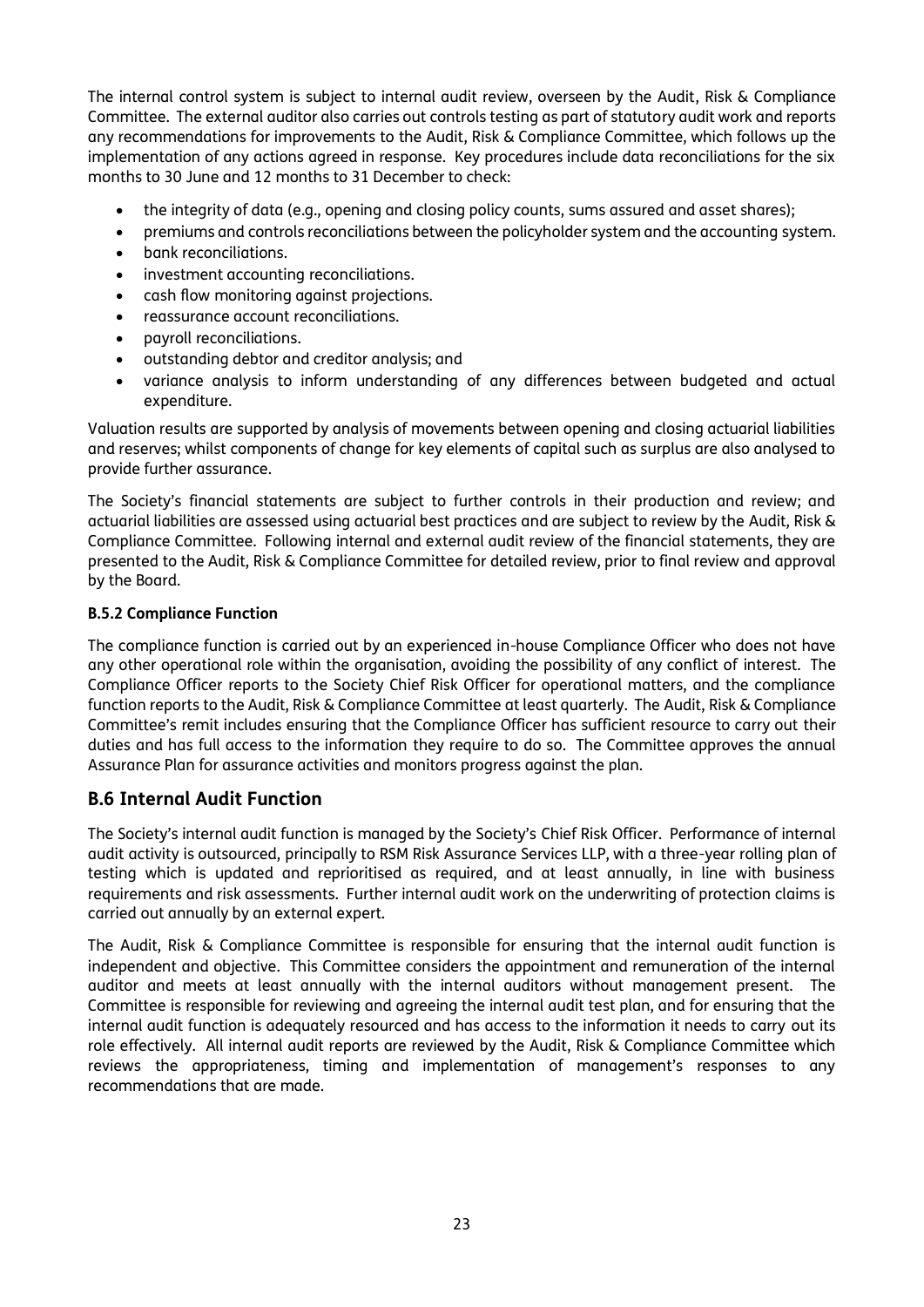# **B.7 Actuarial Function**

The Society's Actuarial Function is outsourced to Milliman LLP. The roles of Chief Actuary (SMF20 under the Senior Managers & Certification Regime 'SM&CR') and With-Profits Actuary (SMF20a) are outsourced and held by an experienced senior actuarial consultant at Milliman LLP. The holder of these roles is a Fellow of the Institute and Faculty of Actuaries and holds the required Practising Certificates. In carrying out her work she is supported by other qualified actuaries within Milliman.

# **B.8 Outsourcing**

The Society's outsourcing policy requires due diligence to be carried out and appropriately evidenced on all potential outsourced service providers. For new contracts for material outsourcing arrangements (recurring annual fee over £50,000), pre-approval is required, and the Audit, Risk & Compliance Committee will review any proposal and recommend whether or not it should be approved by the Board. This must be supported by an assessment of the impact on the Society's risk profile arising from the proposed arrangement, or from any proposed change in outsource service provider. All outsourced arrangements must also be reviewed annually to ensure they remain fit for purpose.

The outsourcing contract with the service provider must include documented service level agreements, details of management information to be provided, and arrangements for service monitoring, relationship management and escalation procedures in the event of poor performance including arrangements for early termination if necessary.

An appropriate manager is appointed as the individual responsible for overseeing the services provided by the outsourced services provider on behalf of Metfriendly.

The following services that are outsourced by the Society are considered to be important or critical to the organisation:

- Actuarial services
- Internal audit services
- Outbound printing and distribution
- Elements of IT support (including some desktop support, telephony and storage)
- Payroll processing
- SII data reporting fulfilment
- Investment Management

All the Society's outsourced services providers operate under UK jurisdiction.

As a small organisation, the Society's senior managers work closely with outsourced service providers. They are therefore well aware of ongoing service levels and quality of service, enabling any issues of concern to be raised and resolved promptly, without needing to invoke contractual escalation procedures which are available should they be needed.

The Society has outsourced the majority of its investment management to three investment managers. The bond funds (including the cash fund) are managed by Royal London Asset Management ("RLAM") whilst equity-like "real returns" are derived from a multi-asset fund managed by Columbia Threadneedle Investments ("CTI") and property funds managed by AEW, CTI and RLAM.

# **B.9 Adequacy of the System of Governance**

The Society's system of governance is considered to be appropriate, taking into account the nature, scale and complexity of the risks inherent in the business. Its organisational structure and reporting lines reflect good practice as set out in the Annotated Corporate Governance Code for Mutual Insurers, against which the Society achieves compliance on an annual basis. Further evidence of the appropriateness of the governance system is provided by relevant reports received from internal audit, compliance and external audit in the course of their work.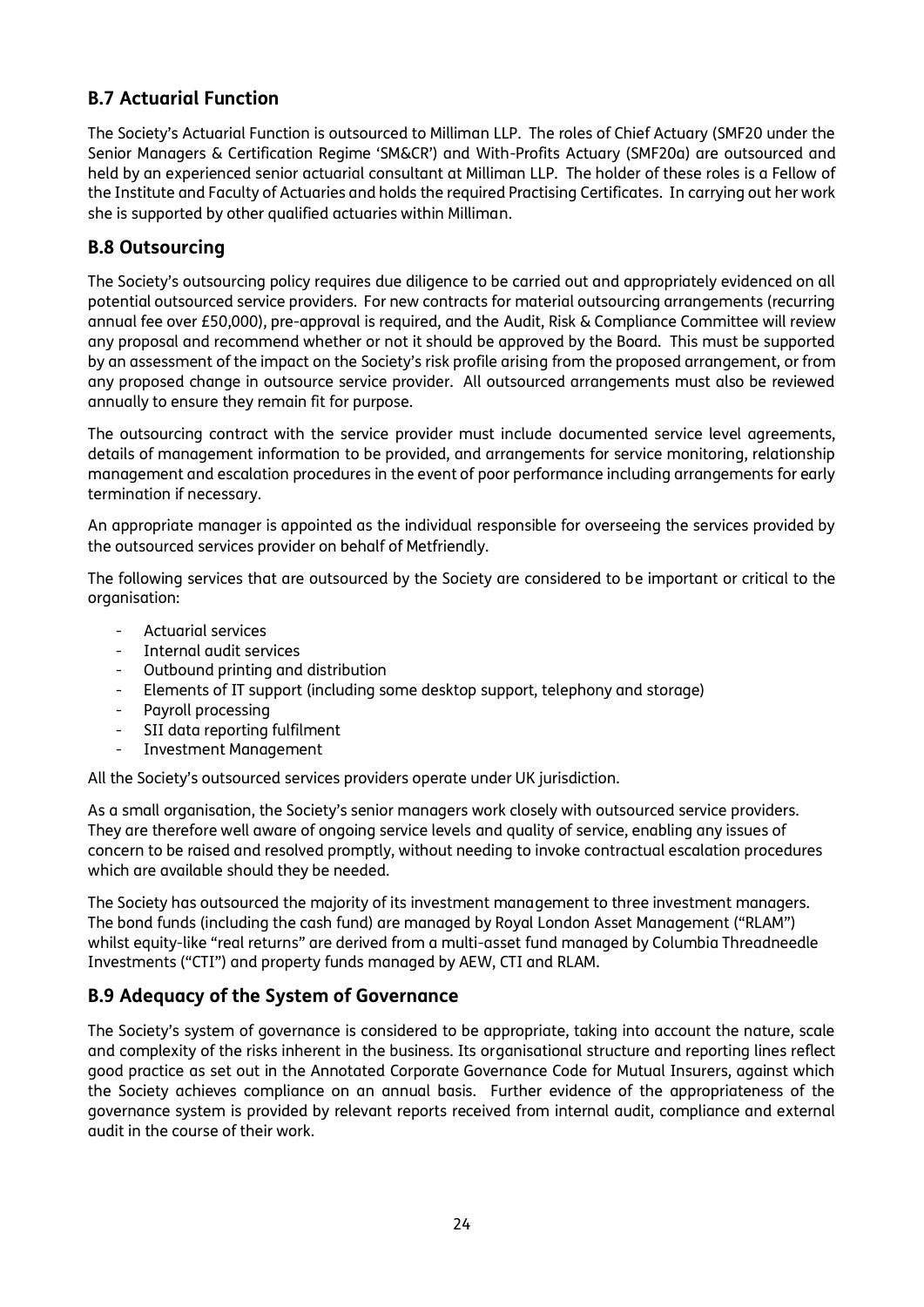# **C RISK PROFILE**

# **C.1 Underwriting Risk**

The underwriting risks faced by the Society largely relate to its ability to recover its expenses from product margins. The Society is willing to meet limited excess expenditure from its Own Funds (capital). That expenditure is undertaken with a view to covering costs in the medium term.

Planned costs of development of a Customer Relationship Management (CRM) system, to include a customer portal, due to commence in 2021 has been postponed and will be an additional excess expenditure during 2022.

Expense allowances in the contracts covered the actual expenses incurred during 2021. 2020 required a call on capital of £0.6m.

Lapse rates are reviewed annually with modest and infrequent variations for all significant Society products. In 2021 two sets of lapse rates were introduced for the Lifetime ISA business to differentiate between those policyholders saving to purchase a house and those saving for retirement.

For most of the Society's products, mortality and morbidity risk is minimal. Reinsurance protection is effected for the larger risks arising under protection policies:

- For life insurance policies (including mortgage protection), there are quota share treaties for new business 70% is currently reinsured with Gen Re.
- For income protection policies, a quota share of 20% is reinsured with Gen Re. The Society can, and does, review the premium rates charged for this business – including for existing business.

Whilst protection policies provide sufficient margins from their premiums fluctuations from claims experience are modest.

With the exception of increased planned expenditure, there have been no material changes during 2021. Underwriting Risks account for a minor part of the Society's overall capital requirement. The Society considers such risks as part of its ORSA processes, including an ongoing review cycle of the products on offer and their terms. The Society believes that the Standard Formula is an appropriate way to quantify underwriting risks. The aggregate net (after allowance for the loss-absorbing capacity of technical provisions) solvency capital requirement for such risks as at the end of 2021 (before any allowance for diversification benefit between risk modules) is £2.3m (2020 - £1.9m).

# **C.2 Market Risk**

Market risk is the major risk faced by the Society. The Society considers that its members would expect it to seek the rewards associated with investing in real assets, and it does not seek to mitigate the exposure to market fluctuations other than through the level of exposure set in the investment strategy. The Society does not hedge currency risk on equities.

Market risk derives from the Society's holdings in corporate bonds and risk assets including UK real property, which are currently all held through pooled funds, thereby avoiding any significant concentration risk. Risk assets are held via a multi asset fund, insurance linked securities funds and three property funds and are allocated entirely to the asset shares backing the Society's with-profits contracts.

Fluctuations in asset prices are matched by corresponding movements in the asset shares; in the case of corporate bonds the Society's capital is also exposed.

When asset shares fall in value, the cost of future guarantees will rise. Most of this guarantee cost is now associated with the accumulating with-profits products. For such business written since 2013, the only guarantee is that applying on death; however, the Society would expect to enhance asset shares modestly on surrender claims rather than applying a Market Value Reduction (MVR). The cost of subsidising MVRs in this planned manner is the MVR Subsidy and is treated as a guarantee cost. This subsidy was removed for new AWP business written from 01/01/2020 but remains for existing AWP business.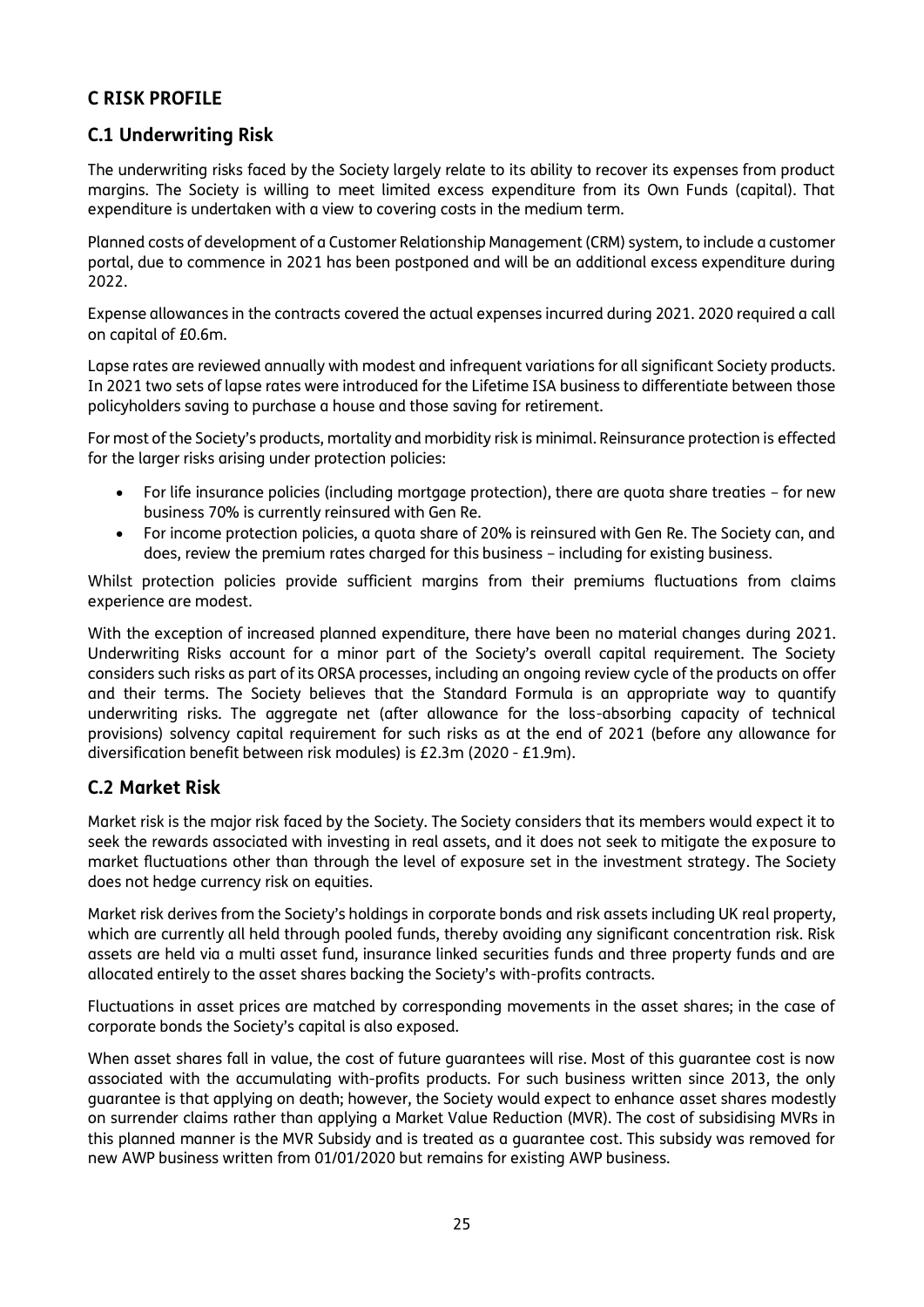The Society has well diversified holdings in corporate bond funds, a multi asset fund and property funds, and it considers that these assets will perform broadly in line with general market movements. It recognises that the allowance for equity price stress to accommodate recent market movements (the symmetric adjustment) only provides limited protection in a falling market – accordingly, it expects its capital coverage to fluctuate with market conditions.

There have been no material changes in market risks during 2021, but the amount of risk assumed increases in line with new business levels and changes in the Society's asset holdings from fund manager's tactical allocations. The Society considers such risks as part of its ORSA processes, including an annual review of the products on offer and their terms. The Society believes that the Standard Formula is an appropriate way to quantify market risks. The aggregate net (after allowance for the loss-absorbing capacity of technical provisions and loss-absorbing capacity of the deferred tax) solvency capital requirement for such risks as at the end of 2021 (before any allowance for diversification benefit between risk modules) is £11.6m (2020 - £10.7m).

In the Society's wider consideration of its capital requirements, it would –

- Test the effect of price stresses significantly greater than those underlying the Standard Formula, and/or
- Test stresses in combination, effectively taking no credit for diversification.

# **C.3 Credit Risk**

Credit risk derives mainly from the Society's holdings in Corporate Bond and Liquidity funds; using pooled funds which have investment constraints that avoid any significant concentration risk. These assets are partly allocated to asset shares with the balance held to meet other liabilities (including the residue constituting own funds). The funds held are mainly invested in investment grade stocks with only a small proportion below investment grade or unrated, mitigating the potential default risk. The Society limits its holdings in cash, which normally comprise less than 5% of total assets in aggregate, to investment grade. Credit risk also derives from the Society's reinsurance assets which form only a small proportion of its total assets. The Society monitors the credit ratings of the 2 reinsurers, one being AA- and the other AA+.

The bond fund allocated to asset shares has an average duration of about 8 years. To the extent that the fund fluctuates in value, whether due to market or credit movement, this impacts the liabilities in a similar manner (although guarantee costs will rise when prices fall). The remaining bond funds have an average duration of about 2 years and are less sensitive to market movements. This is considered appropriate for the funds standing behind the Society's capital requirement.

Through the pooled funds, the Society holds a diverse mix of sterling-denominated bonds that are suited to matching its liabilities.

The Society believes that the Standard Formula is an appropriate way to quantify credit risk in relation to the Society's holdings in Corporate Bond and Liquidity funds, and this risk is considered a market risk and contributes to that capital requirement (see Section C.2).

The Society considers such risks as part of its ORSA processes, including an annual review of the products on offer and their terms. The Society believes that the Standard Formula is an appropriate way to quantify credit risks in relation to its reinsurers and other counterparties. There have been no material changes in such risks during 2021 and so the aggregate net (after allowance for the loss-absorbing capacity of technical provisions) solvency capital requirement for such risks as at the end of 2021 (before any allowance for diversification benefit between risk modules) is £0.5m (2020 – 0.5m).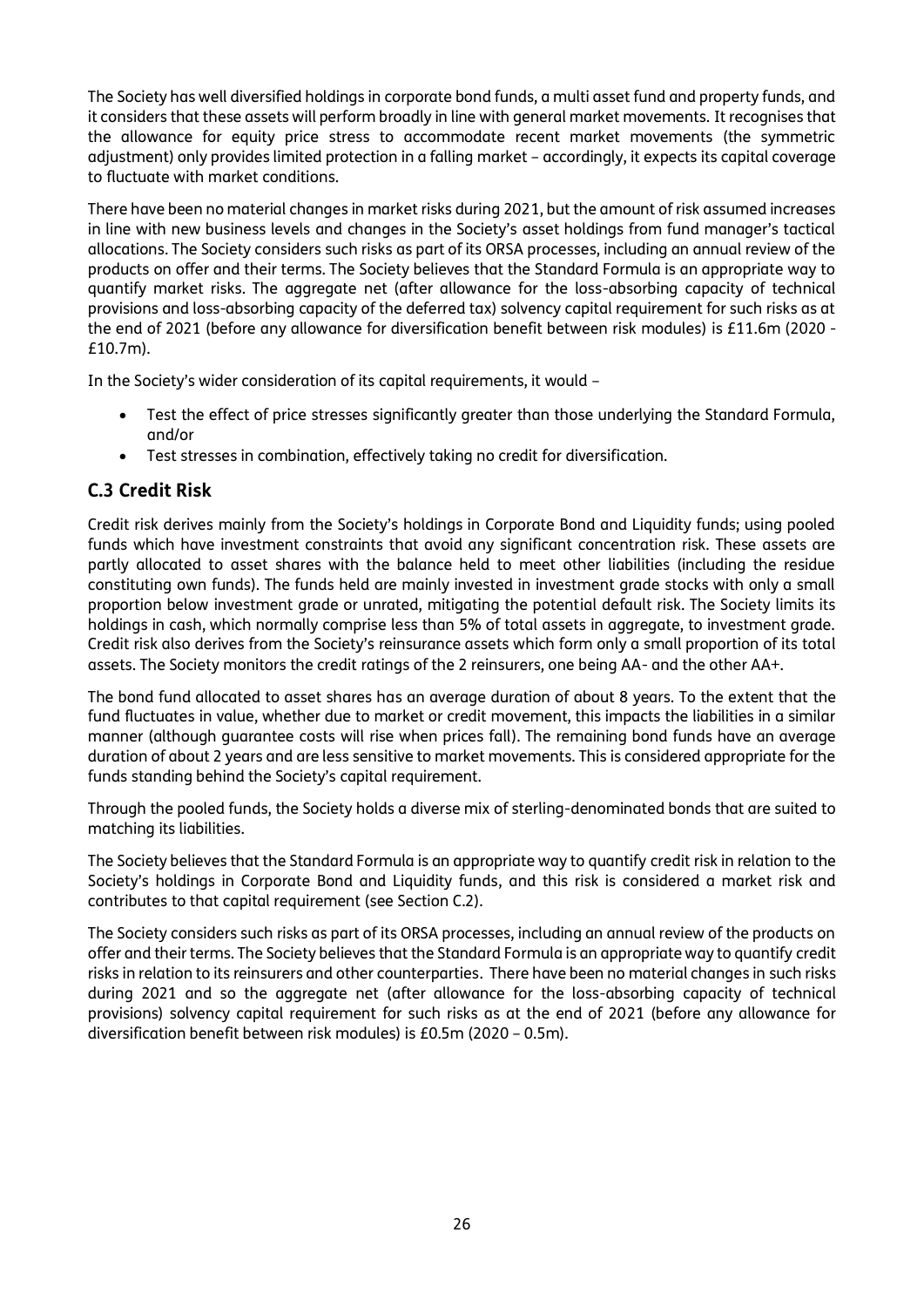# **C.4 Liquidity Risk**

The amount of credit taken for profit inherent in future premiums is immaterial and is not considered to represent any liquidity risk for the Society.

Liquidity risk is considered minimal as the Society limits its illiquid assets to less than 20% of total assets. At 31 December 2021 illiquid with-profit assets (in the form of property funds) amounted to 8%. Given the size of its own funds this provides ample assurance that assets could be realised to cover any conceivable run on its funds.

There have been no material changes in liquidity risk during 2021.

# **C.5 Operational Risk**

The Society considers reputational risk to be significant. It adopts a highly risk averse approach to safeguarding policyholder data. Transmission of such data is always encrypted, and the Society conducts quarterly penetration tests on its firewall and website.

The Society assesses the likely maximum quantitative impact of various risks allowing for the effect of the risk controls which are in place – underwriting (error), human resources, compliance, data security, systems and controls, customer care, outsourcing, IT systems, and business continuity. No account is taken of the potential loss of future business from damage to reputation in the quantitative assessment of operational risk. However, the Risk Register does include consideration of potential reputational damage.

The Society holds capital as specified under the Solvency II Standard Formula for operational risks and capital required to cover quantifiable operational risks is in the region of £2.6m, an increase from £0.6m in 2020 due to an increased volume of lump sum business in 2021 when compared to 2020. The Society has carried out a separate quantification exercise to confirm that the standard formula continues to be appropriate for assessing its operational risk capital requirement.

# **C.6 Stress Testing & Scenario Analysis**

The Society gives due consideration to the main risk drivers when conducting stress testing. It seeks to have sufficient capital to cover market stresses going beyond the amounts specified in the Standard Formula and quantifies combined adverse price movements in equities and property (and bonds when appropriate).

During the year the Society considered a range of stress test scenarios, including but not limited to business volume and mix stress testing, expense cap scenarios, climate risk scenarios and reverse stress test scenarios.

# **C.7 Investment Strategy**

The Society's investment strategy provides for an appropriate mix of assets to cover the asset shares backing with-profits contracts and for a risk averse asset mix to cover the residual assets. The Society additionally seeks to avoid concentration by adopting pooled funds operated by three main investment managers, and reputation is a significant factor in choice of managers. The Society monitors the performance of all its funds, and reports this in regular management information. Such reporting includes monitoring actual versus target asset allocation and proportions held in illiquid assets and in unrated or sub-prime bonds. The Society also regularly reports quantitatively the matching of its assets to its liabilities. Pooled funds continue to be held with three investment managers. Bond funds (including the cash fund) are managed by Royal London Asset Management. Equity-like "real returns" are derived from a multi-asset fund managed by Columbia Threadneedle Investments and property fund holdings with AEW, Royal London Asset Management and Columbia Threadneedle Investments.

# **C.8 Management Actions**

To manage the product risk associated with with-profits contracts, the Society adopts various management actions, all of which are modelled in the technical provisions.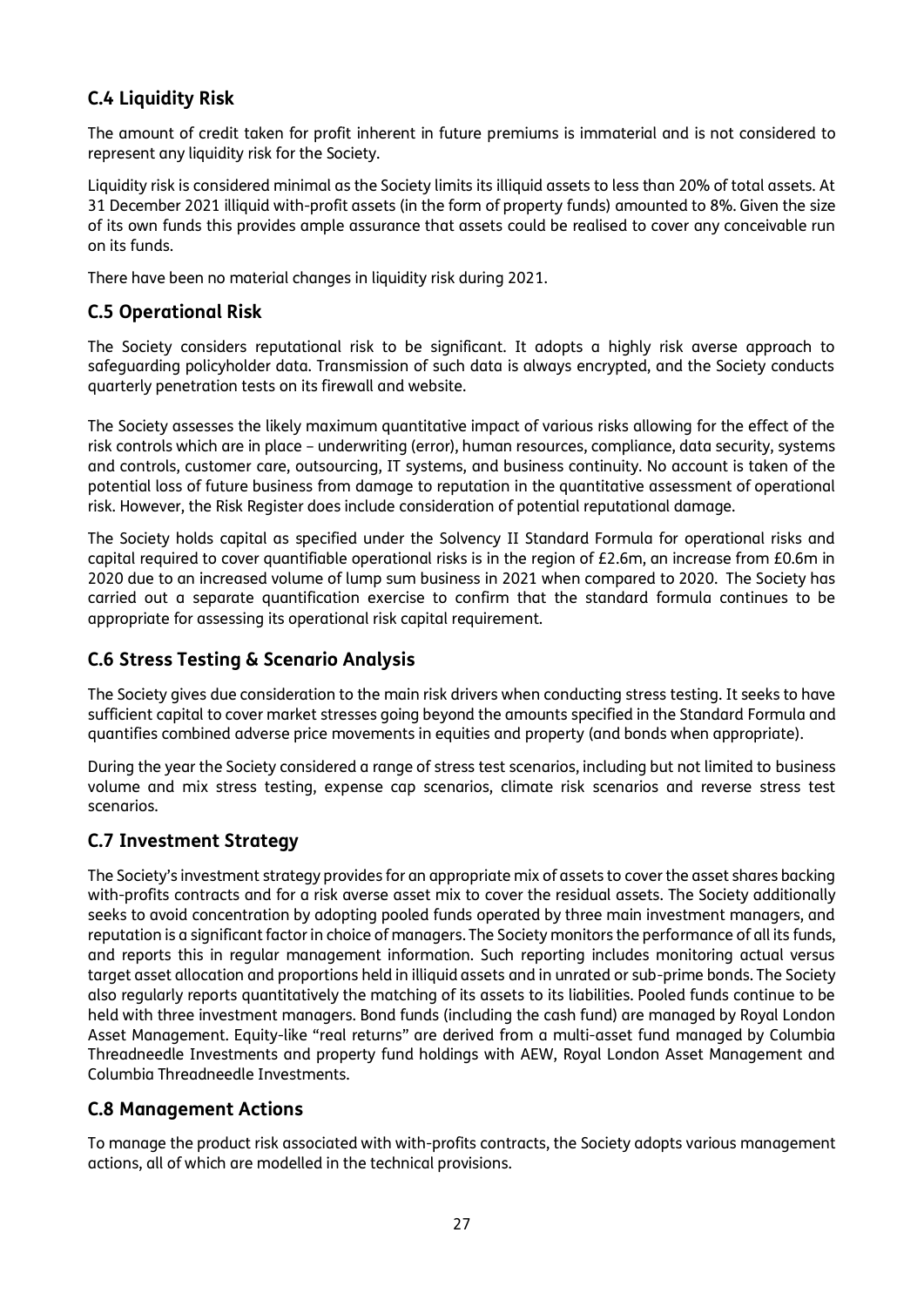- Annual Bonuses are determined taking into account current long-term interest rates, and the extent to which an equity risk premium has been achieved; an allowance is then made for expenses and a final bonus.
- Asset mix is assumed to revert towards target levels within each year.
- Charges to asset shares for guarantee costs reflect the recent performance of the with profit fund and will rise when market prices are depressed.
- Final bonuses are allowed for by assuming asset share would be the normal payout both for maturity claims, and for surrender and death claims under accumulating with-profits products.
- Market Value Reductions (MVRs) are normally only applied to reduce surrender values below the accumulated sum assured after the Society has met the initial impact of a market fall.
- Other management actions modelled include changes in expense charges in stress scenarios and dynamic policyholder behaviour.

# **D VALUATION FOR SOLVENCY PURPOSES**

# **D.1 Assets**

The valuation of the Society's assets as at 31 December 2021 is shown in Table D.1 below calculated on a Solvency II basis which is used for both solvency purposes and the report and accounts. The comparative figures for the previous year are also shown in Table D.1.

#### **Table D.1 Assets\***

| <b>Asset Description</b>                                                                     | UK GAAP as at<br>31 December<br>2021 £m | Solvency II as<br>at 31 December<br>2021 £m | Solvency II / UK<br>GAAP as at 31<br>December 2020<br>Em <sup>3</sup> |
|----------------------------------------------------------------------------------------------|-----------------------------------------|---------------------------------------------|-----------------------------------------------------------------------|
| Liquidity and Bond Funds                                                                     | 120.4                                   | 120.4                                       | 109.8                                                                 |
| <b>Multi-Asset Funds</b>                                                                     | 133.8                                   | 133.8                                       | 107.7                                                                 |
| <b>Insurance Linked Security Funds</b>                                                       | 0.0                                     | 0.0                                         | 0.0                                                                   |
| <b>Property Funds</b>                                                                        | 20.8                                    | 20.8                                        | 11.6                                                                  |
| Cash                                                                                         | 8.8                                     | 8.8                                         | 11.9                                                                  |
| Reinsurers' Share of Technical Provisions                                                    | 1.3                                     | 1.3                                         | 1.4                                                                   |
| Tangible and Intangible Assets                                                               | 0.5                                     | 0.2                                         | 0.2                                                                   |
| <b>Insurance Receivables</b>                                                                 | 0.1                                     | 0.1                                         | 0.1                                                                   |
| Reinsurance Receivables                                                                      | 0.2                                     | 0.2                                         | 0.0                                                                   |
| <b>Other Debtors</b>                                                                         | 1.6                                     | 1.6                                         | 1.3                                                                   |
| Deferred Tax Asset                                                                           | $\blacksquare$                          |                                             |                                                                       |
| Prepayments and Accrued Income                                                               | 0.2                                     | 0.2                                         | 0.2                                                                   |
| <b>Total Assets</b><br>$\sim$ decoded<br>$\mathcal{L} = \mathcal{L} \mathcal{L} \mathcal{L}$ | 287.6                                   | 287.3                                       | 244.3                                                                 |

*\* - Table might contain differences due to rounding.*

 $3$  The valuation of assets as at 31 December 2020 was consistent under Solvency II and UK GAAP and so only one position is presented here.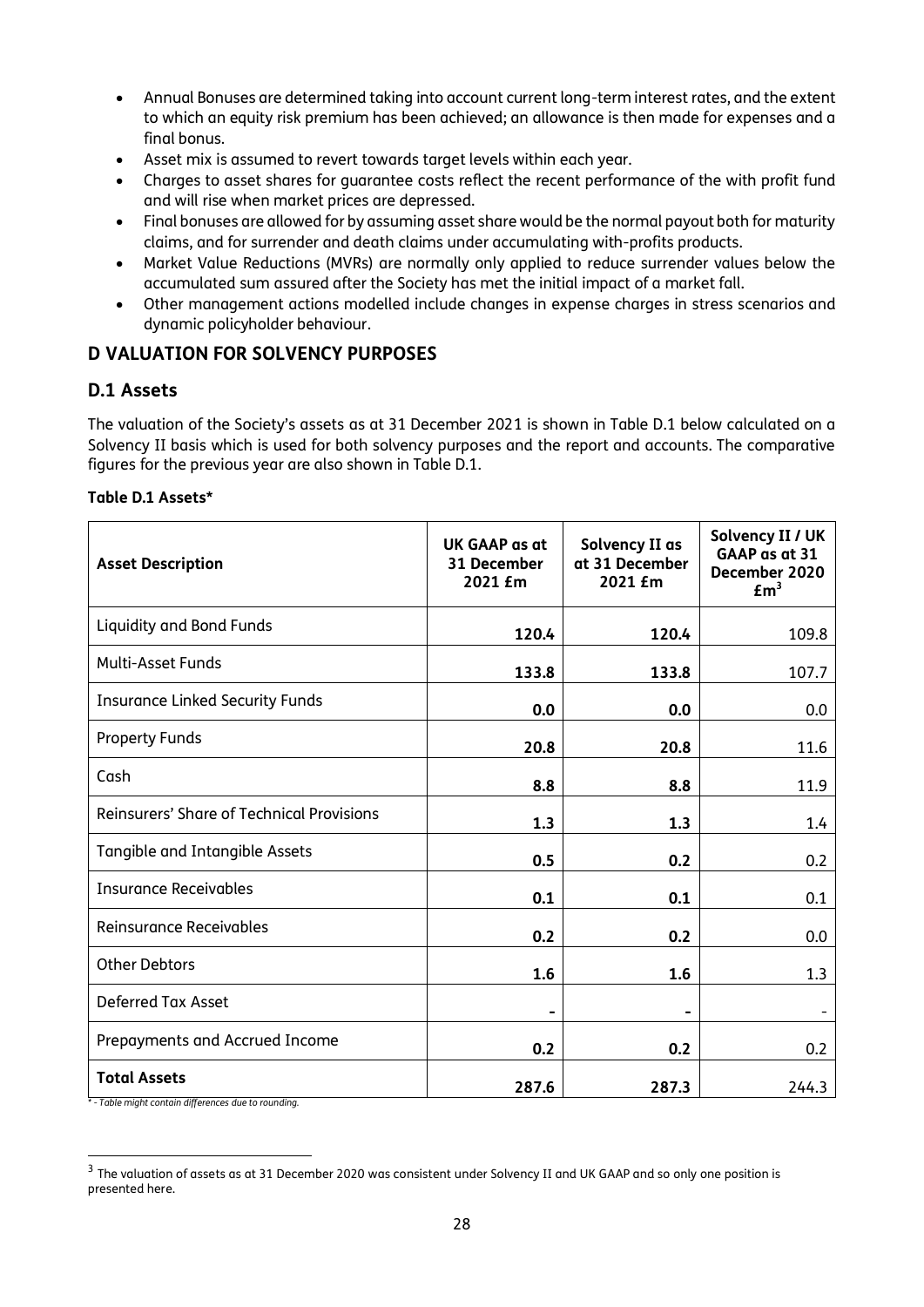Total Assets for 31 December 2021 and 31 December 2020 include £0.1m of rounding with respect to prior rows.

The main bases for determining the value of assets are as follows.

#### **D.1.1 Investments**

Units in unit trusts or other pooled fund vehicles are included at published bid prices or single price for single priced fund. For the AEW UK Core Property and AEW UK Real Return Funds where the single price and Net Asset Value are quoted, the Net Asset Value is used.

#### **D.1.2 Deferred Taxation**

Deferred taxation is provided, in respect of timing differences where there is a reasonable probability that such taxation will become payable or recoverable.

### **D.1.3 Tangible and Intangible Assets**

Depreciation or amortisation is provided on fixed and intangible assets in order to write off the cost of such assets over their estimated useful lives. The principal component on the Solvency II balance sheet, £0.1m (2020 £0.1m), relates to the Society's leasehold premises and is depreciated linearly over the outstanding lease term to April 2025. The remainder relates to computer equipment which is depreciated linearly over the lifetime of the equipment.

The Solvency II and UK GAAP valuation of intangible assets are different at 31 December 2021. A new intangible asset in relation to IT expenditure incurred in 2021 ('Project Darwin') amounting to £354k has been amortised under UK GAAP and will be written-off over the estimated useful life of the new software and systems. However, under Solvency II, intangible assets are ascribed a value only when they can be sold separately and when there are quoted prices in an active market for the same or similar assets. This intangible asset does not meet this criteria and so is valued at nil on the Solvency II balance sheet.

# **D.2 Technical Provisions**

The Technical Provisions are determined in line with the regulations set out in Article 77 of the Solvency II Directive<sup>4</sup> and are equal to the sum of the best estimate liabilities ('BEL') and the risk margin ('RM').

#### **D.2.1 Technical Provisions as at 31 December 2021**

Table D.2 below sets out the segmentation of Metfriendly's business into lines of business for Solvency II purposes. All lines of business are written within a single with-profits fund and no products span more than one line of business.

|  |  |  |  | <b>Table D.2 Lines of Business</b> |
|--|--|--|--|------------------------------------|
|--|--|--|--|------------------------------------|

| Metfriendly - Solvency II Lines of Business |                                                                                                                                                                                                                                     |  |  |
|---------------------------------------------|-------------------------------------------------------------------------------------------------------------------------------------------------------------------------------------------------------------------------------------|--|--|
| Category                                    | <b>Description</b>                                                                                                                                                                                                                  |  |  |
|                                             |                                                                                                                                                                                                                                     |  |  |
| Life<br>With-Profits<br>Participation       | This includes conventional with-profits savings products and accumulating<br>with-profits products (both tax-exempt and taxable), both legacy business and<br>current product lines.                                                |  |  |
|                                             | A global reserve held in relation to significant one-off IT expenses to be<br>incurred in 2022 (Project Darwin) has been allocated entirely to the Life With-<br>Profits Participation line of business on proportionality grounds. |  |  |
|                                             |                                                                                                                                                                                                                                     |  |  |

<sup>4</sup> <http://eur-lex.europa.eu/legal-content/EN/TXT/PDF/?uri=CELEX:32009L0138&from=EN>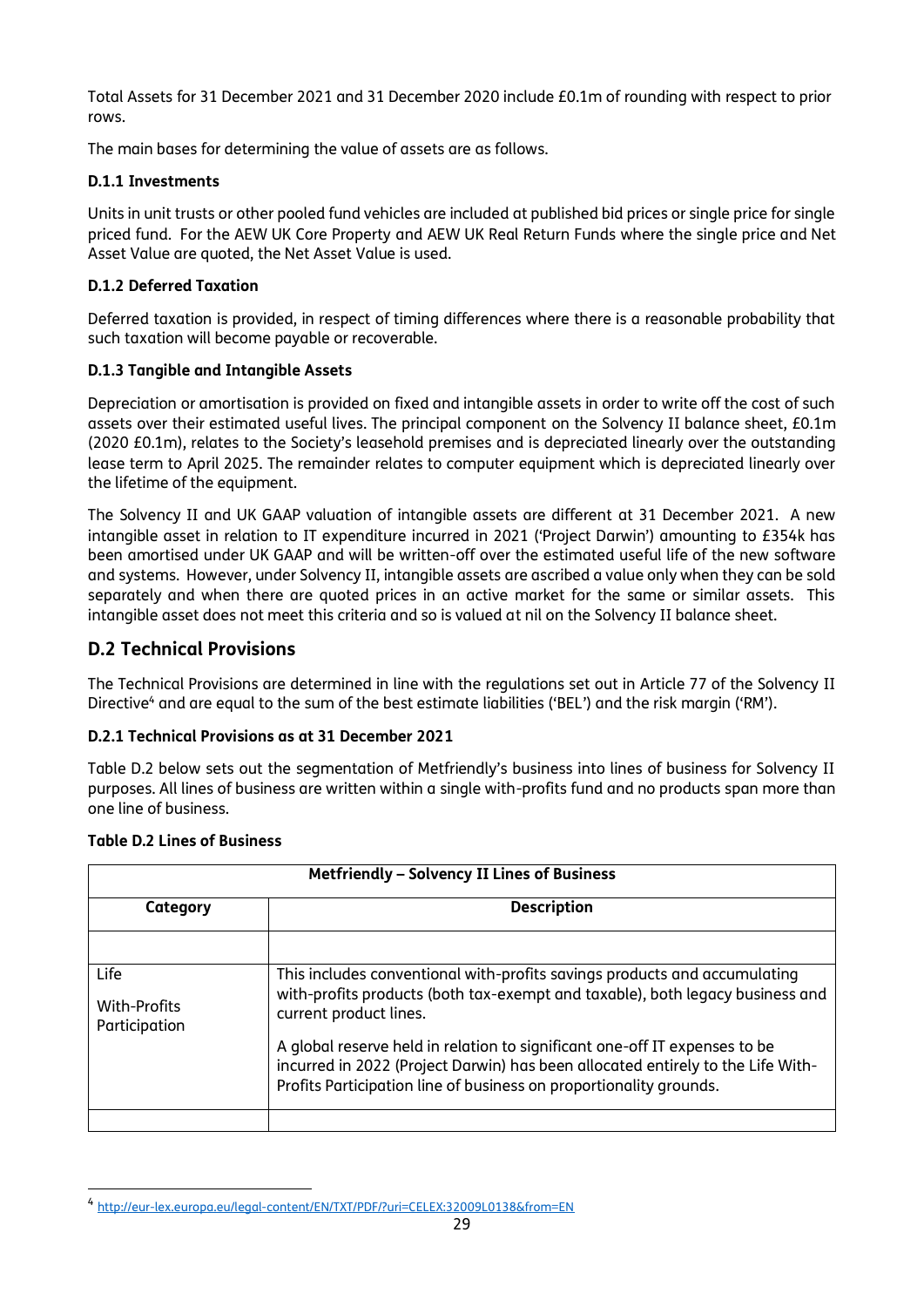| Other Life Insurance | This includes the 5 year non-profit savings plan and level term, decreasing term<br>and mortgage protection business and accelerated critical illness business. |
|----------------------|-----------------------------------------------------------------------------------------------------------------------------------------------------------------|
|                      |                                                                                                                                                                 |
| Health Insurance     | This comprises a small amount of income protection business, which is not<br>considered material, and a small amount of stand alone critical illness business.  |

The technical provisions as at 31.12.21 for each material line of business are given in table D.3 below.

### **Table D.3 Solvency II and UK GAAP Provisions**

| Component (£m)                                | <b>Line of Business</b>                            | <b>Technical Provisions as</b><br>at $31.12.211$ | <b>Technical Provisions as</b><br>at $31.12.201$ |
|-----------------------------------------------|----------------------------------------------------|--------------------------------------------------|--------------------------------------------------|
|                                               |                                                    | (f m)                                            | (E <sub>m</sub> )                                |
| <b>BEL</b>                                    | Life<br>With-Profits<br>Participation <sup>3</sup> | 238.5                                            | 195.0                                            |
|                                               | Other Life Insurance                               | 13.7                                             | 14.2                                             |
|                                               | Health Insurance                                   | 1.3                                              | 1.6                                              |
| <b>Risk Margin</b>                            |                                                    | 1.5                                              | 1.3                                              |
| Technical<br>Total<br>Provisions <sup>2</sup> |                                                    | 254.9                                            | 212.2                                            |

**1. Technical Provisions are gross of reinsurance.** 

**2. Total Technical Provisions for 31 December 2021 and 31 December 2020 include £0.1 of rounding with respect to prior rows.**

**3. Total Technical Provisions for 31 December 2021 for Life With-Profits Participation line of business includes a £1.0m global reserve held in relation to significant one-off IT expenses to be incurred in 2022 (Project Darwin). This has been allocated entirely to the Life With-Profits Participation line of business on proportionality grounds.**

On proportionality grounds, Metfriendly has no plans to calculate the risk margin by line of business, only at the fund level. The Society uses the simplification permitted under Guideline 63<sup>5</sup> to apportion the risk margin to its three lines of business, this methodology is unchanged from that used as at 31 December 2020.

#### **D.2.2 Best Estimate Liabilities**

The best estimate liabilities are determined as the sum of the mathematical liabilities for the with-profits business and the non-profits protection and savings business. These are determined using a cash flow projection model for all lines of business (with the exception of the income protection business which is calculated outside the model and is not considered a material component of the Society's business, comprising less than 0.5% of the total BEL).

With-profits best estimate liabilities as at 31 December 2021 are taken as the sum of:

- the asset shares as at 31 December 2021; less
- the present value ('PV') of future charges for the cost of guarantees; plus
- the present value of the cost of those guarantees; less
- the present value of any surrender penalties; less
- the present value of mortality charges, where applicable.

The PV of charges for, and costs of, guarantees are determined from the projected monthly cash flows associated with the with-profits insurance contracts, based on the average of 1,000 investment return simulations with due allowance for expected management actions, as described in section C8.

<sup>5</sup> [https://www.eiopa.europa.eu/sites/default/files/publications/eiopa\\_guidelines/tp\\_final\\_document\\_en.pdf](https://www.eiopa.europa.eu/sites/default/files/publications/eiopa_guidelines/tp_final_document_en.pdf)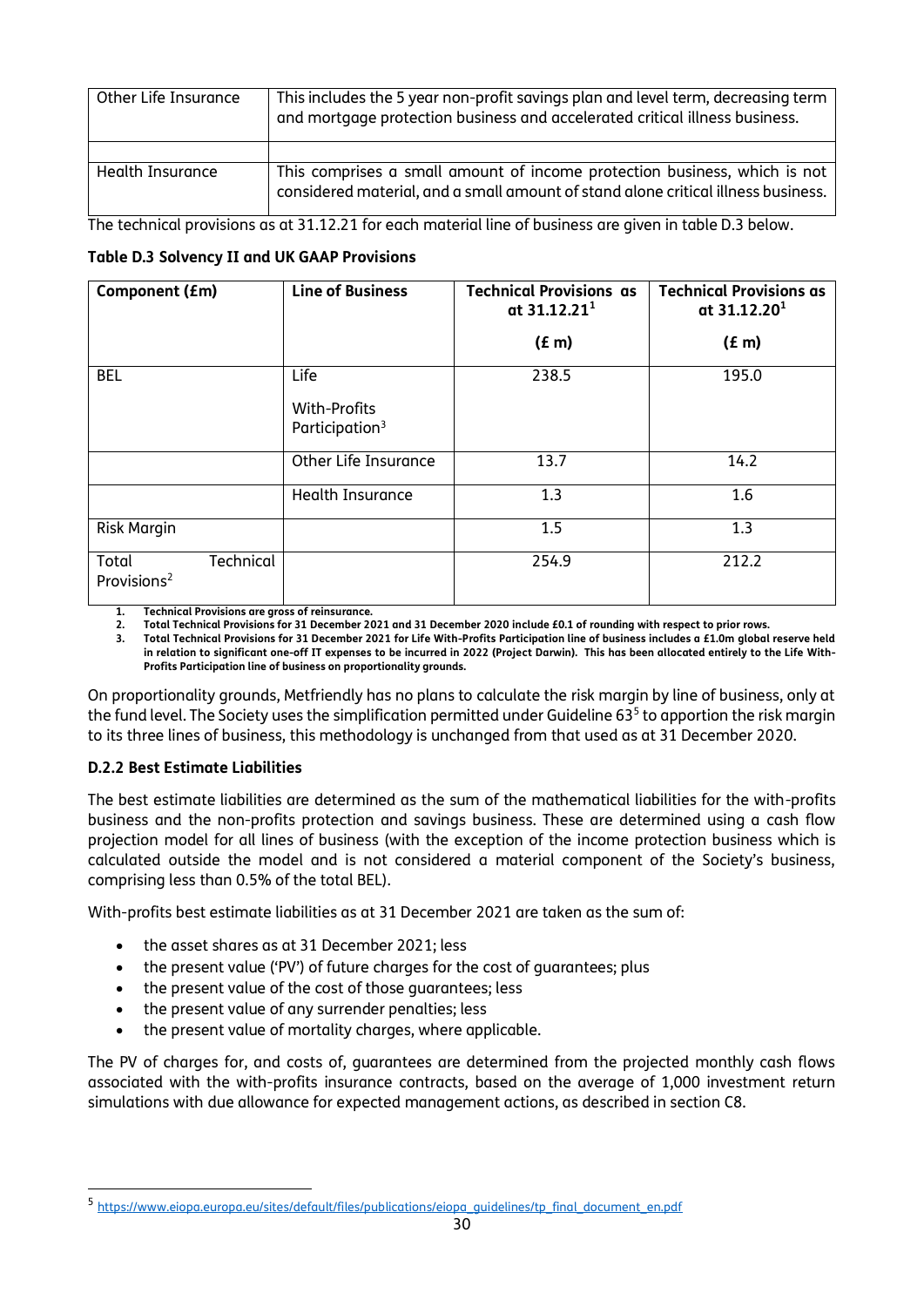The non-profit best estimate liabilities (with the exception of the small amount of income protection business) are based on a projection of future monthly cashflows, at a policy by policy level, using best estimate experience assumptions for future demographic assumptions.

The model discounts monthly cashflows using the risk-free interest rate term structure as specified by the PRA at the valuation date to calculate the BEL; in accordance with Article 77 of the Solvency II Directive.

In addition, a global reserve is included in the BEL in relation to significant one-off IT expenses to be incurred in 2022 (Project Darwin).

#### Projection Basis

Appendix D.1 sets out the basis and assumptions used to determine Metfriendly's Solvency II Technical Provisions as at 31 December 2021.

#### Mortality Assumptions

Metfriendly's mortality experience is reviewed annually. For a valuation as at 31 December X, the experience analysis is based on experience over the years X-5 to X-1 and considers both the most recent experience, and a rolling four year average, for each line of protection business. Mortality assumptions are set with reference to standard mortality tables, generated by the Continuous Mortality Investigation ('CMI'). These tables are based on industry wide experience for assured lives. Mortality experience in the year X is also reviewed at a high level (for example with regards to the impact of Covid-19 in 2021) to ensure that the findings of the analysis remain reasonable in light of the most recent experience emerging.

#### Morbidity Assumptions

Metfriendly has limited morbidity experience, and any analysis of its own experience would not be statistically credible. Morbidity assumptions are set with reference to industry wide practice and are based on standard morbidity tables.

#### Expense Assumptions

Metfriendly takes into account all expenses that will be incurred in servicing its insurance obligations in setting the best estimate assumptions, namely:

- The cost of maintenance expenses associated with existing insurance obligations
- The cost of overhead expenses incurred in managing the Society
- The cost of investment management expenses associated with existing insurance obligations

Metfriendly analyses its expenses annually and apportions the non-acquisition expenses between the withprofits, non-profits savings and protection business.

The best estimate allowances for maintenance expenses are derived from this analysis and take the form of a percentage of office premium deduction for the savings products (both with-profits and the non-profit guaranteed 5 year savings plan) and a per policy expense charge for all the non-profit protection lines of business except the income protection, for which an expense allowance of 15% of the ICOP reserve is used.

An allowance for maintenance expenses is charged to with-profits asset shares as a deduction of 1.0% p.a. (1.0% p.a. as at 31 December 2020) to the investment return achieved by the assets backing the with-profits business. An explicit allowance for fund management charges (AMCs) on the bond, equity and property funds of 0.4% p.a. (0.4% p.a. as at 31 December 2020) is also charged monthly to the projected with-profits asset shares.

These allowances are netted for tax where appropriate.

Future acquisition expenses are not included in the cash flow projections, as only the expenses relating to the future management of the existing insurance obligations need to be considered.

#### Lapse Assumptions

Milliman carried out the 2021 annual review of Metfriendly's lapse experience, at a policy level. Best estimate lapse assumptions for use in the model to calculate the Solvency II reporting figures are derived from this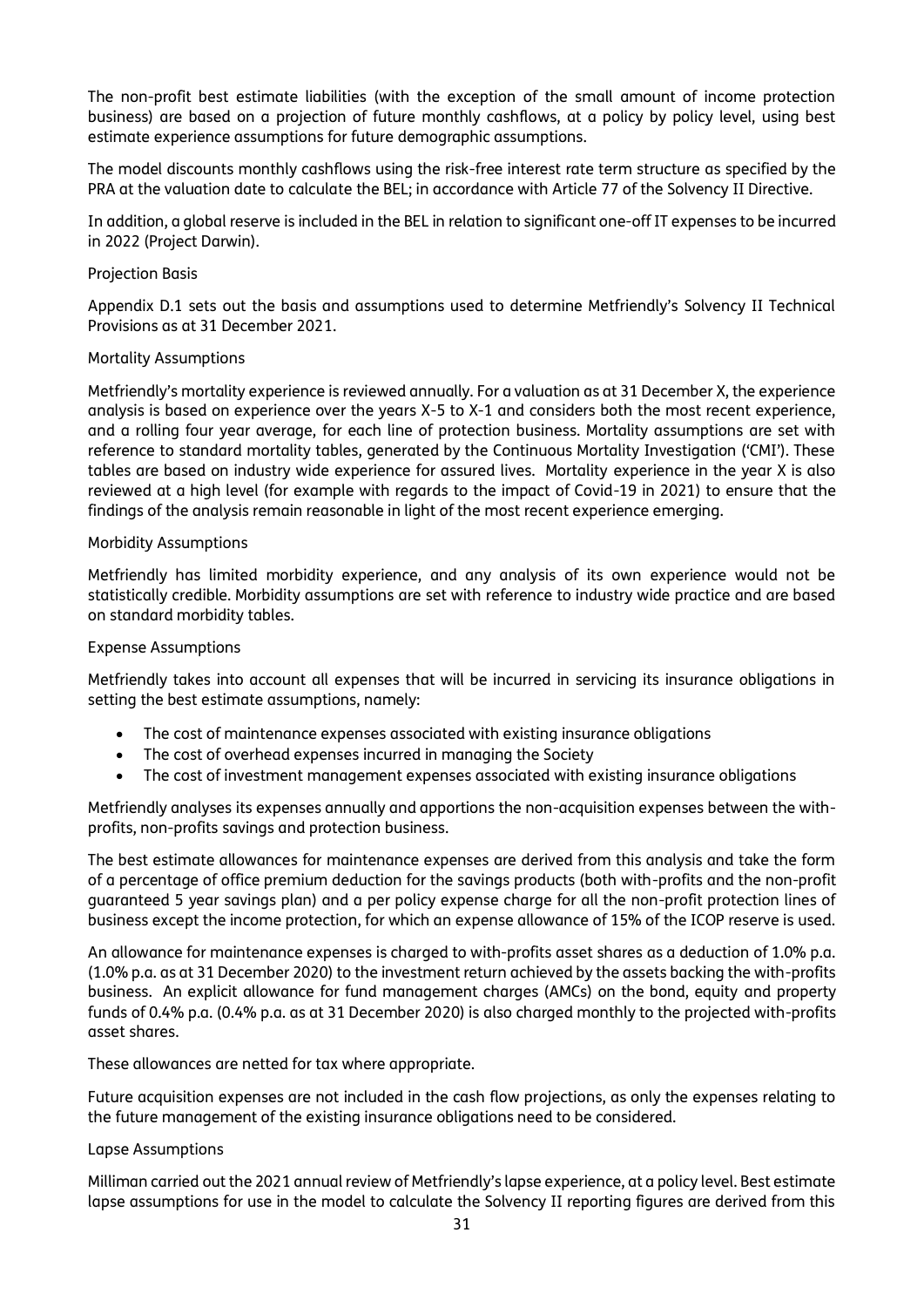review. The lapse rates used in the model are assumed to vary with duration in-force, and by product type as appropriate. The lapse rates are determined at a policy level, split by duration for all the business in-force based on the persistency experience of those policies written in the last 10 years for whom the experience is likely to be more relevant.

#### Reinsurance

As the reinsurance recoverables are treated as an asset, the best estimate liabilities are determined and reported gross of reinsurance in accordance with Article 77 of the Solvency II Directive. The value of reinsurance recoverables are determined in a manner consistent with that used to calculate the gross best estimate liabilities, using the same model, in line with Article 41 of the Delegated Acts and are included as a separate asset on the Solvency II balance sheet. This figure includes an adjustment for reinsurer counterparty default in accordance with Article 81 of the Solvency II Directive.

#### **D.2.3 Risk Margin**

The formula by which the risk margin is to be calculated is set out in Article 37 of the Delegated Acts. It is based on the capital that a party taking over the business would need to establish to support the unavoidable risks that are being taken on, known as non-hedgeable risks.

Metfriendly assumes that all market risks are hedgeable, and therefore excludes them from the projected SCR used in the Risk Margin calculation. The non-hedgeable risks for Metfriendly are considered to be the following:

- Insurance Risks:
	- o Mortality Risk
	- o Expense Risk
	- o Lapse Risk
	- o Morbidity Risk
	- o Catastrophe Risk
- Health Risks:
	- o Health Morbidity Risk
	- o Health Expense Risk
	- o Health Lapse Risk
	- o Health Catastrophe Risk
- Counterparty Default Risk
- Operational Risk

The Risk Margin is determined by projecting the Solvency Capital Requirement ('SCR') in respect of the nonhedgeable risks set out above. The SCRs for each non-hedgeable risk, with the exception of operational risk, are projected assuming the initial value of SCR runs off in line with appropriate risk drivers, making use of the simplified method permitted under Article 58 of the Commission Delegated Regulation (EU) 2015/35. This approach is consistent with Method 1 of the Hierarchy of Simplifications outlined in the Solvency II Guidelines<sup>6</sup>.

The operational risk SCR for the Risk Margin is explicitly recalculated at each future year based on projected BEL and premium cashflows. Table D.4 below sets out the risk drivers that are used to project the future SCR based on the initial values by risk module.

<sup>6</sup> [https://www.eiopa.europa.eu/sites/default/files/publications/eiopa\\_guidelines/tp\\_final\\_document\\_en.pdf](https://www.eiopa.europa.eu/sites/default/files/publications/eiopa_guidelines/tp_final_document_en.pdf)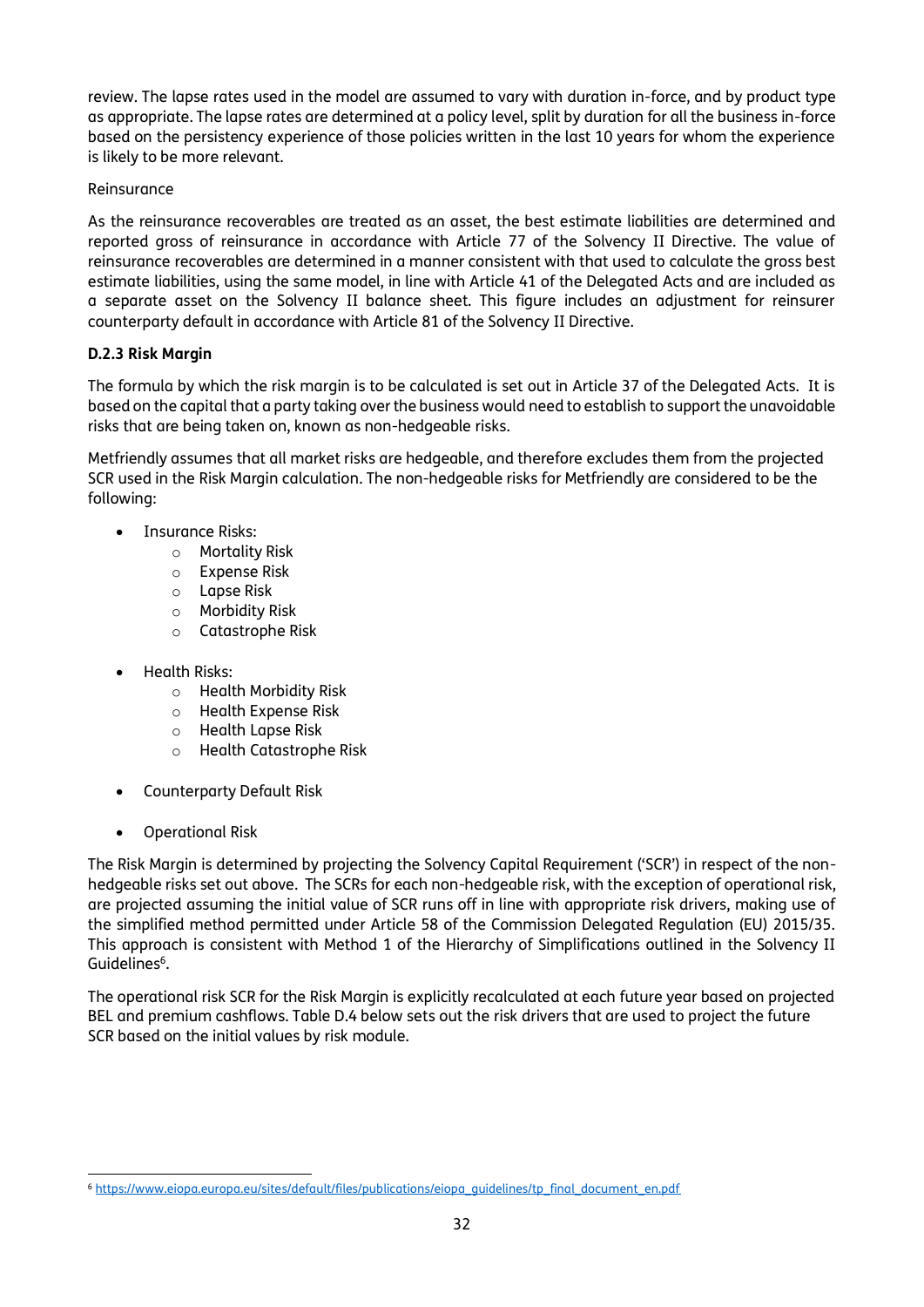### **Table D.4 Risk Drivers**

| <b>Risk</b>               | <b>Risk Module</b>           | Capital<br>Requirement<br>(£k) for the<br>reference<br>undertaking<br>as at 31<br><b>December</b><br>2021 | Projection risk driver                                                                                                                                                                                                  |
|---------------------------|------------------------------|-----------------------------------------------------------------------------------------------------------|-------------------------------------------------------------------------------------------------------------------------------------------------------------------------------------------------------------------------|
| Mortality                 | Life<br>Underwriting         | 491                                                                                                       | Non-profit:<br>Capital at risk in-force on term assurance business (net of<br>reinsurance)<br>With-profits:<br>Asset share in-force                                                                                     |
| Disability -<br>Morbidity | Life<br>Underwriting         | 12                                                                                                        | Capital at risk in-force on term assurance business (net of<br>reinsurance)                                                                                                                                             |
| Expenses                  | Life<br>Underwriting         | 623                                                                                                       | Non-profit:<br>Capital at risk in-force for term assurance business (net of<br>reinsurance)<br>With-profits:<br>Asset share in-force                                                                                    |
| Lapses                    | Life<br>Underwriting         | 1302                                                                                                      | Non-profit:<br>Capital at risk in-force on term assurance business (net of<br>reinsurance)<br>With-Profits:<br>Asset share in-force                                                                                     |
| Life<br>Catastrophe       | Life<br>Underwriting         | 90                                                                                                        | Capital at risk in-force on term assurance business (net of<br>reinsurance)                                                                                                                                             |
| Disability -<br>Morbidity | Health (SLT)<br>Underwriting | 290                                                                                                       | <b>Income Protection:</b><br>Proportion of income protection policy holders in-force<br><b>Standalone Critical Illness:</b><br>Capital at risk in-force on standalone critical illness business (net<br>of reinsurance) |
| Expenses                  | Health (SLT)<br>Underwriting | 129                                                                                                       | Capital at risk in-force on standalone critical illness business (net<br>of reinsurance)                                                                                                                                |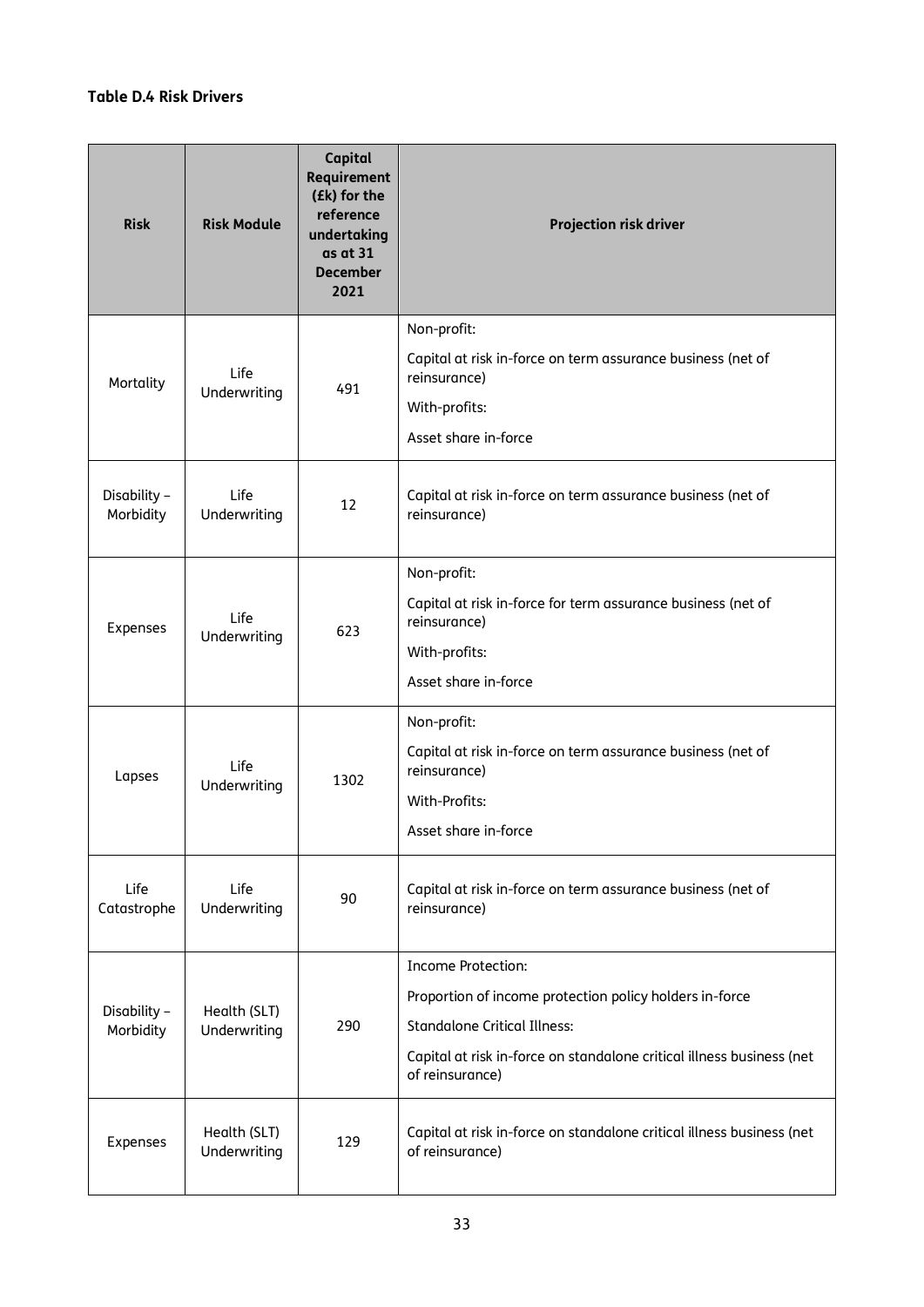| Lapses                         | Health (SLT)<br>Underwriting | 109 | Capital at risk in-force on standalone critical illness business (net of<br>reinsurance)                  |
|--------------------------------|------------------------------|-----|-----------------------------------------------------------------------------------------------------------|
| Health<br>Catastrophe          | Health<br>Underwriting       | 24  | Proportion of income protection policy holders in-force                                                   |
| Counterparty<br><b>Default</b> | N/A                          | 485 | Asset share in-force                                                                                      |
| Operational<br><b>Risk</b>     | N/A                          | 654 | Formulaic calculation based on projected premiums, technical<br>provisions and Basic SCR. No driver used. |

#### **D.2.4 Uncertainty in the Technical Provisions**

### Asset Shares

The asset shares as at 31 December 2021 as determined by the Society, comprise around 93% of the technical provisions. The Chief Actuary carried out an analysis of the movement in asset shares from 31 December 2020 to 31 December 2021 based on information provided by Metfriendly and compared the results with the relevant entries in the accounts. The asset shares, as part of the technical provisions, are also subject to external audit.

#### Assumptions

A number of scenarios have been considered to illustrate the impact on technical provisions of certain changes in the underlying demographic and economic assumptions as at the valuation date, to highlight that there is a level of uncertainty when setting these assumptions. The results of these investigations are set out in table D.5 below.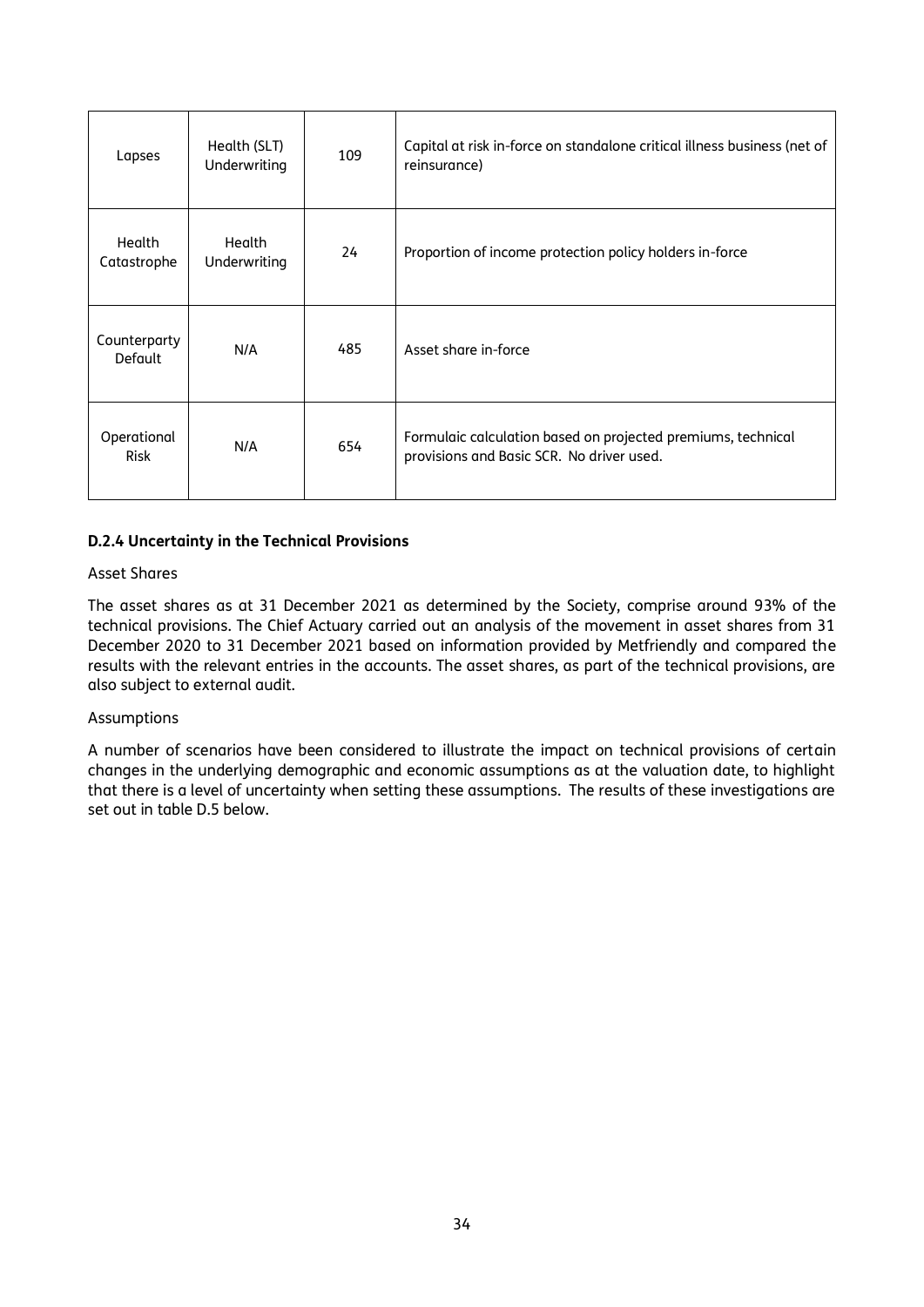#### **Table D.5 Impact on Technical Provisions of different assumptions**

| Scenario                                                                                                                                             | <b>Impact on Technical Provisions</b> | <b>Impact on Own Funds</b> |
|------------------------------------------------------------------------------------------------------------------------------------------------------|---------------------------------------|----------------------------|
|                                                                                                                                                      |                                       | £m                         |
| An increase in risk free rates of<br><b>1%</b>                                                                                                       | Decrease of £8.8m, 3% of TP           | Decrease of £0.2m          |
| A widening of credit spreads of<br>1%                                                                                                                | Decrease of £6.8m, 3% of TP           | Decrease of £2.9m          |
| An absolute increase of 3% in the<br>underlying implied volatility in<br>the equity investments                                                      | Increase of £0.3m, 0.1% of TP         | Decrease of £0.3m          |
| A fall in market value of equities<br>by 20%                                                                                                         | Decrease of £8.5m, 3% of TP           | Decrease of £1.9m          |
| A 10% deterioration in the<br>demographic assumptions<br>underlying the valuation of the<br>best estimate liabilities for the<br>non-profit business | Increase of £0.8m, 0.3% of TP         | Decrease of £0.5m          |

#### Modelling

Further tests have been carried out to assess the sensitivity of the present value of the cost of, and the charge for, the guarantees if full rather than reduced model points are used, and if 5,000 rather than 1,000 investment return simulations are used. This analysis is performed to highlight the level of uncertainty in attempting to model the complexity of estimated future investment returns. The results of these investigations are set out below and show that the difference is not material for the grouping of model points, or for the comparison between the 5,000 and 1,000 investment return simulations. Hence reduced model points and 1,000 investment return simulations have been used to calculate the best estimate liabilities and in the 1-in-200 stress calculations used to calculate the solvency capital requirement.

#### Model Points

The cost of guarantees and charges in the base run (i.e. to calculate the best estimate liabilities) using reduced model points ('MP') are compared against a base run using full model points in order to determine the impact of using reduced model points. The results are shown in the tables D.6 and D.7 below.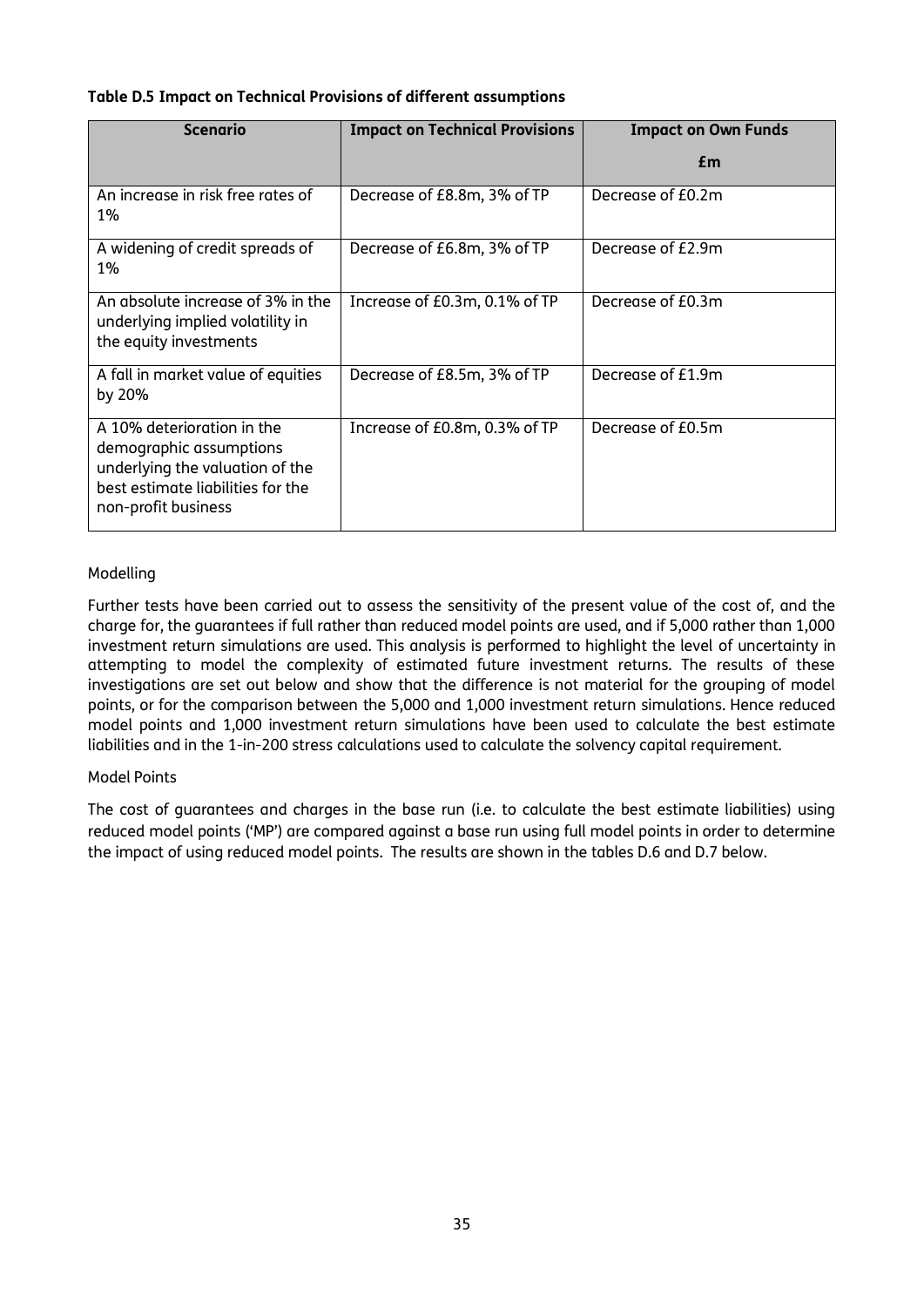| <b>Comparison of present value of the Cost of Guarantees</b> |                                                          |       |       |
|--------------------------------------------------------------|----------------------------------------------------------|-------|-------|
|                                                              | <b>Reduced MP</b><br><b>Difference</b><br><b>Full MP</b> |       |       |
|                                                              | (f m)                                                    | (f m) | (% )  |
| <b>CWP</b>                                                   | 0.64                                                     | 0.64  | 0.16% |
| <b>AWP</b>                                                   | 5.66                                                     | 5.65  | 0.22% |
| <b>Total</b>                                                 | 6.31                                                     | 6.29  | 0.22% |

### **Table D.6 Comparison of Cost of Guarantees using Full or Reduced Model Points**

#### **Table D.7 Comparison of Charges for Cost of Guarantees using Full or Reduced Model Points**

| <b>Comparison of present value of the Cost of Guarantees Charges</b> |                   |                   |          |
|----------------------------------------------------------------------|-------------------|-------------------|----------|
|                                                                      | <b>Reduced MP</b> | <b>Difference</b> |          |
|                                                                      | (f m)             | (E <sub>m</sub> ) | (%)      |
| <b>CWP</b>                                                           | 0.23              | 0.24              | $-0.24%$ |
| <b>AWP</b>                                                           | 5.95              | 5.94              | 0.16%    |
| <b>Total</b>                                                         | 6.18              | 6.17              | 0.15%    |

The differences are considered sufficiently small that results from the reduced model points can be used without adjustment.

#### *Number of Investment Return Simulations*

The investment returns are modelled stochastically by using a large number of randomly generated economic scenarios. 1,000 such scenarios are used and to demonstrate that this is sufficiently large the base run using 1,000 scenarios is compared against a run using 5,000 scenarios. The results of this comparison are given in tables D.8 and D.9 below.

#### **Table D.8 Comparison of Cost of Guarantees using 1,000 and 5,000 Scenarios**

| <b>Comparison of present value of the Cost of Guarantees</b> |                      |                      |                |
|--------------------------------------------------------------|----------------------|----------------------|----------------|
|                                                              | 5,000 scenarios (£m) | 1,000 scenarios (£m) | Difference (%) |
| <b>CWP</b>                                                   | 0.64                 | 0.64                 | 0.20%          |
| <b>AWP</b>                                                   | 5.67                 | 5.66                 | $-0.03%$       |
| Total                                                        | 6.31                 | 6.31                 | $-0.01%$       |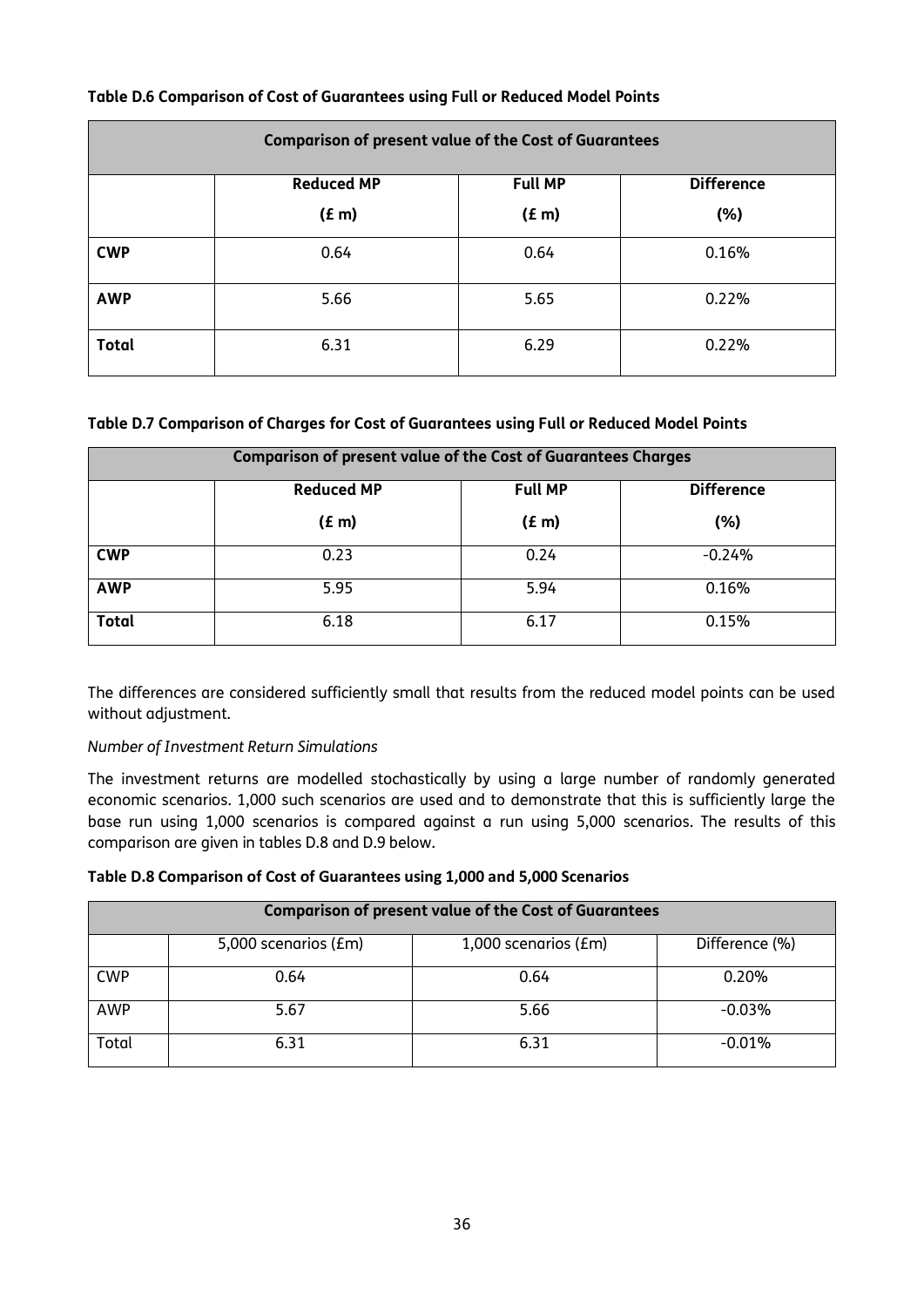| <b>Comparison of present value of the Cost of Guarantees Charges</b> |                      |                      |                |
|----------------------------------------------------------------------|----------------------|----------------------|----------------|
|                                                                      | 5,000 scenarios (£m) | 1,000 scenarios (£m) | Difference (%) |
| <b>CWP</b>                                                           | 0.23                 | 0.23                 | 0.31%          |
| <b>AWP</b>                                                           | 5.94                 | 5.95                 | 0.07%          |
| Total                                                                | 6.18                 | 6.18                 | 0.08%          |

#### **Table D.9 Comparison of Charges for Cost of Guarantees using 1,000 and 5,000 Scenarios**

The differences are considered sufficiently small that results from the 1,000 rather 5,000 scenarios can be used without adjustment.

#### *Risk Margin*

The sensitivity of the risk margin to the variability in the initial amounts of the SCRs to be projected and a parallel upward shift in the risk free interest rate curve have been investigated.

A 1% parallel increase in the risk free interest rate curve decreases the risk margin by £0.1m (£0.1m as at 31 December 2020), from £1.5m to £1.4m.

The risk margin is most sensitive to any changes in the SCR of the reference undertaking, an increase of 10% to all the initial SCRs for the non-hedgeable risks increases the risk margin by 10% (10% as at 31 December 2020) from £1.5m to £1.6m as at 31 December 2021.

#### **D.2.5 Difference in Technical Provisions Reported Under Solvency II and Those Published in the Financial Statements**

There are no differences between the technical provisions reported under Solvency II and those published in the financial statements (UK GAAP) as at both 31 December 2021 and 31 December 2020.

#### *Adjustments*

As at 31 December 2021, the Society does not make use of any of the following potential adjustments:-

- matching adjustment;
- volatility adjustment;
- transitional provisions on the risk-free interest rate term structure; or,
- transitional measures for technical provisions.

#### **D.2.6 Reinsurance Recoverables**

The reinsured amounts have been separately calculated in accordance with Article 81 of the Solvency II Directive. The reinsurance recoverables relate to the non-profit protection business, including the income protection business. The reinsurance recoverables have been determined on a basis consistent with the valuation of the gross liabilities.

#### **D.2.7 Material Changes over the Period**

As at 31 December 2021 a global reserve has been established in the BEL in relation to significant one-off IT expenses to be incurred in 2022 (Project Darwin). There was no similar reserve held as at 31 December 2020.

There have been no other material changes in assumptions made in the calculation of the technical provisions as at 31 December 2021 compared to those used as at 31 December 2020.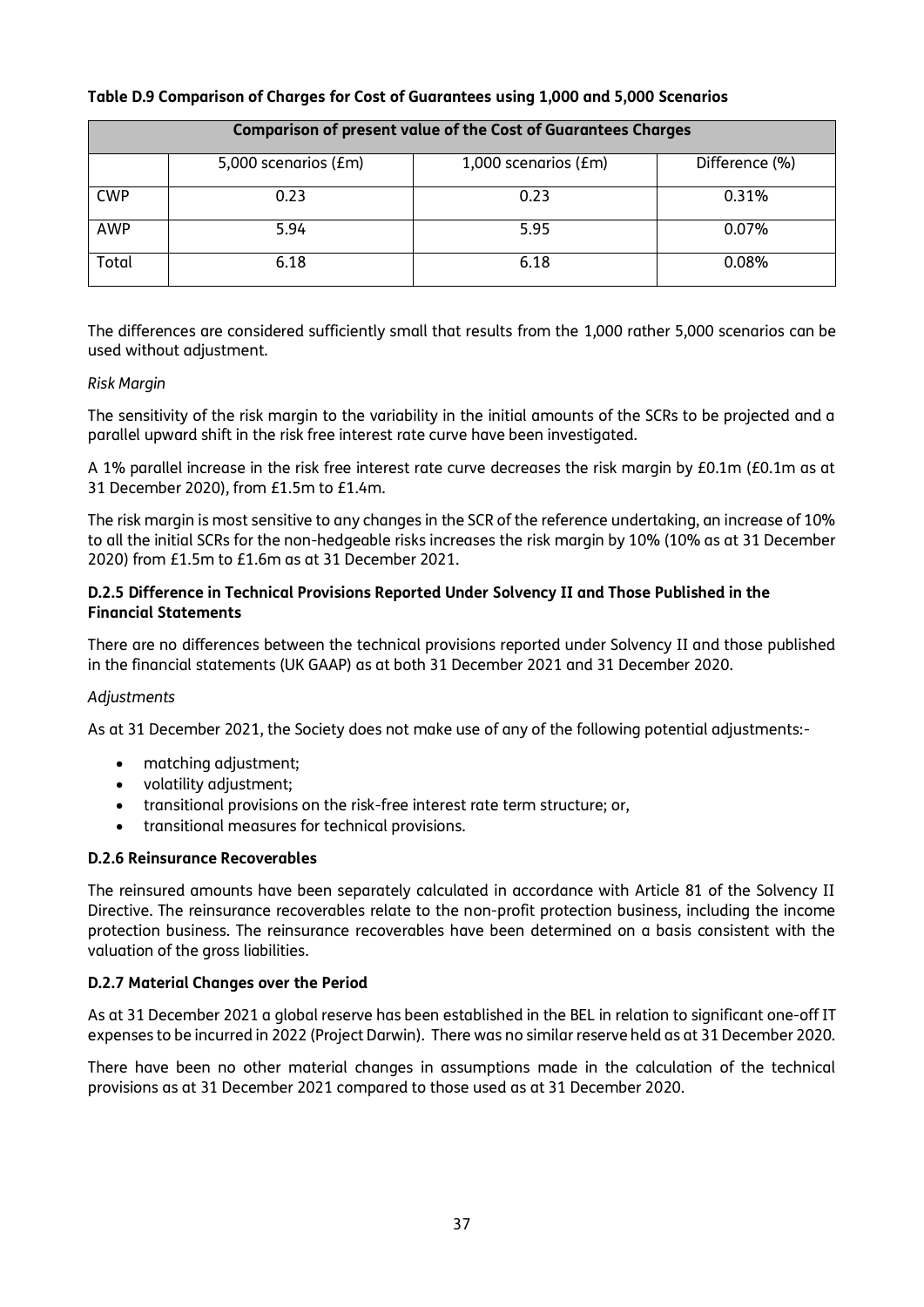# **D.3 Other Liabilities**

The other liabilities as at 31 December 2021 are given in the Table D.10 below.

### **Table D.10 Other liabilities\***

|                                       | Solvency II / UK<br>GAAP as at 31<br>December 2021 | Solvency II / UK<br>GAAP as at 31<br>December 2020 |
|---------------------------------------|----------------------------------------------------|----------------------------------------------------|
| <b>Other Liabilities</b>              | £ m                                                | £ m                                                |
|                                       |                                                    |                                                    |
| Deferred Tax Liability                | 0.3                                                | 0.2                                                |
| Insurance and intermediaries payables | 1.7                                                | 1.0                                                |
| Reinsurance payables                  | 0.1                                                | 0.0                                                |
| Payables (trade not insurance)        | 0.3                                                | 0.3                                                |
| Pension benefit obligations           |                                                    |                                                    |
| Accruals and deferred income          | 0.7                                                | 0.4                                                |
| Other (all taxation)                  | 0.1                                                | 0.3                                                |
| <b>TOTAL</b>                          | 3.2                                                | 2.3                                                |

*\* - Table might contain differences due to rounding.*

Total Other Liabilities for31 December 2020 include £0.1m of rounding with respect to prior rows.

For the other liabilities set out above, there are no material differences between the valuation basis, methodology and assumptions used for the financial statements and those used for the Solvency II balance sheet.

# **D.4 Alternative Methods for Valuation**

The Society does not make use of any alternative valuation methods.

# **D.5 Any Other Information**

There is no further material information regarding the valuation of assets and liabilities.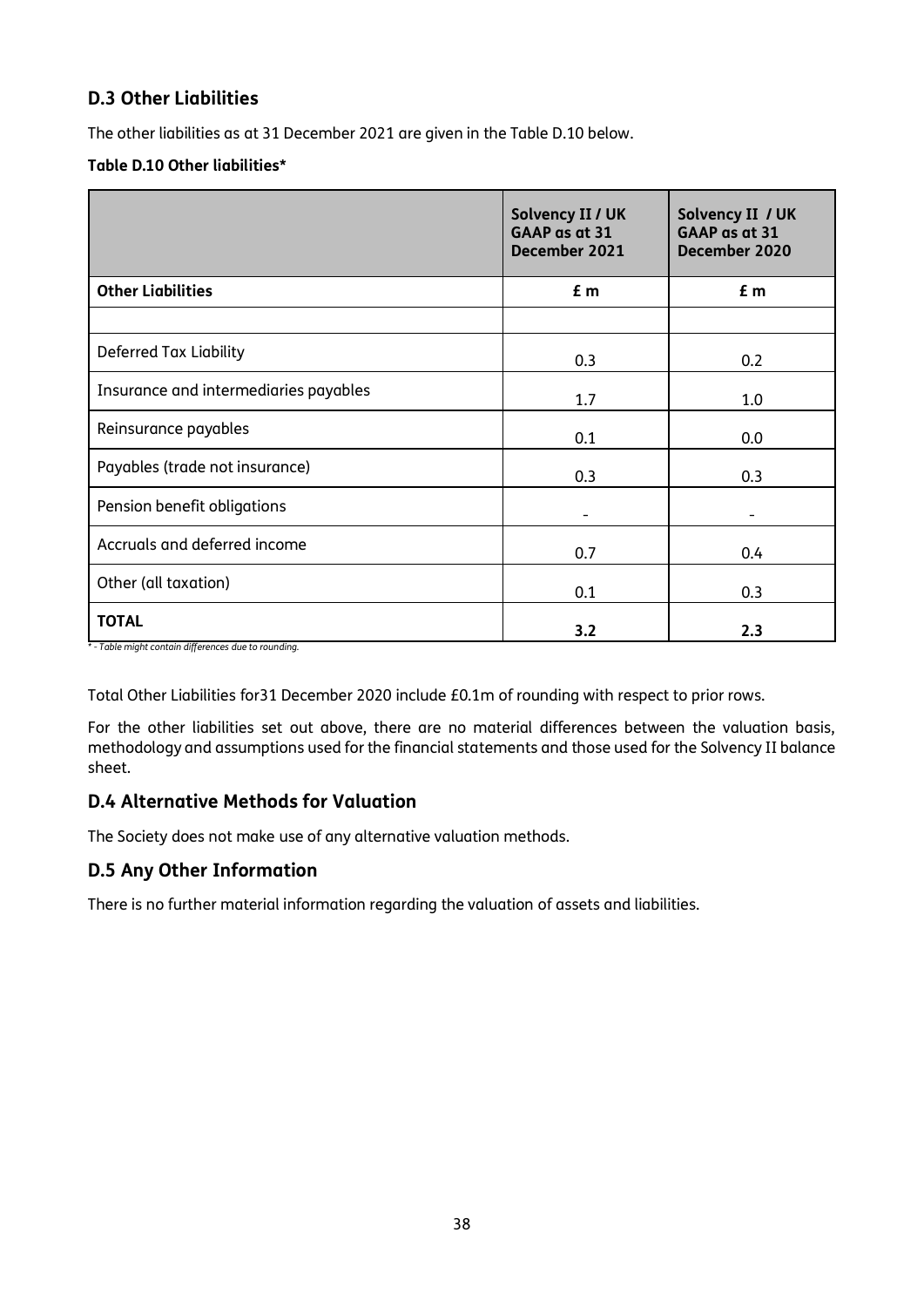# **APPENDIX D.1 – BEST ESTIMATE ASSUMPTIONS**

Table D.11 below set out the Solvency II best estimate assumptions as at 31 December 2021 and 31 December 2020 for comparison.

|                   | <b>Assumption</b><br>category  | 31/12/2021                                                                                                                                                                                                                                                                                                                                                                                                                                                               | 31/12/2020                                                                                                                                                                                                                                                                                                                                                                                                                            |
|-------------------|--------------------------------|--------------------------------------------------------------------------------------------------------------------------------------------------------------------------------------------------------------------------------------------------------------------------------------------------------------------------------------------------------------------------------------------------------------------------------------------------------------------------|---------------------------------------------------------------------------------------------------------------------------------------------------------------------------------------------------------------------------------------------------------------------------------------------------------------------------------------------------------------------------------------------------------------------------------------|
| Discounting       | PRA Solvency<br>II Yield Curve | 1-year rate: 0.758% (0.868% increase)<br>2-year rate: 1.006% (1.085% increase)<br>5-year rate: 1.050% (0.967% increase)<br>10-year rate: 0.948% (0.659% increase)<br>25-year rate: 0.850% (0.374% increase)                                                                                                                                                                                                                                                              | 1-year rate: -0.110%<br>2-year rate: -0.079%<br>5-year rate: 0.083%<br>10-year rate: 0.289%<br>25-year rate: 0.476%                                                                                                                                                                                                                                                                                                                   |
|                   | Mortality<br>Morbidity         | 80% of standard mortality tables:<br>AMC/AFC00 for with-profits endowment<br>business and G5YSP<br>TMN/TFN00 for term assurance business<br>(non-smokers)<br>TMS/TFS00 for term assurance business<br>(smokers)<br>100%/120% of standard morbidity tables<br>(non-smokers/smokers):<br>CIBT93 M/F with 2% p.a. deterioration rate<br>Lapse rates assumed for all business. In<br>particular:<br><b>Decreasing Term Assurances:</b>                                       | 80% of standard mortality tables:<br>AMC/AFC00 for with-profits endowment<br>business and G5YSP<br>TMN/TFN00 for term assurance business<br>(non-smokers)<br>TMS/TFS00 for term assurance business<br>(smokers)<br>100%/120% of standard morbidity tables<br>(non-smokers/smokers):<br>CIBT93 M/F with 2% p.a. deterioration rate<br>Lapse rates assumed for all business. In<br>particular:<br>Decreasing Term & Mortgage Protection |
| <b>Decrements</b> | Lapses                         | 9.0% p.a. year 1-6<br>6.0% p.a. years 7+<br><b>Mortgage Protection Assurances:</b><br>10% p.a. years 1-6<br>8%p.a. years 7+<br>Level Term Assurances:<br>4.0% p.a. year 1<br>2.5% p.a. years 2+<br>Guaranteed 5 year savings plan:<br>5.0% p.a. year 1<br>6.5% p.a. year 2<br>6.0% p.a. year 3<br>5.0% p.a. year 4<br>3.5% p.a. final year<br>Table 8:<br>2.5% p.a.<br>Table 10: 1.0% p.a.<br>Table 11:<br>6.0% p.a. years 1-5<br>4.0% p.a. years 6+<br>Tables 21 and 22 | Assurances:<br>10.0% p.a. year 1-6<br>8.0% p.a. years 7+<br>Level Term Assurances:<br>4.0% p.a. year 1<br>2.5% p.a. years 2+<br>Guaranteed 5 year savings plan:<br>5.0% p.a. year 1<br>6.5% p.a. years 2-3<br>5.5% p.a. year 4<br>4.0% p.a. final year<br>Table 8:<br>2.5% p.a.<br>Table 10: 1.0% p.a.<br>Tables 11, 21 and 22:<br>5.0% p.a. years 1-5<br>3.0% p.a. years 6+                                                          |

#### **Table D.11 Assumptions for Solvency II Best Estimates**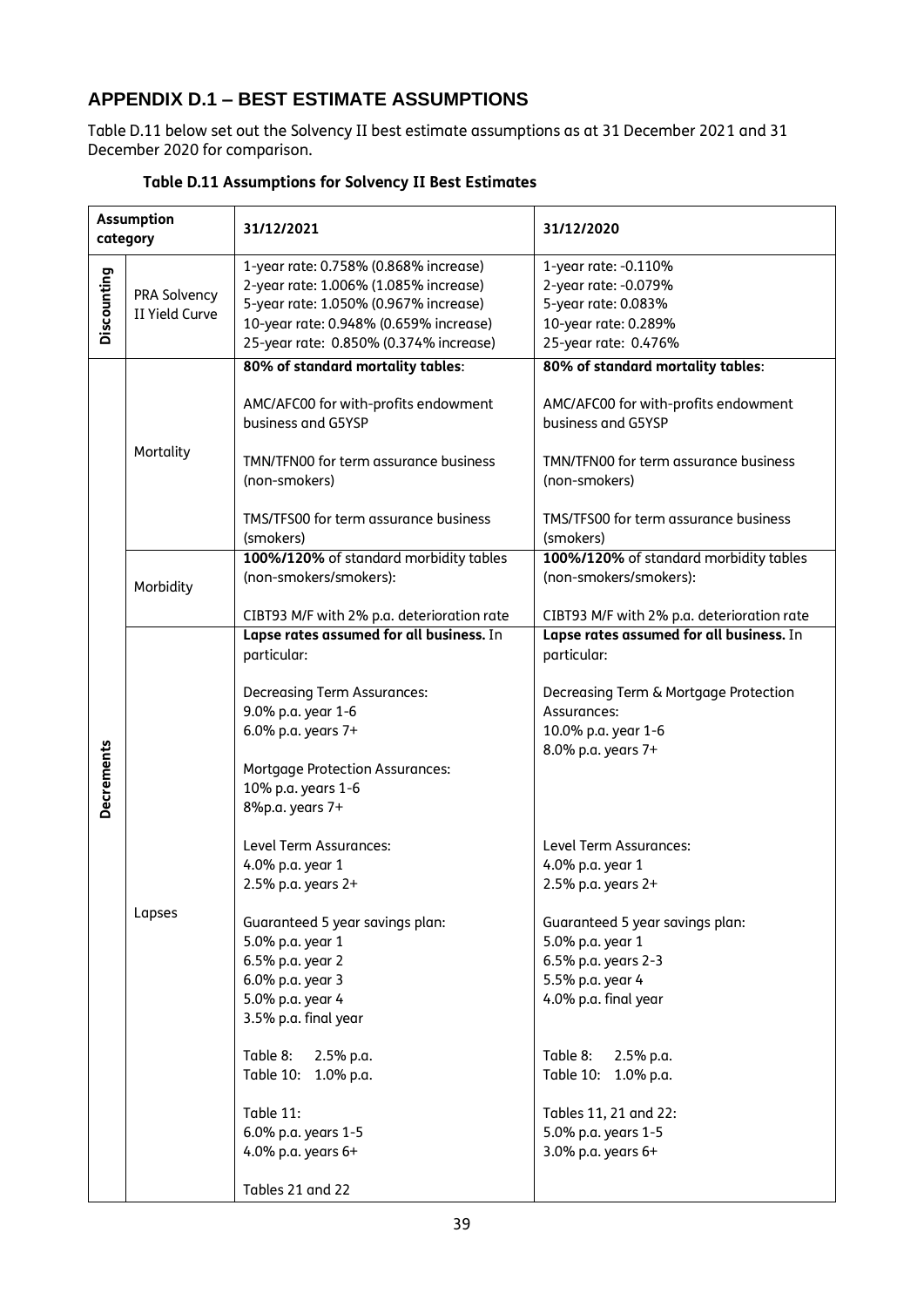| <b>Assumption</b><br>category |  | 31/12/2021                    | 31/12/2020                    |
|-------------------------------|--|-------------------------------|-------------------------------|
|                               |  | 5.0% p.a. years 1-5           |                               |
|                               |  | 3.0% p.a. years 6+            |                               |
|                               |  |                               |                               |
|                               |  |                               |                               |
|                               |  | Table 12:                     | Tables 12, 15 and 16:         |
|                               |  | 6.0% p.a. years 1-5           | 5.0% p.a. years 1-5           |
|                               |  | 4.0% p.a. years 6+            | 3.0% p.a. years 6+            |
|                               |  |                               |                               |
|                               |  | Tables 15 and 16:             |                               |
|                               |  | 5.0% p.a. years 1-5           |                               |
|                               |  | 3.0% p.a. years 6+            |                               |
|                               |  |                               |                               |
|                               |  | Table 19:                     | Table 19:                     |
|                               |  | 5.0% p.a. year 1              | 9.0% p.a. years 1-5           |
|                               |  | 8.0% p.a. years 2-5           | 5.0% p.a. years 6+            |
|                               |  | 5.0% p.a. years 6+            |                               |
|                               |  |                               |                               |
|                               |  | Table 26: 7.0% p.a.           | Table 26: 7.0% p.a.           |
|                               |  |                               |                               |
|                               |  | Table 25:                     | Table 25:                     |
|                               |  | 10.5% p.a. year 1             | 10.5% p.a. year 1             |
|                               |  | 15.0% p.a. years 2-6          | 15.0% p.a. years 2-6          |
|                               |  | 11.0% p.a. years 7-10         | 11% p.a. years 7+             |
|                               |  | 8.0% p.a. years 11+           |                               |
|                               |  |                               |                               |
|                               |  | Table 27:                     | Table 27:                     |
|                               |  | 9.0% p.a. year 1              | 9.0% p.a. year 1              |
|                               |  | 12.0% p.a. year 2             | 12.0% p.a. year 2             |
|                               |  | 16.0% p.a. years 3-5          | 16.0% p.a. years 3-7          |
|                               |  | 13.0% p.a. years 6-7          | 12.0% p.a. years 8+           |
|                               |  | 9.0% p.a. years 8+            |                               |
|                               |  |                               |                               |
|                               |  | Tables 29 and 32:             | Table 29,30, 32 and 33:       |
|                               |  | 7.5% year 1                   | 7.5% year 1                   |
|                               |  | 15.0% years 2+                | 15.0% years 2+                |
|                               |  |                               |                               |
|                               |  | Tables 30 and 33:             |                               |
|                               |  | 2.0% p.a. years 1-2           |                               |
|                               |  | 5.0% p.a. years 3-11          |                               |
|                               |  | 12% p.a. years 12-13          |                               |
|                               |  | 6.0% p.a. years 14            |                               |
|                               |  |                               |                               |
|                               |  | Table 24:                     | Tables 24 and 28:             |
|                               |  | 2.0% p.a. year 1              | 2.0% p.a. year 1              |
|                               |  | 6.0% p.a. years 2-3           | 6.0% p.a. years 2-3           |
|                               |  | 7.5% p.a. years 4-6           | 7.5% p.a. years 4-6           |
|                               |  | 6.0% p.a. years 7+            | 6.0% p.a. years 7+            |
|                               |  |                               |                               |
|                               |  | Table 28:                     |                               |
|                               |  | 2.0% p.a. years 1-2           |                               |
|                               |  | 6.0% p.a. years 3-6           |                               |
|                               |  | 12.0% p.a. years 7-8          |                               |
|                               |  | 6.0% p.a. years 9+            |                               |
|                               |  |                               |                               |
|                               |  | Stand alone critical illness: | Stand alone critical illness: |
|                               |  | 14.0% p.a. years 1-2          | 12.0% p.a. years 1-2          |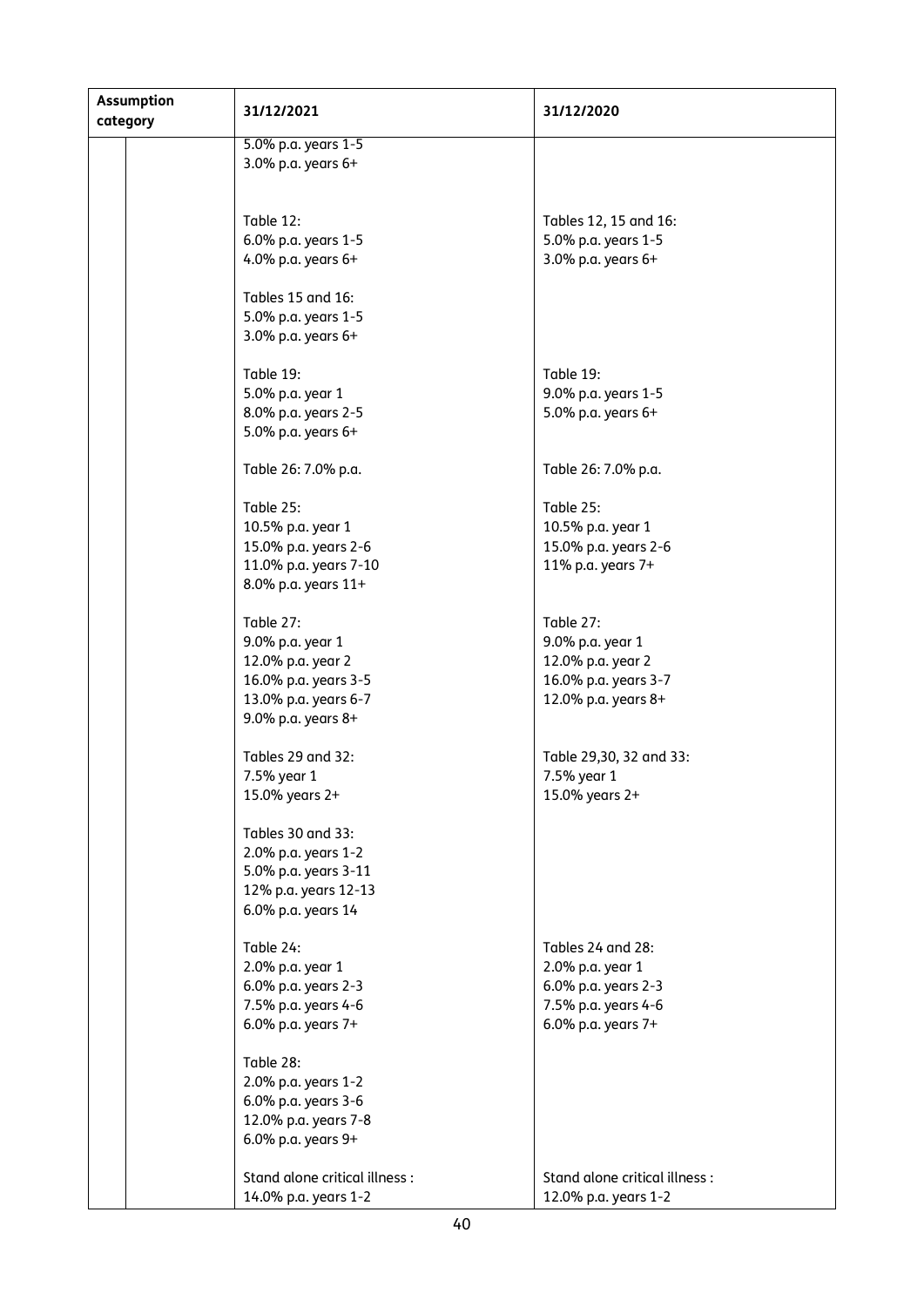|             | <b>Assumption</b><br>category      | 31/12/2021                                                                                                                                                                          | 31/12/2020                                                                                                         |
|-------------|------------------------------------|-------------------------------------------------------------------------------------------------------------------------------------------------------------------------------------|--------------------------------------------------------------------------------------------------------------------|
|             |                                    | 7.0% p.a. years 3+<br>Table 31 (Lives Aged 18-34 at Issue):<br>14.0% p.a. year 1<br>21.0% p.a. years 2-3<br>27.0% p.a. years 4+<br>Table 31 (Lives Aged 35+ at Issue):<br>8.0% p.a. | 8.0% p.a. years 3+<br>Table 31:<br>12.0% p.a. year 1<br>18.0% p.a. years 2+                                        |
|             | Per Policy<br>(term<br>assurances) | £49.00 p.a.                                                                                                                                                                         | £54.00 p.a.                                                                                                        |
|             | Per Premium<br>(AWP and<br>G5YSP)  | 5.5%                                                                                                                                                                                | 5.5%                                                                                                               |
| Expenses    | Investment<br>(with-profits)*      | 1.00% p.a. of asset share                                                                                                                                                           | 1.00% p.a. of asset share                                                                                          |
|             | Fund<br>Expenses<br>(AMCs)         | 0.4% p.a. deduction to investment return                                                                                                                                            | 0.4% p.a. deduction to investment return                                                                           |
|             | Expense<br>Inflation               | 4.00% p.a.                                                                                                                                                                          | 3.75% p.a.                                                                                                         |
| <b>IP</b>   |                                    |                                                                                                                                                                                     |                                                                                                                    |
| <b>IBNR</b> |                                    | Premiums (net of 30% for expenses) - 68%<br>for 2021, 52% for 2020, 24% for 2019, 12%<br>for 2018 and 4% for 2017.                                                                  | Premiums (net of 30% for expenses) - 68%<br>for 2020, 52% for 2019, 24% for 2018, 12%<br>for 2017 and 4% for 2016. |
| <b>ICOP</b> |                                    | Best estimate of claims data, additional 15%<br>for expenses.                                                                                                                       | Best estimate of claims data, additional 15%<br>for expenses.                                                      |

# **E. Capital Management**

# **E.1 Own Funds**

The Society's Own Funds arise entirely from historical surpluses which have not been distributed to members. As such the capital is all Tier 1 and there are no restrictions on the availability of those funds to support the MCR or SCR. The Society expects its Own Funds to remain sufficient to cover the SCR and plans its business accordingly – there is no intention to raise capital by other means.

The Own Funds have been quantified as total assets less technical provisions and other liabilities. This amounted to £29.2m as at 31 December 2021 (£29.8m as at 31 December 2020).

Solvency II Own Funds decreased over 2021 by £0.6m (2020: increase £0.5m). The material contributory factors to this decrease in Own Funds was:

- new business strain; and,
- a global reserve held in relation to significant one-off IT expenses to be incurred in 2022,

largely offset by:

- strong investment returns; and,
- an increase in the risk free yield curve as at 31 December 2021 when compared to that as at 31 December 2020.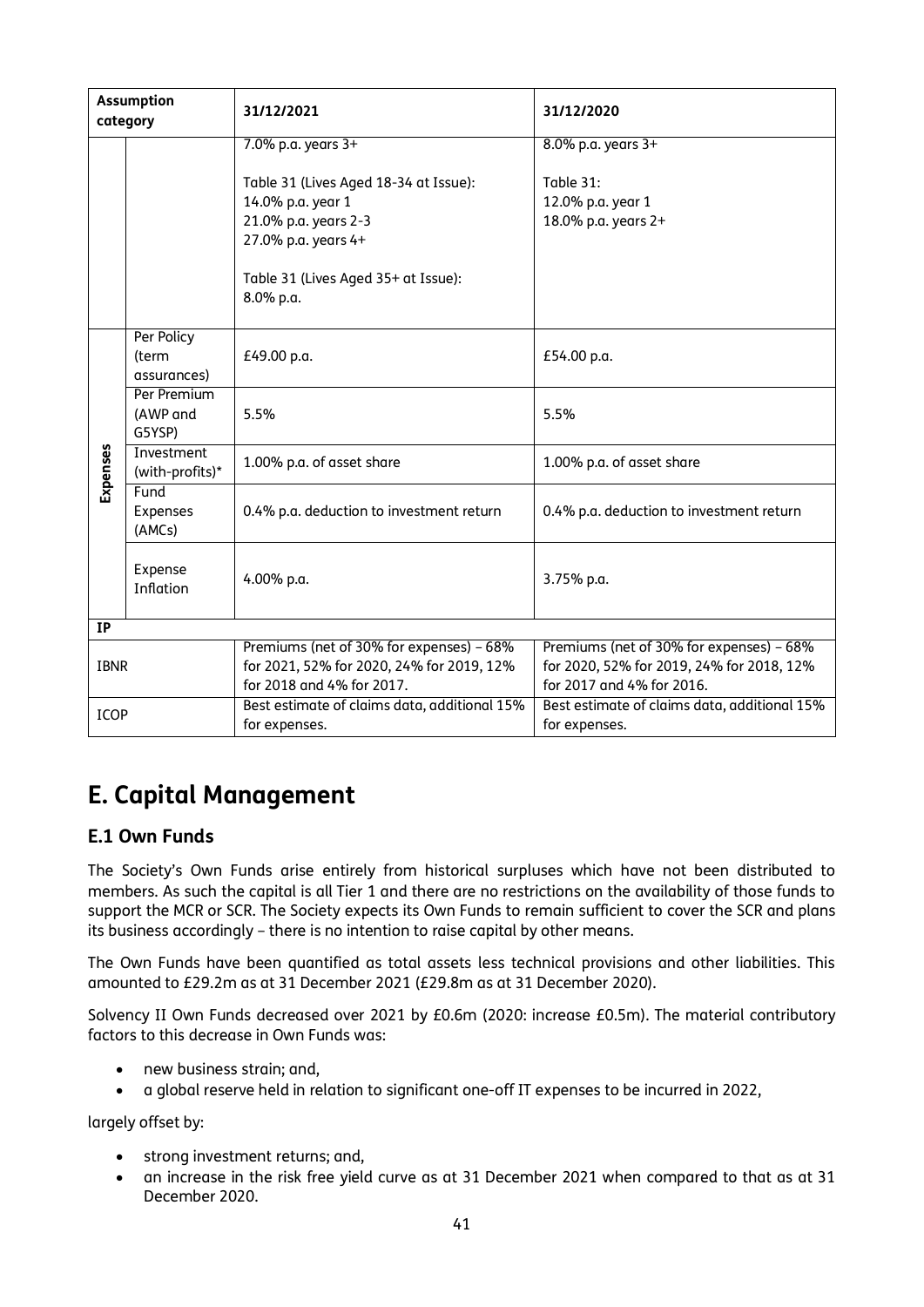### **E.1.1 Reconciliation of UK GAAP fund for future appropriations ("FFA") to Solvency II Own Funds**

The FFA in the financial statements represents the surplus in the Society's with-profits fund on a UK GAAP basis for which the allocation between participating policyholders has yet to be determined. The FFA is effectively the net assets on a UK GAAP basis.

The reconciliation below shows the differences between the FFA in the UK GAAP financial statements and the Solvency II Own Funds.

| 31 December (£m)                                                   | 2021   | 2020 |  |  |  |  |  |  |
|--------------------------------------------------------------------|--------|------|--|--|--|--|--|--|
| Fund for future appropriations per UK GAAP financial<br>statements | 29.5   | 29.8 |  |  |  |  |  |  |
| Adjustments to move to Solvency II valuation basis:                |        |      |  |  |  |  |  |  |
| Adjustments to intangible assets (see D.1.3)                       | $-0.4$ | 0.0  |  |  |  |  |  |  |
| <b>Total Own Funds under Solvency II</b>                           | 29.2   | 29.8 |  |  |  |  |  |  |

#### **Table E.1 Reconciliation of UK GAAP fund for future appropriations (FFA) to Solvency II Own Funds**

**1. Total Own Funds under Solvency II for 31 December 2021 include £0.1 of rounding with respect to prior rows.**

# **E.2 Solvency Capital Requirement and Minimum Capital Requirement**

#### **E.2.1 Solvency Capital Requirement ('SCR') and Minimum Capital Requirement ('MCR')**

The SCR and MCR as at 31 December 2021 amount to £15.1m and £3.8m, respectively (comparative figures as at 31 December 2020 were £13.5m and £3.4m). The amount of the SCR split by risk module, before any diversification benefit is applied between risk modules, is shown in Table E.2 below. The values shown are after allowance for the loss-absorbing capacity of technical provisions and loss-absorbing capacity of deferred tax.

#### **Table E.2 SCR by Risk Module before Diversification Benefit**

| <b>Risk Module</b>           | SCR £m as at 31 December<br>2021 | SCR £m as at 31 December<br>2020 |  |  |  |  |
|------------------------------|----------------------------------|----------------------------------|--|--|--|--|
| <b>Market Risk</b>           | 11.6                             | 10.7                             |  |  |  |  |
| Life Insurance Risk          | 1.8                              | 1.4                              |  |  |  |  |
| <b>Health Insurance Risk</b> | 0.4                              | 0.5                              |  |  |  |  |
| <b>Counterparty Risk</b>     | 0.5                              | 0.5                              |  |  |  |  |
| <b>Operational Risk</b>      | 2.6                              | 2.0                              |  |  |  |  |

Metfriendly uses the Standard Formula to determine its Solvency Capital Requirement, it does not make use of any company specific parameters or undertaking specific parameters.

The PRA has granted Metfriendly quarterly reporting exemptions through a Modification by Consent. The Modification Directive is effective from 19 August 2020 and ends on the date that the relevant rule within the directive is revoked, or no longer applicable to the Society.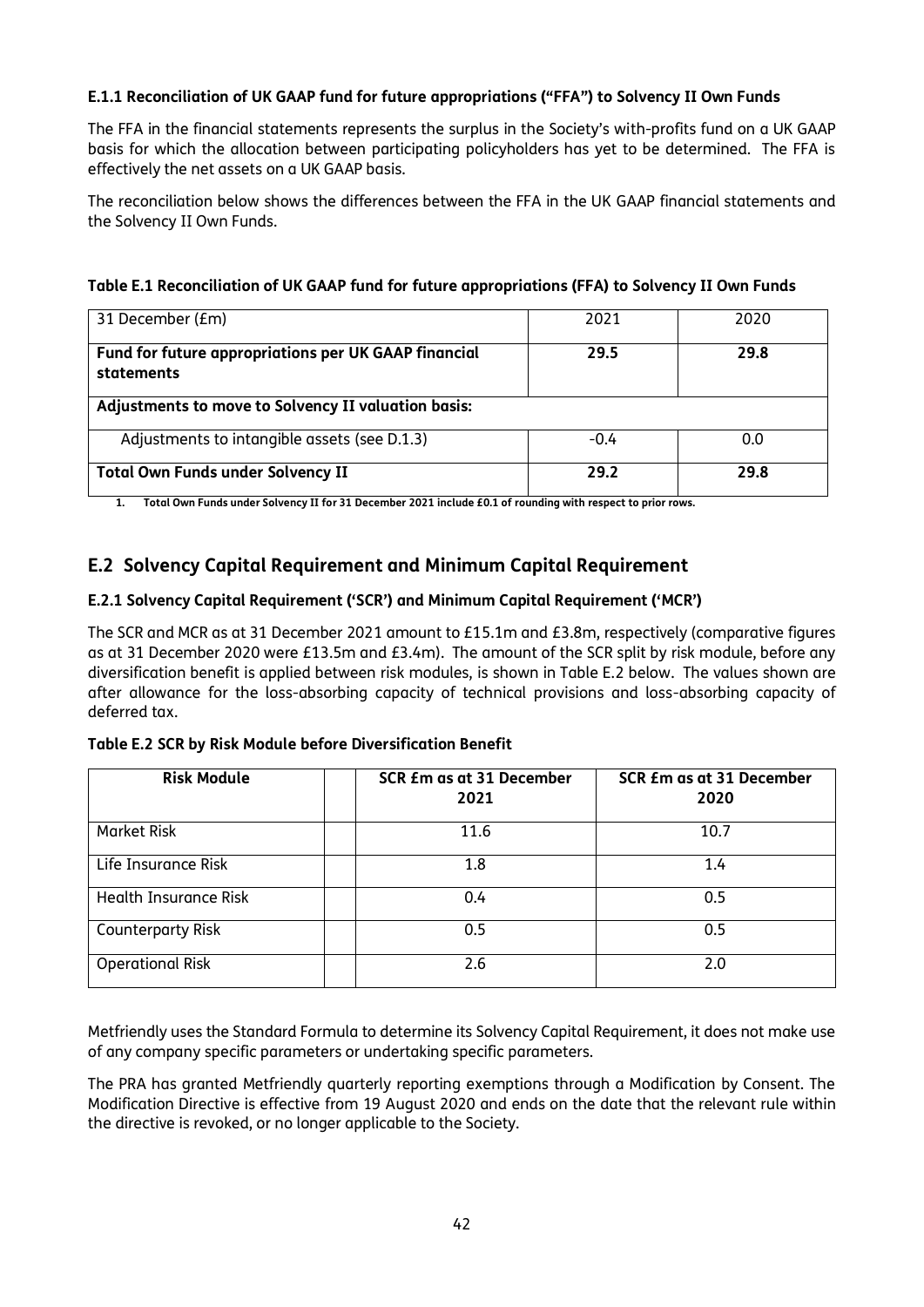#### **Table E.3**

| Date          | SCR <i>Em</i> | MCR £m | <b>Linear MCR biting?</b> |
|---------------|---------------|--------|---------------------------|
| Day 1         | $7.7*$        |        | Linear MCR                |
| Year End 2020 | 13.5          | 3.4    | MCR – MCR floor           |
| Year End 2021 | 15.1          |        | MCR – MCR floor           |

\* The Day 1 SCR figure has been restated (previously £7.2m) to reflect modelling improvements incorporated as part of the 2016 year-end investigations.

A formulaic cap and floor apply to the calculation of the MCR. At both Year End 2021 and Year End 2020 the MCR floor (25% of SCR) bites.

The increase in the SCR during 2021 primarily relates to writing materially higher volumes of new business during 2021 than 2020, not just the capital requirements for new business written arising from the market and life underwriting risk modules but also on the capital requirement calculated formulaically in respect of operational risk.

#### **E.2.2 Simplifications**

The following simplifications are used in the standard formula when determining the Society's SCR:

#### Life Catastrophe SCR

For with-profit business, due to low materiality, the formula simplification for catastrophe risk SCR which is based on the capital-at-risk is applied. This is because the run-time for this stress would be unduly onerous for an immaterial contribution, which is estimated to be of the order of £10k to the overall Life Underwriting SCR.

#### Income Protection

The income protection business comprises less than 1.0% of the total technical provisions (including the risk margin). The number of policyholders in force has been in a gradual decline for some years. As such, it is considered appropriate, given the nature, scale and complexity of this business to determine the approximate level of capital under the 1-in-200 morbidity stress as 100% of the annual premium for the in force business. This amounts to £0.2m as at 31 December 2021.

#### Loss Absorbing Capacity of Deferred Tax

The actuarial model used to project the cash flows does not allow for any deferred tax benefit following a market stress. Consequently a manual reduction is made to the capital requirement to reflect the lossabsorbing capacity of deferred tax up to the value of the existing deferred tax liabilities. Further work to demonstrate to the regulator the recoverability of any increases in deferred tax assets has not been commissioned by Metfriendly, on materiality grounds.

The loss-absorbing capacity of deferred tax is determined as the proportion of the asset shock that transmits into guarantee costs for that part of the deferred tax benefit that is deemed to be recoverable. The lossabsorbing capacity of deferred tax amounted to £0.1m as at 31 December 2021.

#### Smoothing

The impact of smoothing is expected to be neutral in the long term and therefore Metfriendly does not hold any additional capital in respect of smoothing.

# **E.3 Use of Duration Based Equity Risk Sub-Module**

Metfriendly does not use a duration based equity risk sub-module in the calculation of the SCR.

# **E.4 Internal Model Information**

Metfriendly does not use an internal model for determining its SCR.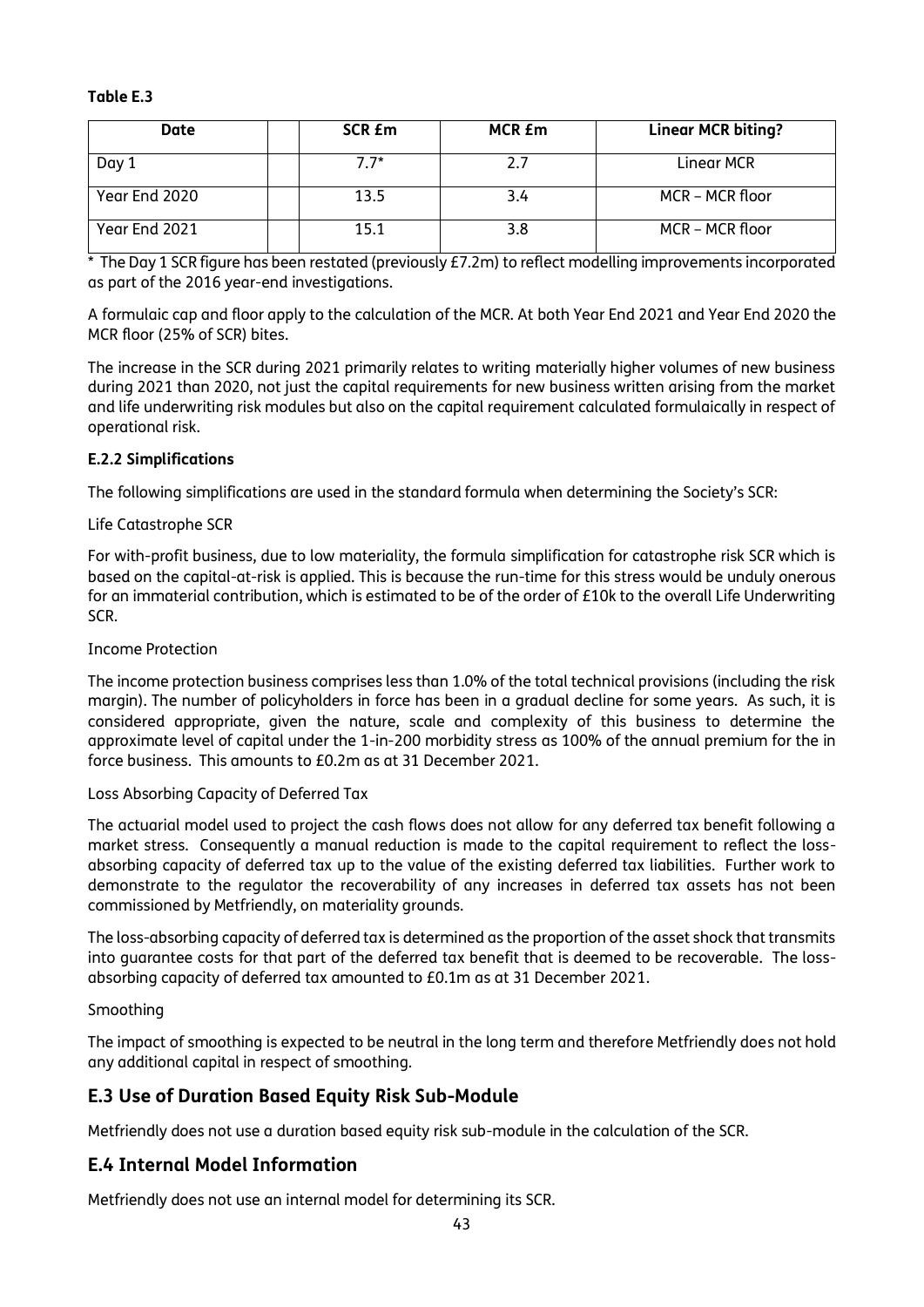# **E.5 Non-Compliance with the MCR or SCR**

Metfriendly has a MCR coverage ratio of 773% and an SCR coverage ratio of 193% as at 31 December 2021 and is financially strong. It has complied with the both the Minimum Capital Requirement and the Solvency Capital Requirement throughout 2021 by a large margin.

# **E.6 Any Other Information**

There is no other material information regarding the capital management of Metfriendly.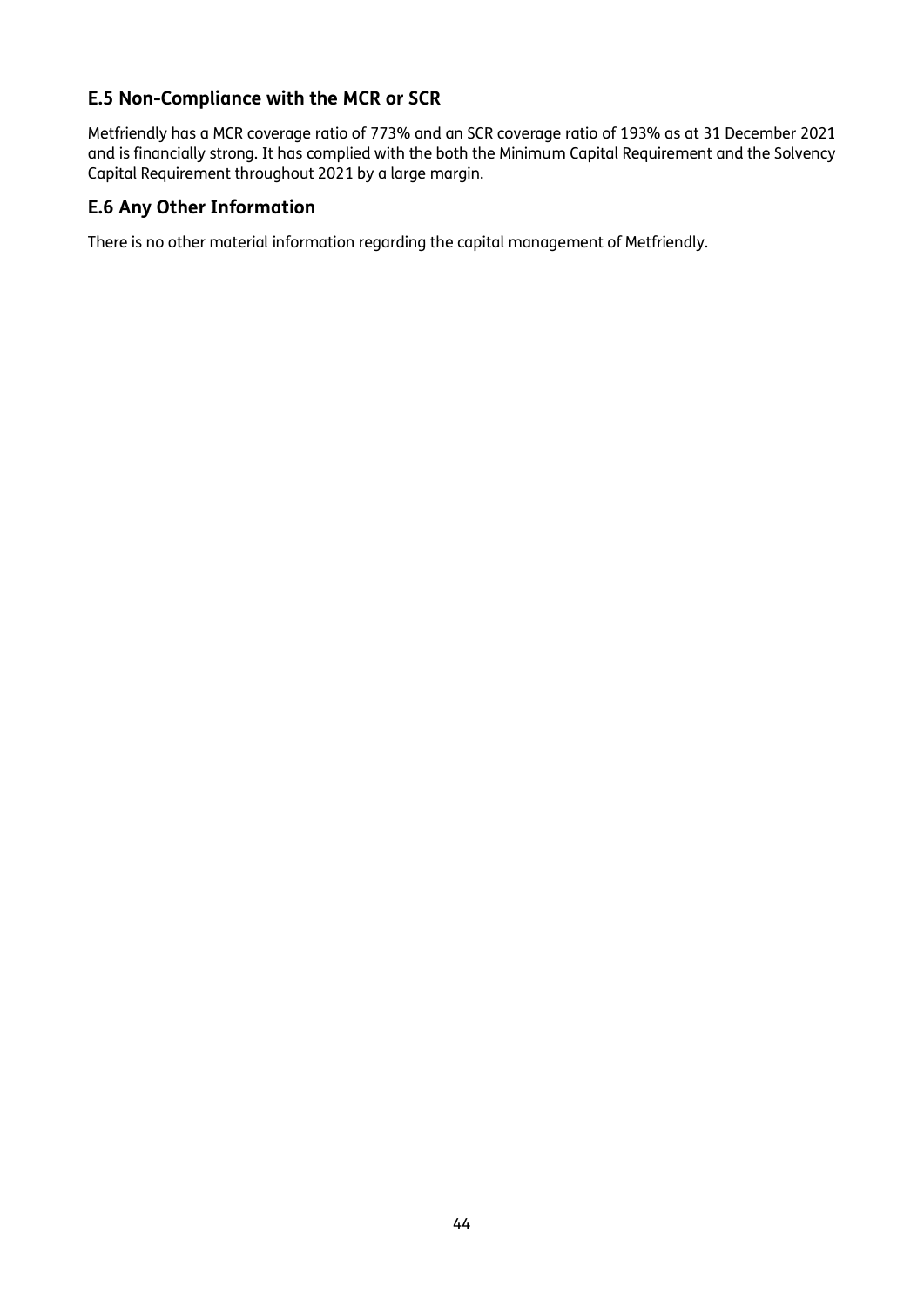# Metropolitan Police Friendly Society Limited

Solvency and Financial Condition Report

Disclosures

31 December 2021

(Monetary amounts in GBP thousands)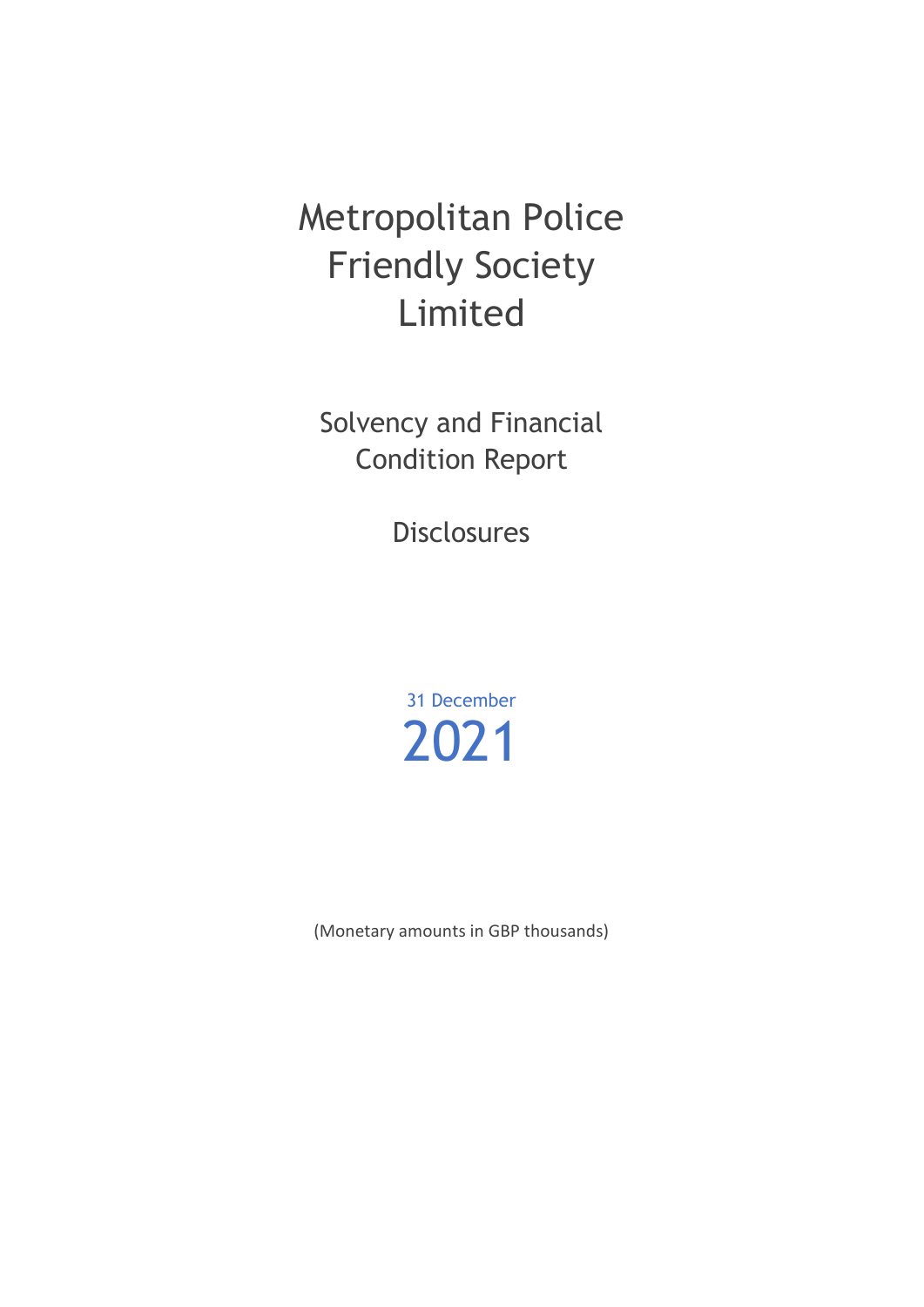#### **General information**

| Undertaking name                                    | Metropolitan Police Friendly Society Limited                  |  |  |  |  |  |
|-----------------------------------------------------|---------------------------------------------------------------|--|--|--|--|--|
| Undertaking identification code                     | 2138004FK1A956D5KT97                                          |  |  |  |  |  |
| Type of code of undertaking                         | LEI                                                           |  |  |  |  |  |
| Type of undertaking                                 | Life undertakings                                             |  |  |  |  |  |
| Country of authorisation                            | GB                                                            |  |  |  |  |  |
| Language of reporting                               | en                                                            |  |  |  |  |  |
| Reporting reference date                            | 31 December 2021                                              |  |  |  |  |  |
| Currency used for reporting                         | GBP                                                           |  |  |  |  |  |
| Accounting standards                                | Local GAAP                                                    |  |  |  |  |  |
| Method of Calculation of the SCR                    | Standard formula                                              |  |  |  |  |  |
| Matching adjustment                                 | No use of matching adjustment                                 |  |  |  |  |  |
| Volatility adjustment                               | No use of volatility adjustment                               |  |  |  |  |  |
| Transitional measure on the risk-free interest rate | No use of transitional measure on the risk-free interest rate |  |  |  |  |  |
| Transitional measure on technical provisions        | No use of transitional measure on technical provisions        |  |  |  |  |  |
|                                                     |                                                               |  |  |  |  |  |

#### **List of reported templates**

S.02.01.02 - Balance sheet

S.05.01.02 - Premiums, claims and expenses by line of business

S.05.02.01 - Premiums, claims and expenses by country

S.12.01.02 - Life and Health SLT Technical Provisions

S.23.01.01 - Own Funds

S.25.01.21 - Solvency Capital Requirement - for undertakings on Standard Formula

S.28.01.01 - Minimum Capital Requirement - Only life or only non-life insurance or reinsurance activity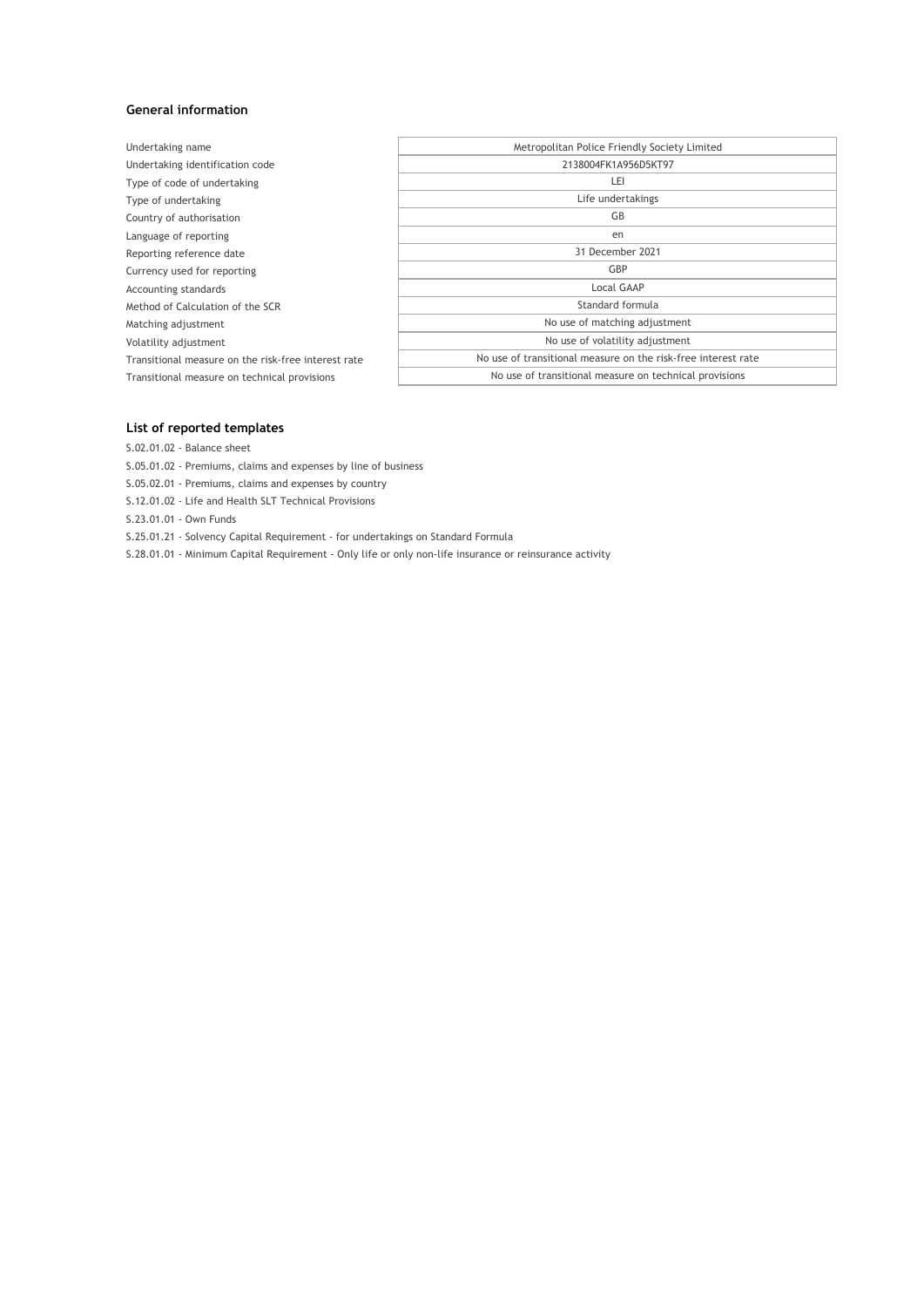# **S.02.01.02 Balance sheet**

|       |                                                                                              | Solvency II<br>value |
|-------|----------------------------------------------------------------------------------------------|----------------------|
|       | <b>Assets</b>                                                                                | C0010                |
| R0030 | Intangible assets                                                                            | 0                    |
| R0040 | Deferred tax assets                                                                          | 0                    |
| R0050 | Pension benefit surplus                                                                      | $\mathbf 0$          |
| R0060 | Property, plant & equipment held for own use                                                 | 138                  |
| R0070 | Investments (other than assets held for index-linked and unit-linked contracts)              | 274,983              |
| R0080 | Property (other than for own use)                                                            | 0                    |
| R0090 | Holdings in related undertakings, including participations                                   | 0                    |
| R0100 | Equities                                                                                     | 0                    |
| R0110 | Equities - listed                                                                            | $\mathbf 0$          |
| R0120 | Equities - unlisted                                                                          | $\mathbf 0$          |
| R0130 | Bonds                                                                                        | $\mathbf 0$          |
| R0140 | Government Bonds                                                                             | $\mathbf 0$          |
| R0150 | Corporate Bonds                                                                              | $\mathbf 0$          |
| R0160 | Structured notes                                                                             | 0                    |
| R0170 | Collateralised securities                                                                    | $\mathbf 0$          |
| R0180 | Collective Investments Undertakings                                                          | 274,972              |
| R0190 | <b>Derivatives</b>                                                                           | 0                    |
| R0200 | Deposits other than cash equivalents                                                         | $\mathbf 0$          |
| R0210 | Other investments                                                                            | 11                   |
| R0220 | Assets held for index-linked and unit-linked contracts                                       | $\mathbf 0$          |
| R0230 | Loans and mortgages                                                                          | $\mathbf 0$          |
| R0240 | Loans on policies                                                                            | 0                    |
| R0250 | Loans and mortgages to individuals                                                           | 0                    |
| R0260 | Other loans and mortgages                                                                    | $\mathbf 0$          |
| R0270 | Reinsurance recoverables from:                                                               | 1,316                |
| R0280 | Non-life and health similar to non-life                                                      | 0                    |
| R0290 | Non-life excluding health                                                                    | 0                    |
| R0300 | Health similar to non-life                                                                   | $\mathbf 0$          |
| R0310 | Life and health similar to life, excluding index-linked and unit-linked                      | 1,316                |
| R0320 | Health similar to life                                                                       | 181                  |
| R0330 | Life excluding health and index-linked and unit-linked                                       | 1,135                |
| R0340 | Life index-linked and unit-linked                                                            | 0                    |
| R0350 | Deposits to cedants                                                                          | $\mathbf{0}$         |
| R0360 | Insurance and intermediaries receivables                                                     | 1,412                |
| R0370 | Reinsurance receivables                                                                      | 188                  |
| R0380 | Receivables (trade, not insurance)                                                           | 296                  |
|       | R0390 Own shares (held directly)                                                             | $\Omega$             |
|       | R0400 Amounts due in respect of own fund items or initial fund called up but not yet paid in | $\overline{0}$       |
|       | R0410 Cash and cash equivalents                                                              | 8,790                |
| R0420 | Any other assets, not elsewhere shown                                                        | 165                  |
| R0500 | <b>Total assets</b>                                                                          | 287,288              |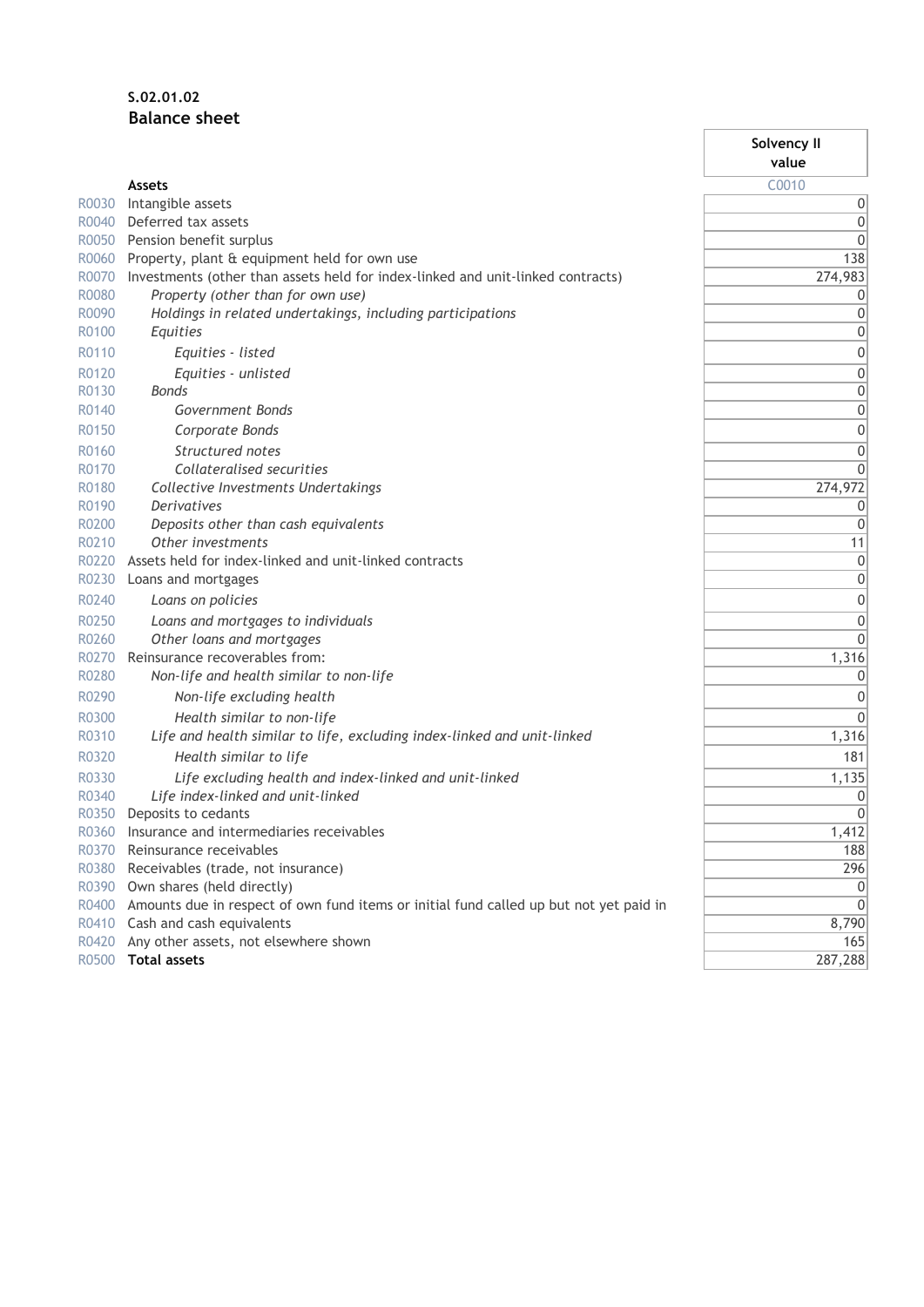# **S.02.01.02 Balance sheet**

|                   |                                                                                 | Solvency II |
|-------------------|---------------------------------------------------------------------------------|-------------|
|                   |                                                                                 | value       |
|                   | <b>Liabilities</b>                                                              | C0010       |
| R0510             | Technical provisions - non-life                                                 | 0           |
| R0520             | Technical provisions - non-life (excluding health)                              | 0           |
| R0530             | TP calculated as a whole                                                        | 0           |
| R0540             | <b>Best Estimate</b>                                                            | 0           |
| R0550             | Risk margin                                                                     | 0           |
| R0560             | Technical provisions - health (similar to non-life)                             | 0           |
| R0570             | TP calculated as a whole                                                        | 0           |
| R0580             | <b>Best Estimate</b>                                                            | 0           |
| R0590             | Risk margin                                                                     | 0           |
| R0600             | Technical provisions - life (excluding index-linked and unit-linked)            | 254,925     |
| R0610             | Technical provisions - health (similar to life)                                 | 1,575       |
| R0620             | TP calculated as a whole                                                        | 0           |
| R0630             | <b>Best Estimate</b>                                                            | 1,303       |
| R0640             | Risk margin                                                                     | 272         |
| R0650             | Technical provisions - life (excluding health and index-linked and unit-linked) | 253,350     |
| R0660             | TP calculated as a whole                                                        | 0           |
| R0670             | <b>Best Estimate</b>                                                            | 252,161     |
| R0680             | Risk margin                                                                     | 1,190       |
| R0690             | Technical provisions - index-linked and unit-linked                             | 0           |
| R0700             | TP calculated as a whole                                                        | 0           |
| R0710             | <b>Best Estimate</b>                                                            | 0           |
| R0720             | Risk margin                                                                     | 0           |
| R0740             | Contingent liabilities                                                          | 0           |
| R0750             | Provisions other than technical provisions                                      | 0           |
| R0760             | Pension benefit obligations                                                     | 0           |
| R0770             | Deposits from reinsurers                                                        | 0           |
| R0780             | Deferred tax liabilities                                                        | 291         |
| R0790             | Derivatives                                                                     | 0           |
| R0800             | Debts owed to credit institutions                                               | 0           |
| R0810             | Financial liabilities other than debts owed to credit institutions              | 0           |
| R0820<br>R0830    | Insurance & intermediaries payables<br>Reinsurance payables                     | 1,714<br>81 |
| R0840             | Payables (trade, not insurance)                                                 | 285         |
| R0850             | Subordinated liabilities                                                        | 0           |
| R0860             | Subordinated liabilities not in BOF                                             | 0           |
| R0870             | Subordinated liabilities in BOF                                                 | $\mathbf 0$ |
| R0880             | Any other liabilities, not elsewhere shown                                      | 807         |
| R0900             | <b>Total liabilities</b>                                                        | 258,103     |
|                   |                                                                                 |             |
| R <sub>1000</sub> | <b>Excess of assets over liabilities</b>                                        | 29,185      |

Ť.

'n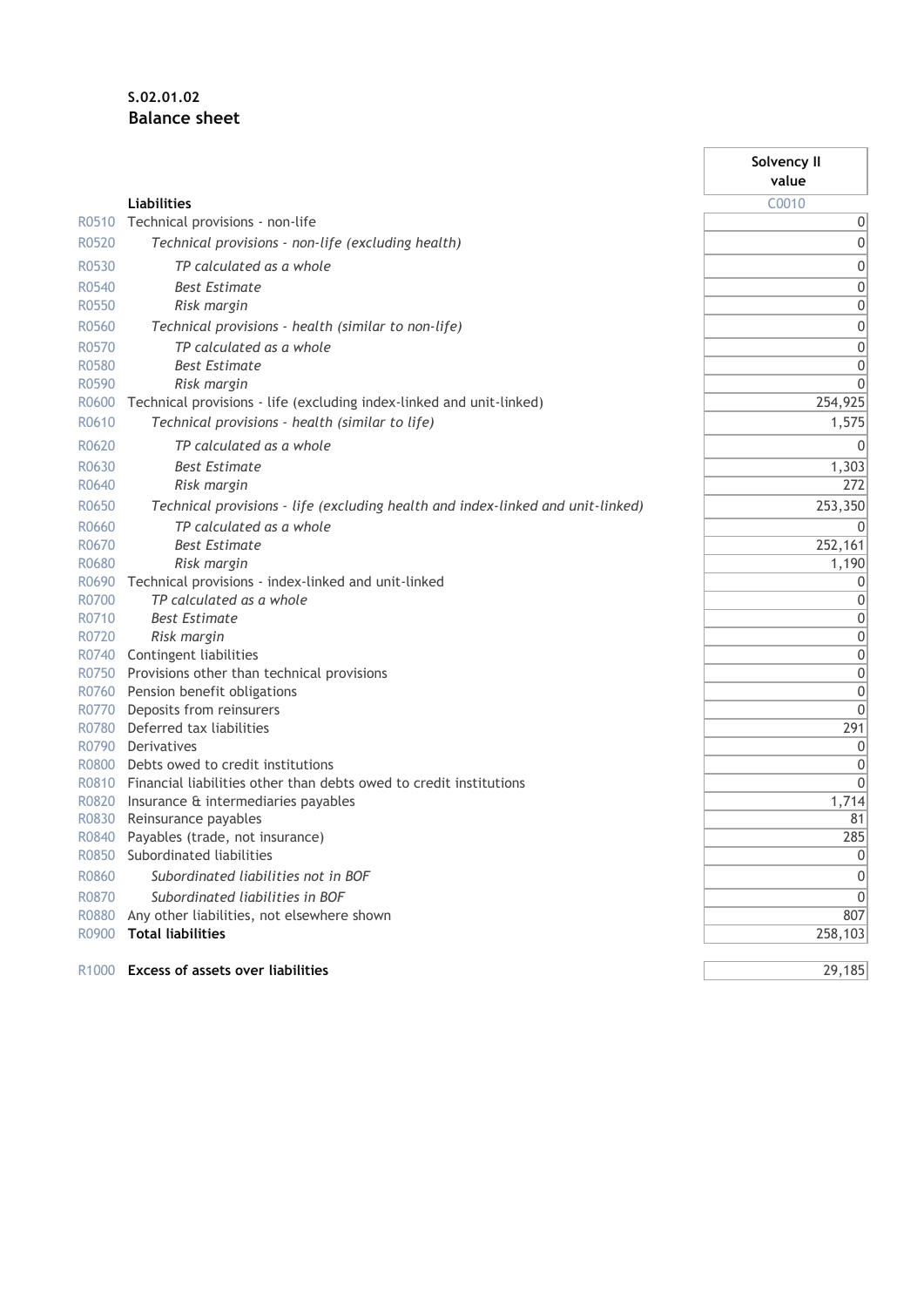### **S.05.01.02 Premiums, claims and expenses by line of business**

#### **Life**

|                   |                                       |                     | Line of Business for: life insurance obligations |                                              |                         |                                                                                                                            |                                                                                                                                                               |                              | Life reinsurance obligations |              |  |
|-------------------|---------------------------------------|---------------------|--------------------------------------------------|----------------------------------------------|-------------------------|----------------------------------------------------------------------------------------------------------------------------|---------------------------------------------------------------------------------------------------------------------------------------------------------------|------------------------------|------------------------------|--------------|--|
|                   |                                       | Health<br>insurance | Insurance with<br>profit<br>participation        | Index-linked<br>and unit-linked<br>insurance | Other life<br>insurance | <b>Annuities</b><br>stemming from<br>non-life insurance<br>contracts and<br>relating to health<br>insurance<br>obligations | Annuities<br>stemming from<br>non-life insurance<br>contracts and<br>relating to<br>insurance<br>obligations other<br>than health<br>insurance<br>obligations | <b>Health</b><br>reinsurance | Life<br>reinsurance          | <b>Total</b> |  |
|                   |                                       | C0210               | C0220                                            | C0230                                        | C0240                   | C0250                                                                                                                      | C0260                                                                                                                                                         | C0270                        | C0280                        | C0300        |  |
|                   | <b>Premiums written</b>               |                     |                                                  |                                              |                         |                                                                                                                            |                                                                                                                                                               |                              |                              |              |  |
| R <sub>1410</sub> | Gross                                 | 317                 | 54,418                                           |                                              | 5,250                   |                                                                                                                            |                                                                                                                                                               |                              |                              | 59,986       |  |
| R1420             | Reinsurers' share                     | 27                  | $\Omega$                                         |                                              | 305                     |                                                                                                                            |                                                                                                                                                               |                              |                              | 332          |  |
| R <sub>1500</sub> | <b>Net</b>                            | 290                 | 54,418                                           |                                              | 4,945                   |                                                                                                                            |                                                                                                                                                               |                              |                              | 59,654       |  |
|                   | <b>Premiums earned</b>                |                     |                                                  |                                              |                         |                                                                                                                            |                                                                                                                                                               |                              |                              |              |  |
| R <sub>1510</sub> | Gross                                 | 317                 | 54,418                                           |                                              | 5,250                   |                                                                                                                            |                                                                                                                                                               |                              |                              | 59,986       |  |
| R <sub>1520</sub> | Reinsurers' share                     | 27                  | $\Omega$                                         |                                              | 305                     |                                                                                                                            |                                                                                                                                                               |                              |                              | 332          |  |
| R1600 Net         |                                       | 290                 | 54,418                                           |                                              | 4,945                   |                                                                                                                            |                                                                                                                                                               |                              |                              | 59,654       |  |
|                   | <b>Claims incurred</b>                |                     |                                                  |                                              |                         |                                                                                                                            |                                                                                                                                                               |                              |                              |              |  |
| R <sub>1610</sub> | Gross                                 | 15                  | 15,546                                           |                                              | 5,451                   |                                                                                                                            |                                                                                                                                                               |                              |                              | 21,012       |  |
| R1620             | Reinsurers' share                     | 0                   | $\Omega$                                         |                                              | 427                     |                                                                                                                            |                                                                                                                                                               |                              |                              | 427          |  |
| R1700             | <b>Net</b>                            | 15                  | 15,546                                           |                                              | 5,024                   |                                                                                                                            |                                                                                                                                                               |                              |                              | 20,585       |  |
|                   | Changes in other technical provisions |                     |                                                  |                                              |                         |                                                                                                                            |                                                                                                                                                               |                              |                              |              |  |
| R <sub>1710</sub> | Gross                                 | 0                   | $\overline{0}$                                   |                                              | 0                       |                                                                                                                            |                                                                                                                                                               |                              |                              | 0            |  |
| R <sub>1720</sub> | Reinsurers' share                     | 0                   | $\Omega$                                         |                                              | $\overline{0}$          |                                                                                                                            |                                                                                                                                                               |                              |                              |              |  |
| R1800             | Net                                   | 0                   | $\Omega$                                         |                                              | 0                       |                                                                                                                            |                                                                                                                                                               |                              |                              | $\Omega$     |  |
| R1900             | <b>Expenses incurred</b>              | 98                  | 5,229                                            |                                              | 424                     |                                                                                                                            |                                                                                                                                                               |                              |                              | 5,752        |  |
| R2500             | Other expenses                        |                     |                                                  |                                              |                         |                                                                                                                            |                                                                                                                                                               |                              |                              |              |  |
| R2600             | <b>Total expenses</b>                 |                     |                                                  |                                              |                         |                                                                                                                            |                                                                                                                                                               |                              |                              | 5,752        |  |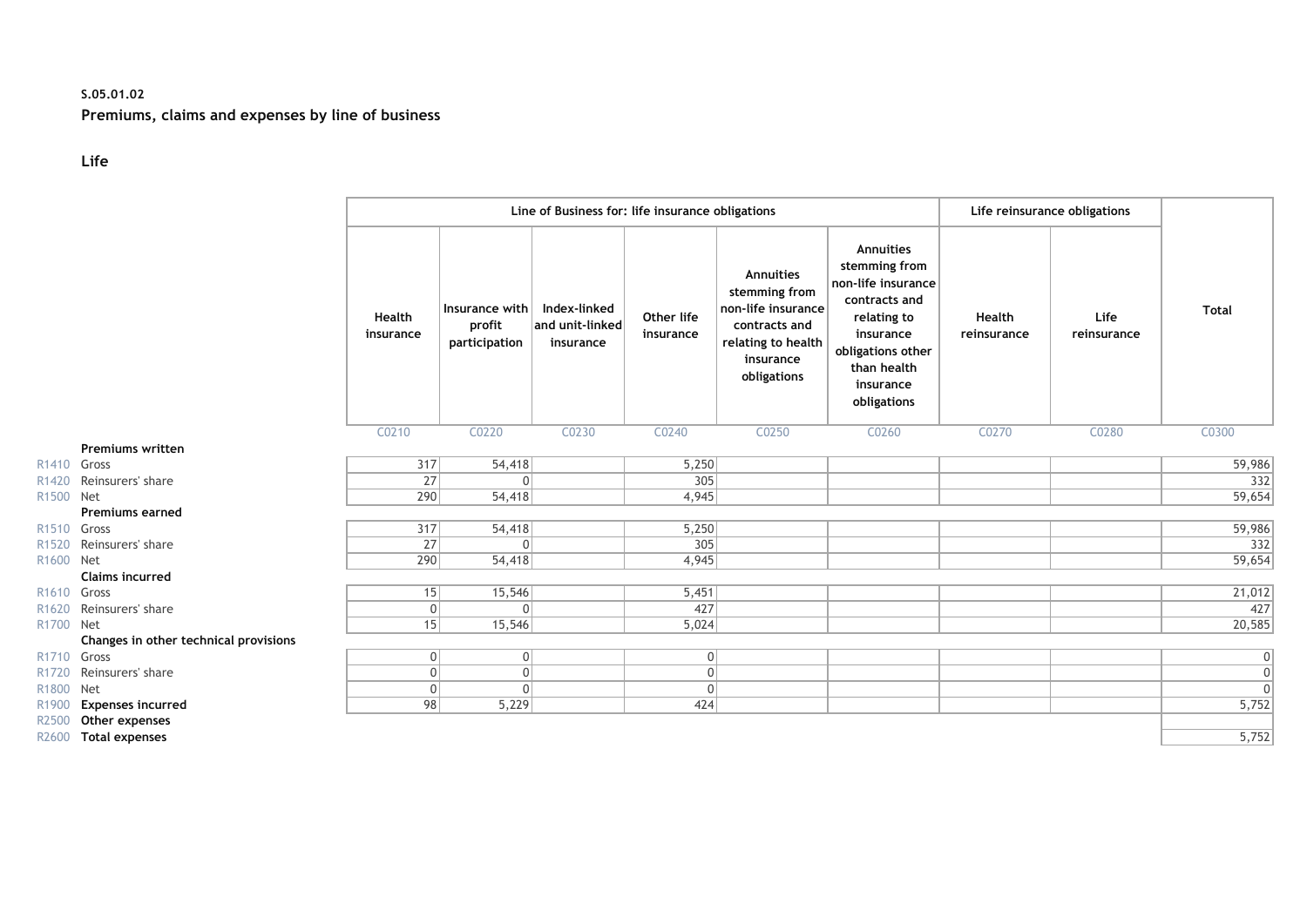#### **S.05.02.01**

# **Premiums, claims and expenses by country**

#### **Life**

|                         |                                       | C0150               | C0160 | C0170       | C0180                                                        | C0190 | C0200                                                                       | C0210                  |
|-------------------------|---------------------------------------|---------------------|-------|-------------|--------------------------------------------------------------|-------|-----------------------------------------------------------------------------|------------------------|
|                         |                                       | <b>Home Country</b> |       | obligations | Top 5 countries (by amount of gross premiums written) - life |       | Top 5 countries (by amount of gross<br>premiums written) - life obligations | <b>Total Top 5 and</b> |
| R1400                   |                                       |                     |       |             |                                                              |       |                                                                             | home country           |
|                         |                                       | C0220               | C0230 | C0240       | C0250                                                        | C0260 | C0270                                                                       | C0280                  |
|                         | <b>Premiums written</b>               |                     |       |             |                                                              |       |                                                                             |                        |
| R <sub>1410</sub> Gross |                                       | 59,986              |       |             |                                                              |       |                                                                             | 59,986                 |
|                         | R1420 Reinsurers' share               | 332                 |       |             |                                                              |       |                                                                             | 332                    |
| R1500 Net               |                                       | 59,654              |       |             |                                                              |       |                                                                             | 59,654                 |
|                         | <b>Premiums earned</b>                |                     |       |             |                                                              |       |                                                                             |                        |
| R <sub>1510</sub> Gross |                                       | 59,986              |       |             |                                                              |       |                                                                             | 59,986                 |
| R <sub>1520</sub>       | Reinsurers' share                     | 332                 |       |             |                                                              |       |                                                                             | 332                    |
| R1600 Net               |                                       | 59,654              |       |             |                                                              |       |                                                                             | 59,654                 |
|                         | <b>Claims incurred</b>                |                     |       |             |                                                              |       |                                                                             |                        |
| R <sub>1610</sub> Gross |                                       | 21,012              |       |             |                                                              |       |                                                                             | 21,012                 |
| R <sub>1620</sub>       | Reinsurers' share                     | 427                 |       |             |                                                              |       |                                                                             | 427                    |
| R1700 Net               |                                       | 20,585              |       |             |                                                              |       |                                                                             | 20,585                 |
|                         | Changes in other technical provisions |                     |       |             |                                                              |       |                                                                             |                        |
| R <sub>1710</sub> Gross |                                       | 0                   |       |             |                                                              |       |                                                                             | 0                      |
| R <sub>1720</sub>       | Reinsurers' share                     |                     |       |             |                                                              |       |                                                                             | 0                      |
| R1800 Net               |                                       | $\Omega$            |       |             |                                                              |       |                                                                             | 0                      |
| R1900                   | <b>Expenses incurred</b>              | 5,752               |       |             |                                                              |       |                                                                             | 5,752                  |
| R2500                   | Other expenses                        |                     |       |             |                                                              |       |                                                                             |                        |
|                         | R2600 Total expenses                  |                     |       |             |                                                              |       |                                                                             | 5,752                  |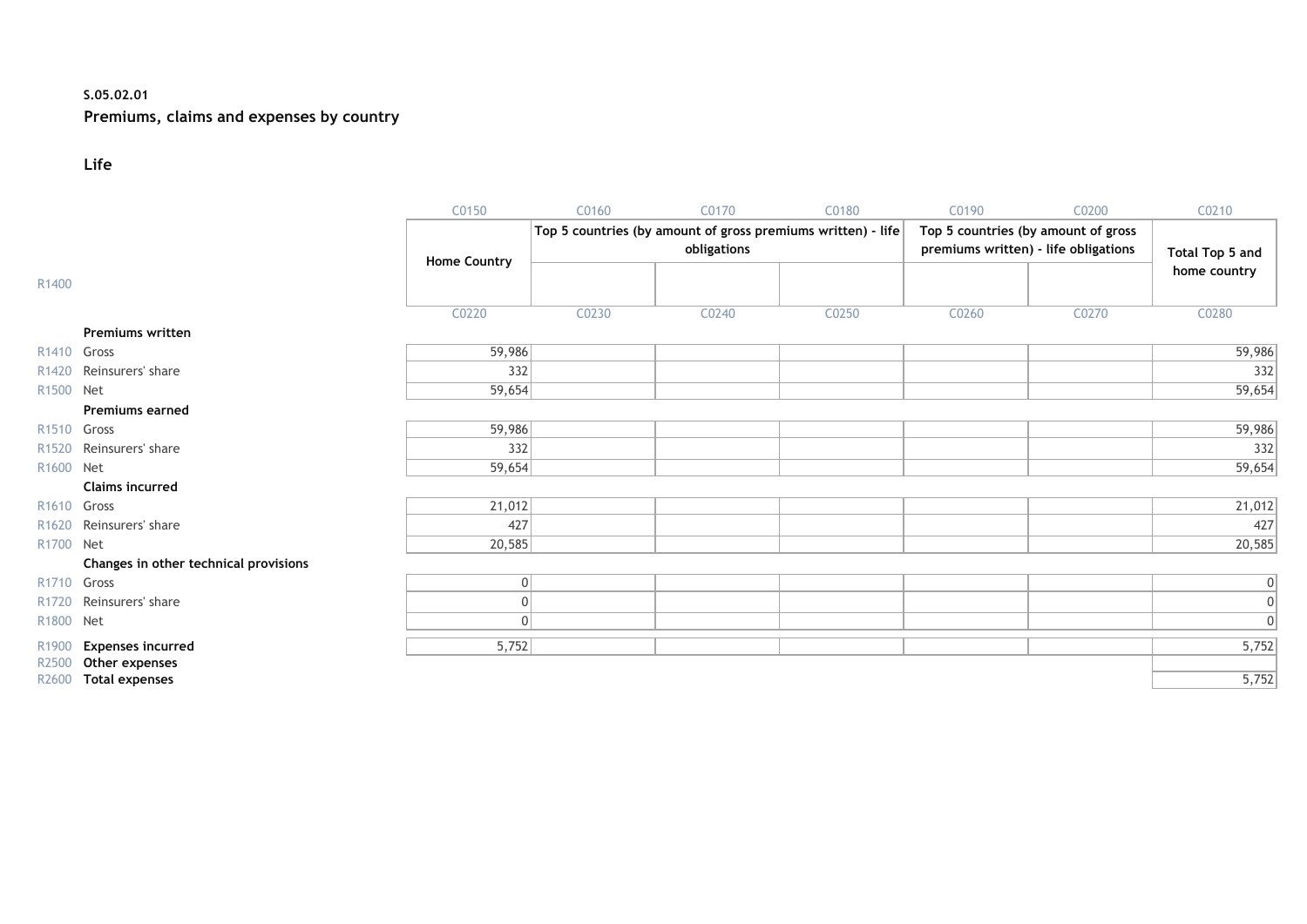#### **S.12.01.02 Life and Health SLT Technical Provisions**

|       |                                                                                                                         |                                           |       | Index-linked and unit-linked insurance            |                                            |       | Other life insurance                              |                                            | Annuities<br>stemming from                                                                                                        |                         |                                                                                |       | Health insurance (direct business)                |                                               |                                                                                                                        |                                                    |                                                       |  |
|-------|-------------------------------------------------------------------------------------------------------------------------|-------------------------------------------|-------|---------------------------------------------------|--------------------------------------------|-------|---------------------------------------------------|--------------------------------------------|-----------------------------------------------------------------------------------------------------------------------------------|-------------------------|--------------------------------------------------------------------------------|-------|---------------------------------------------------|-----------------------------------------------|------------------------------------------------------------------------------------------------------------------------|----------------------------------------------------|-------------------------------------------------------|--|
|       |                                                                                                                         | Insurance<br>with profit<br>participation |       | Contracts<br>without<br>options and<br>guarantees | Contracts with<br>options or<br>guarantees |       | Contracts<br>without<br>options and<br>guarantees | Contracts with<br>options or<br>guarantees | non-life<br>insurance<br>contracts and<br>relating to<br>insurance<br>obligation other<br>than health<br>insurance<br>obligations | Accepted<br>reinsurance | Total<br>(Life other<br>than health<br>insurance,<br>including<br>Unit-Linked) |       | Contracts<br>without<br>options and<br>guarantees | Contracts<br>with options<br>or<br>guarantees | Annuities<br>stemming from<br>non-life<br>insurance<br>contracts and<br>relating to<br>health insurance<br>obligations | Health<br>reinsurance<br>(reinsurance<br>accepted) | <b>Total (Health</b><br>similar to life<br>insurance) |  |
|       |                                                                                                                         | C0020                                     | C0030 | C0040                                             | C0050                                      | C0060 | C0070                                             | C0080                                      | C0090                                                                                                                             | C0100                   | C0150                                                                          | C0160 | C0170                                             | C0180                                         | C0190                                                                                                                  | C0200                                              | C0210                                                 |  |
| R0010 | Technical provisions calculated as a whole                                                                              |                                           |       |                                                   |                                            |       |                                                   |                                            |                                                                                                                                   |                         |                                                                                |       |                                                   |                                               |                                                                                                                        |                                                    |                                                       |  |
| R0020 | Total Recoverables from reinsurance/SPV and Finite Re after                                                             |                                           |       |                                                   |                                            |       |                                                   |                                            |                                                                                                                                   |                         |                                                                                |       |                                                   |                                               |                                                                                                                        |                                                    |                                                       |  |
|       | the adjustment for expected losses due to counterparty default<br>associated to TP calculated as a whole                |                                           |       |                                                   |                                            |       |                                                   |                                            |                                                                                                                                   |                         |                                                                                |       |                                                   |                                               |                                                                                                                        |                                                    |                                                       |  |
|       |                                                                                                                         |                                           |       |                                                   |                                            |       |                                                   |                                            |                                                                                                                                   |                         |                                                                                |       |                                                   |                                               |                                                                                                                        |                                                    |                                                       |  |
|       | Technical provisions calculated as a sum of BE and RM                                                                   |                                           |       |                                                   |                                            |       |                                                   |                                            |                                                                                                                                   |                         |                                                                                |       |                                                   |                                               |                                                                                                                        |                                                    |                                                       |  |
|       | <b>Best estimate</b>                                                                                                    |                                           |       |                                                   |                                            |       |                                                   |                                            |                                                                                                                                   |                         |                                                                                |       |                                                   |                                               |                                                                                                                        |                                                    |                                                       |  |
|       | <b>Gross Best Estimate</b>                                                                                              | 238,485                                   |       |                                                   |                                            |       | 1,757                                             | 11,918                                     |                                                                                                                                   |                         | 252,161                                                                        |       | 1,303                                             |                                               |                                                                                                                        |                                                    | 1,303                                                 |  |
| R0080 | Total Recoverables from reinsurance/SPV and Finite Re after                                                             |                                           |       |                                                   |                                            |       | 1,135                                             |                                            |                                                                                                                                   |                         | 1,135                                                                          |       | 181                                               |                                               |                                                                                                                        |                                                    | 181                                                   |  |
|       | the adjustment for expected losses due to counterparty default<br>Best estimate minus recoverables from reinsurance/SPV |                                           |       |                                                   |                                            |       |                                                   |                                            |                                                                                                                                   |                         |                                                                                |       |                                                   |                                               |                                                                                                                        |                                                    |                                                       |  |
| R0090 | and Finite Re                                                                                                           | 238,485                                   |       |                                                   |                                            |       | 622                                               | 11,918                                     |                                                                                                                                   |                         | 251,025                                                                        |       | 1,122                                             |                                               |                                                                                                                        |                                                    | 1,122                                                 |  |
| R0100 | Risk margin                                                                                                             | 953                                       |       |                                                   |                                            | 237   |                                                   |                                            |                                                                                                                                   |                         | 1,190                                                                          | 272   |                                                   |                                               |                                                                                                                        |                                                    | 272                                                   |  |
|       | Amount of the transitional on Technical Provisions<br>Technical Provisions calculated as a whole                        |                                           |       |                                                   |                                            |       |                                                   |                                            |                                                                                                                                   |                         |                                                                                |       |                                                   |                                               |                                                                                                                        |                                                    | $\Omega$                                              |  |
|       |                                                                                                                         |                                           |       |                                                   |                                            |       |                                                   |                                            |                                                                                                                                   |                         |                                                                                |       |                                                   |                                               |                                                                                                                        |                                                    |                                                       |  |

#### R0010 **Technical provisions calculated as a whole** Total Recoverables from reinsurance/SPV and

#### Technical provisions calculated as a sum of

|              | $100000$ or $0.33$ best Estimate                               | 1, 10, 10, 10 |        |       | 1,7,00 |  | 1.92, 101          | التالات |  | , 000 |
|--------------|----------------------------------------------------------------|---------------|--------|-------|--------|--|--------------------|---------|--|-------|
|              |                                                                |               |        |       |        |  |                    |         |  |       |
| R0080        | Total Recoverables from reinsurance/SPV and Finite Re after    |               |        | 1,135 |        |  | 1,135              |         |  | 1811  |
|              | the adjustment for expected losses due to counterparty default |               |        |       |        |  |                    |         |  |       |
|              | R0090 Best estimate minus recoverables from reinsurance/SPV    | 238,485       |        | 622   | 11,918 |  | 251,025            | 1,122   |  | 1,122 |
|              | and Finite Re                                                  |               |        |       |        |  |                    |         |  |       |
|              | R0100 Risk margin                                              |               | 231    |       |        |  | 1,190<br>27<br>2/2 |         |  | 272   |
|              | Amount of the transitional on Technical Provisions             |               |        |       |        |  |                    |         |  |       |
|              | R0110 Technical Provisions calculated as a whole               |               |        |       |        |  |                    |         |  |       |
|              | R0120 Best estimate                                            |               |        |       |        |  |                    |         |  |       |
|              | R0130 Risk margin                                              |               |        |       |        |  |                    |         |  |       |
| <b>R0200</b> | Technical provisions - total                                   | 239,438       | 13,912 |       |        |  | 253,350<br>1,575   |         |  | 1,575 |
|              |                                                                |               |        |       |        |  |                    |         |  |       |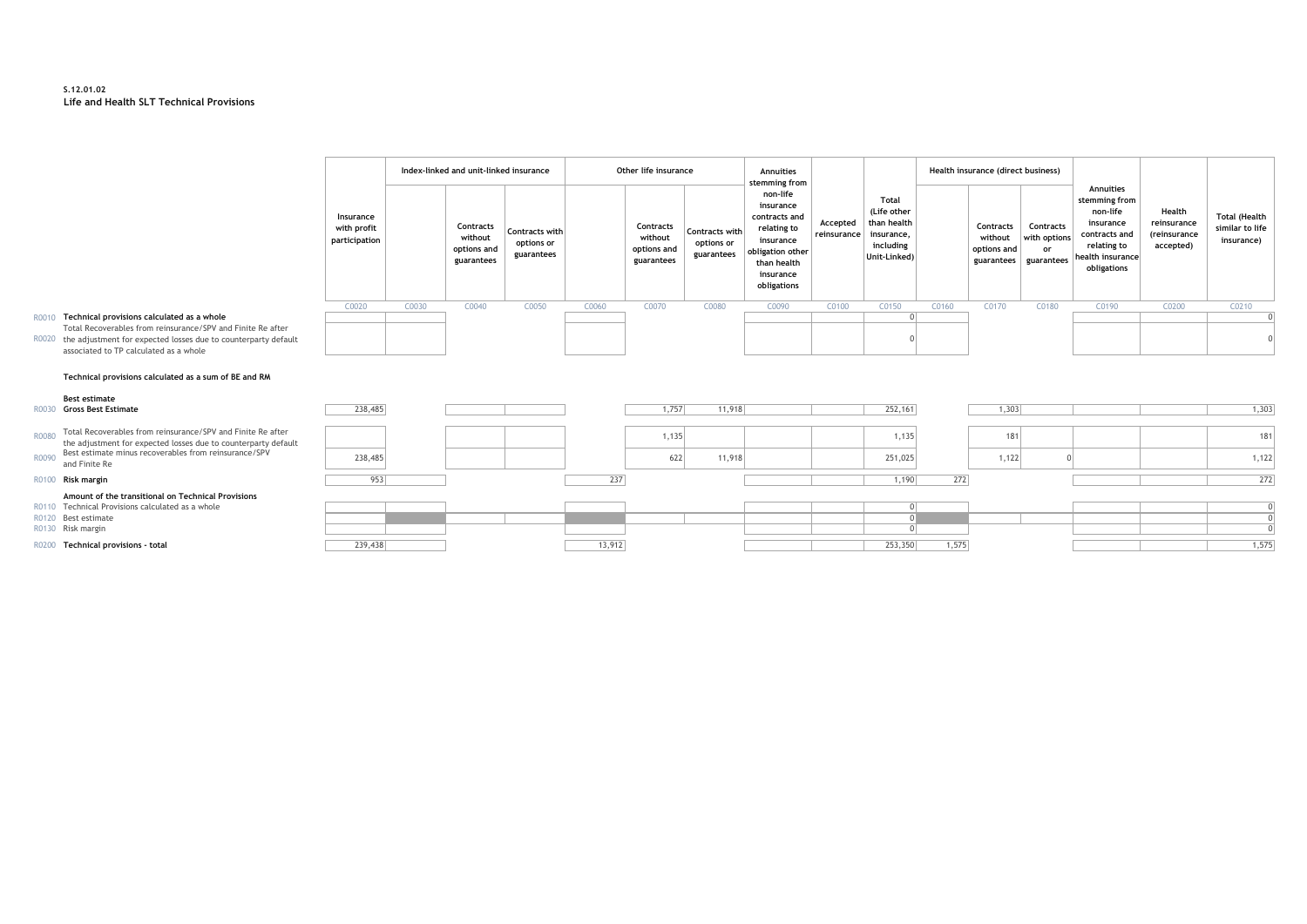#### **S.23.01.01 Own Funds**

#### **Basic own funds before deduction for participations in other financial sector as foreseen in article 68 of Delegated Regulation 2015/35 Total Tier 1**

- R0010 Ordinary share capital (gross of own shares)
- R0030 Share premium account related to ordinary share capital
- R0040 Initial funds, members' contributions or the equivalent basic own-fund item for mutual and mutual-type undertakings
- R0050 Subordinated mutual member accounts<br>R0070 Surplus funds
- 
- 
- R0110 Share premium account related to preference shares<br>R0130 Reconciliation reserve
- 
- 
- R0160 An amount equal to the value of net deferred tax assets
- R0180 Other own fund items approved by the supervisory authority as basic own funds not specified above

#### R0220 Own funds from the financial statements that should not be represented by the reconciliation reserve and do not meet the criteria to be classified as Solvency II own funds

- R0230 **Deductions for participations in financial and credit institutions** 0
- R0290 **Total basic own funds after deductions**

#### **Ancillary own funds**

- R0300 Unpaid and uncalled ordinary share capital callable on demand 0
- R0310 Unpaid and uncalled initial funds, members' contributions or the equivalent basic own fund item for mutual and mutual type undertakings, callable on demand 0
- $R0320$  Unpaid and uncalled preference shares callable on demand<br> $R0320$  A legally binding commitment to subscribe and nay for subproducted liabilities on demand
- R0330 A legally binding commitment to subscribe and pay for subordinated liabilities on demand
- R0340 Letters of credit and guarantees under Article 96(2) of the Directive 2009/138/EC 0
- R0350 Letters of credit and guarantees other than under Article 96(2) of the Directive 2009/138/EC 0<br>R0360 Sunnlementary members calls under first subparagraph of Article 96(3) of the Directive 2009/138/EC 0
- R0360 Supplementary members calls under first subparagraph of Article 96(3) of the Directive 2009/138/EC 0
- R0370 Supplementary members calls other than under first subparagraph of Article 96(3) of the Directive 2009/138/EC 0
- R0390 Other ancillary own funds of the contract of the contract of the contract of the contract of the contract of the contract of the contract of the contract of the contract of the contract of the contract of the contrac
- 

#### **Available and eligible own funds**

- $R0500$  Total available own funds to meet the SCR
- $R0510$  Total available own funds to meet the MCR
- R0540 Total eligible own funds to meet the SCR
- R0550 Total eligible own funds to meet the MCR

- 
- 
- R0620 **Ratio of Eligible own funds to SCR** 193.26% **Research 2018 193.26% Property and SCR** 193.26% **Robin 193.26%** Property and the set of Eligible own funds to MCR and the set of Eligible own funds to MCR and the set of R0640 **Ratio of Eligible own funds to MCR**

#### **Reconcilliation reserve** C0060

- R0700 Excess of assets over liabilities 29,185
- R0710 Own shares (held directly and indirectly) 0
- R0720 Foreseeable dividends, distributions and charges
- R0730 Other basic own fund items 29,539
- R0740 Adjustment for restricted own fund items in respect of matching adjustment portfolios and ring fenced funds
- R0760 **Reconciliation reserve** -354

#### **Expected profits**

- R0770 Expected profits included in future premiums (EPIFP) Life business
- R0780 Expected profits included in future premiums (EPIFP) Non- life business
- R0790 **Total Expected profits included in future premiums (EPIFP)** 0

|       | Basic own funds before deduction for participations in other financial sector as foreseen in article 68 of Delegated Regulation 2015/35                                     | Total             | Tier 1<br>unrestricted | Tier 1<br>restricted | Tier 2            | Tier 3            |  |
|-------|-----------------------------------------------------------------------------------------------------------------------------------------------------------------------------|-------------------|------------------------|----------------------|-------------------|-------------------|--|
|       |                                                                                                                                                                             | C <sub>0010</sub> | C <sub>0020</sub>      | C0030                | C <sub>0040</sub> | C <sub>0050</sub> |  |
|       | R0010 Ordinary share capital (gross of own shares)                                                                                                                          |                   |                        |                      |                   |                   |  |
|       | R0030 Share premium account related to ordinary share capital                                                                                                               |                   |                        |                      |                   |                   |  |
|       | R0040 Initial funds, members' contributions or the equivalent basic own-fund item for mutual and mutual-type undertakings                                                   |                   |                        |                      |                   |                   |  |
|       | R0050 Subordinated mutual member accounts                                                                                                                                   |                   |                        |                      |                   |                   |  |
|       | R0070 Surplus funds                                                                                                                                                         | 29,539            | 29,539                 |                      |                   |                   |  |
|       | R0090 Preference shares                                                                                                                                                     |                   |                        |                      |                   |                   |  |
|       | R0110 Share premium account related to preference shares                                                                                                                    |                   |                        |                      |                   |                   |  |
|       | R0130 Reconciliation reserve                                                                                                                                                | $-354$            | $-354$                 |                      |                   |                   |  |
|       | R0140 Subordinated liabilities                                                                                                                                              |                   |                        |                      |                   |                   |  |
|       | R0160 An amount equal to the value of net deferred tax assets                                                                                                               |                   |                        |                      |                   |                   |  |
|       | R0180 Other own fund items approved by the supervisory authority as basic own funds not specified above                                                                     |                   |                        |                      |                   |                   |  |
| R0220 | Own funds from the financial statements that should not be represented by the reconciliation reserve and do not meet the criteria to be classified as Solvency II own funds |                   |                        |                      |                   |                   |  |
|       |                                                                                                                                                                             |                   |                        |                      |                   |                   |  |
| R0230 | Deductions for participations in financial and credit institutions                                                                                                          |                   |                        |                      |                   |                   |  |
|       | Total basic own funds after deductions                                                                                                                                      | 29.185            | 29.185                 |                      |                   |                   |  |



| 29.185 | 29,185 |  |  |
|--------|--------|--|--|
| 29.185 | 29,185 |  |  |
| 29,185 | 29,185 |  |  |
| 29.185 | 29,185 |  |  |





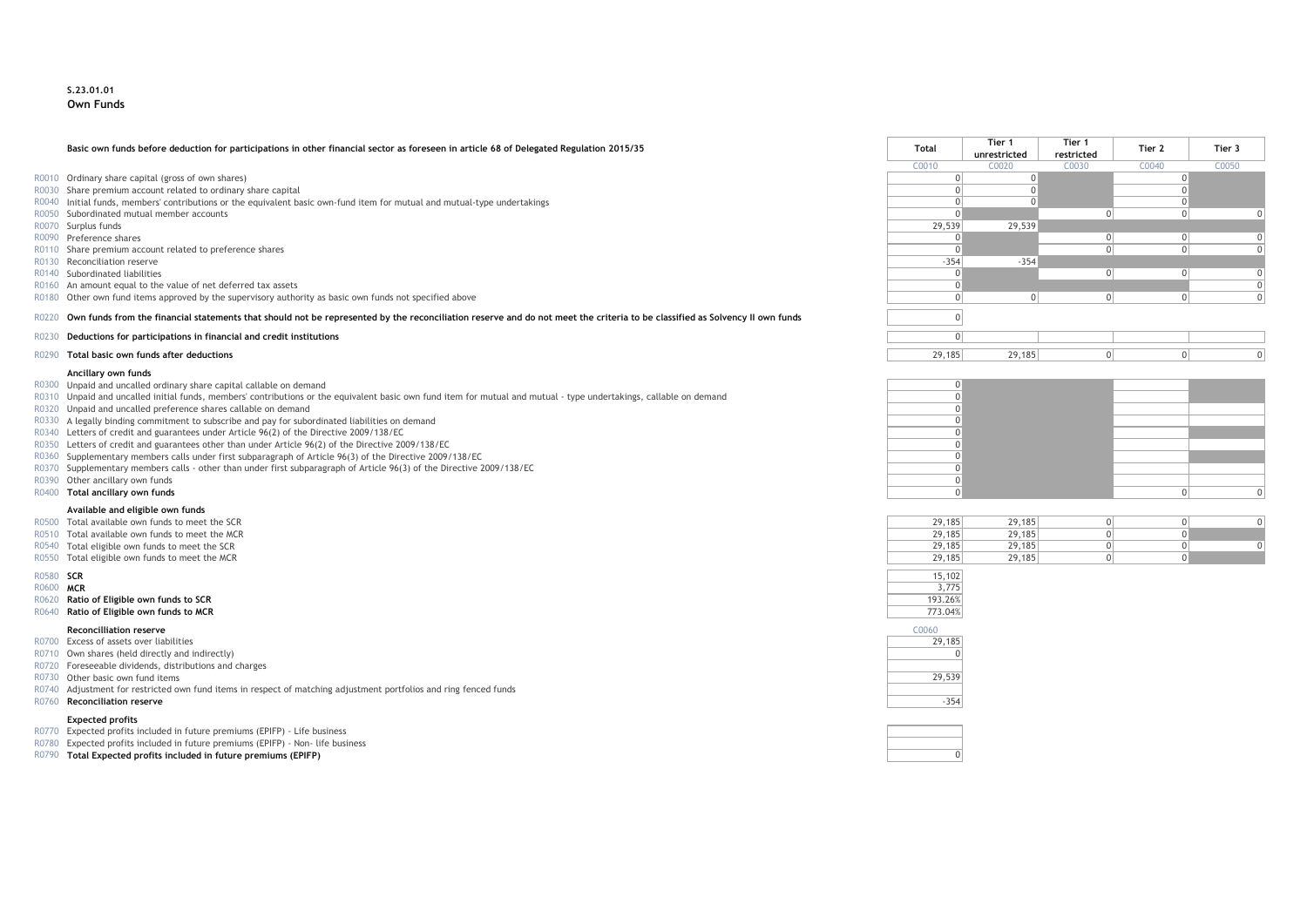#### **S.25.01.21 Solvency Capital Requirement - for undertakings on Standard Formula**

|                |                                                                                             | Gross solvency<br>capital requirement                                                                                               | <b>USP</b>                                                                                                     | Simplifications                            |  |
|----------------|---------------------------------------------------------------------------------------------|-------------------------------------------------------------------------------------------------------------------------------------|----------------------------------------------------------------------------------------------------------------|--------------------------------------------|--|
|                |                                                                                             | C0110                                                                                                                               | C0090                                                                                                          | C <sub>0120</sub>                          |  |
|                | R0010 Market risk                                                                           | 50,149                                                                                                                              |                                                                                                                |                                            |  |
| R0020          | Counterparty default risk                                                                   | 485                                                                                                                                 |                                                                                                                |                                            |  |
| R0030          | Life underwriting risk                                                                      | 13,892                                                                                                                              | 9                                                                                                              |                                            |  |
| R0040          | Health underwriting risk                                                                    | 412                                                                                                                                 | 9                                                                                                              |                                            |  |
| R0050          | Non-life underwriting risk                                                                  | $\mathbf{0}$                                                                                                                        | 9                                                                                                              |                                            |  |
| R0060          | Diversification                                                                             | $-9,391$                                                                                                                            |                                                                                                                |                                            |  |
| R0070<br>R0100 | Intangible asset risk<br><b>Basic Solvency Capital Requirement</b>                          | $\mathbf{0}$<br>55,547                                                                                                              | <b>USP Key</b><br>For life underwriting risk:<br>1 - Increase in the amount of annuity<br>benefits<br>9 - None |                                            |  |
|                | <b>Calculation of Solvency Capital Requirement</b>                                          | C0100                                                                                                                               | For health underwriting risk:                                                                                  |                                            |  |
| R0130          | Operational risk                                                                            | 2,624                                                                                                                               | benefits                                                                                                       | 1 - Increase in the amount of annuity      |  |
| R0140          | Loss-absorbing capacity of technical provisions                                             | $-42.962$                                                                                                                           |                                                                                                                | 2 - Standard deviation for NSLT health     |  |
| R0150          | Loss-absorbing capacity of deferred taxes                                                   | $-107$                                                                                                                              | premium risk<br>3 - Standard deviation for NSLT health gross                                                   |                                            |  |
| R0160          | Capital requirement for business operated in accordance with Art. 4 of Directive 2003/41/EC | $\Omega$                                                                                                                            | premium risk                                                                                                   | 4 - Adjustment factor for non-proportional |  |
| R0200          | Solvency Capital Requirement excluding capital add-on                                       | 15,102                                                                                                                              | reinsurance<br>5 - Standard deviation for NSLT health<br>reserve risk                                          |                                            |  |
| R0210          | Capital add-ons already set                                                                 | $\Omega$                                                                                                                            |                                                                                                                |                                            |  |
| R0220          | Solvency capital requirement                                                                | 15,102                                                                                                                              | 9 - None                                                                                                       |                                            |  |
|                | Other information on SCR                                                                    | For non-life underwriting risk:<br>4 - Adjustment factor for non-proportional<br>reinsurance<br>6 - Standard deviation for non-life |                                                                                                                |                                            |  |
| R0400          | Capital requirement for duration-based equity risk sub-module                               | 0                                                                                                                                   | premium risk                                                                                                   |                                            |  |
| R0410          | Total amount of Notional Solvency Capital Requirements for remaining part                   | $\mathbf{0}$                                                                                                                        | premium risk                                                                                                   | 7 - Standard deviation for non-life gross  |  |
| R0420          | Total amount of Notional Solvency Capital Requirements for ring fenced funds                | $\mathbf{0}$                                                                                                                        |                                                                                                                | 8 - Standard deviation for non-life        |  |
| R0430          | Total amount of Notional Solvency Capital Requirements for matching adjustment portfolios   | $\mathbf{0}$                                                                                                                        | reserve risk<br>9 - None                                                                                       |                                            |  |
| R0440          | Diversification effects due to RFF nSCR aggregation for article 304                         | $\theta$                                                                                                                            |                                                                                                                |                                            |  |
|                | Approach to tax rate                                                                        | C0109                                                                                                                               |                                                                                                                |                                            |  |
|                | R0590 Approach based on average tax rate                                                    | No                                                                                                                                  |                                                                                                                |                                            |  |
|                | Calculation of loss absorbing capacity of deferred taxes                                    | <b>LAC DT</b><br>C0130                                                                                                              |                                                                                                                |                                            |  |
|                | R0640 LAC DT                                                                                | $-107$                                                                                                                              |                                                                                                                |                                            |  |
|                | R0650 LAC DT justified by reversion of deferred tax liabilities                             | $-107$                                                                                                                              |                                                                                                                |                                            |  |

- R0660 LAC DT justified by reference to probable future taxable economic profit  $\overline{0}$
- R0670 LAC DT justified by carry back, current year  $\overline{0}$
- R0680 LAC DT justified by carry back, future years  $\overline{0}$
- R0690 Maximum LAC DT -793